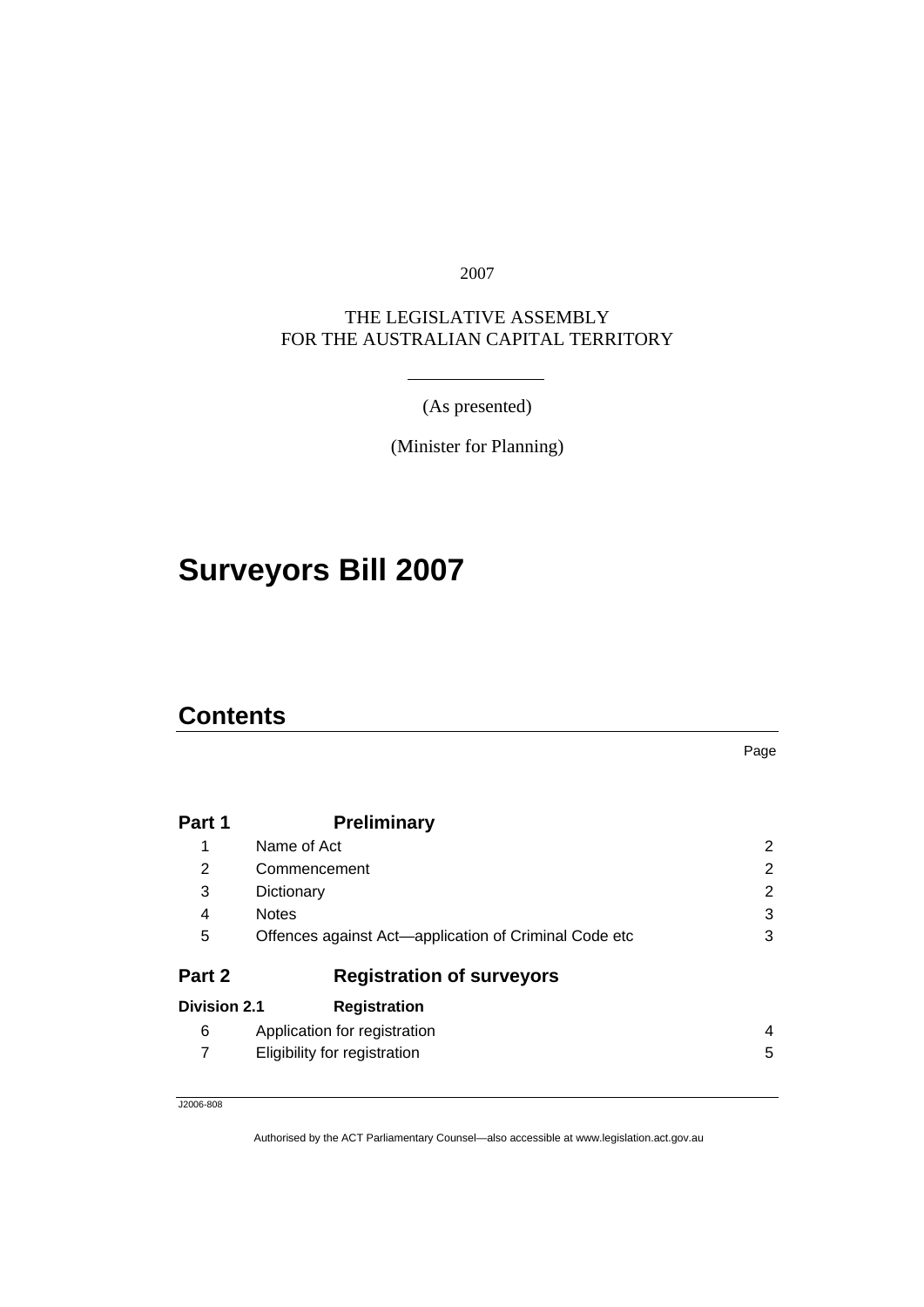|                     |                                                           | Page           |  |  |  |
|---------------------|-----------------------------------------------------------|----------------|--|--|--|
| 8                   | Decision on registration application                      | 6              |  |  |  |
| 9                   | Registration condition                                    |                |  |  |  |
| 10                  | When does registration end?                               |                |  |  |  |
| <b>Division 2.2</b> | <b>Surveyors register</b>                                 |                |  |  |  |
| 11                  | Keeping surveyors register                                | $\overline{7}$ |  |  |  |
| 12                  | Details to be entered in surveyors register               | 8              |  |  |  |
| 13                  | Register information may be shared                        | 8              |  |  |  |
| 14                  | Changes to surveyors register                             | 9              |  |  |  |
| 15                  | Surveyors to notify change of address                     | 9              |  |  |  |
| Part 3              | <b>Regulatory action</b>                                  |                |  |  |  |
| <b>Division 3.1</b> | <b>Continuing registration</b>                            |                |  |  |  |
| 16                  | Meaning of continuation notice-div 3.1                    | 11             |  |  |  |
| 17                  | Continuation notice fee<br>11                             |                |  |  |  |
| 18                  | Continuation notice reminders                             | 11             |  |  |  |
| 19                  | Annual continuation notice for registration               | 12             |  |  |  |
| 20                  | 12<br>No continuation notice by 31 August                 |                |  |  |  |
| 21                  | Lifting s 20 suspension<br>13                             |                |  |  |  |
| 22                  | Cancellation after s 20 suspension                        | 13             |  |  |  |
| <b>Division 3.2</b> | <b>Cancellation of registration for incapacity</b>        |                |  |  |  |
| 23                  | Cancellation of registration for incapacity               | 14             |  |  |  |
| 24                  | Notice of intention to cancel registration for incapacity | 15             |  |  |  |
| <b>Division 3.3</b> | <b>Disciplinary action</b>                                |                |  |  |  |
| 25                  | Definitions-div 3.3                                       | 15             |  |  |  |
| 26                  | Grounds for disciplinary action                           | 16             |  |  |  |
| 27                  | 17<br>When disciplinary notice may be given               |                |  |  |  |
| 28                  | Disciplinary notices                                      | 17             |  |  |  |
| 29                  | Suspension during inquiry                                 | 18             |  |  |  |
| 30                  | 18<br>End of suspension for inquiry                       |                |  |  |  |
| 31                  | Inquiry to be held                                        | 19             |  |  |  |
| 32                  | Inquiry procedure                                         | 19             |  |  |  |
| 33                  | Evidence at inquiry                                       | 19             |  |  |  |

contents 2 Surveyors Bill 2007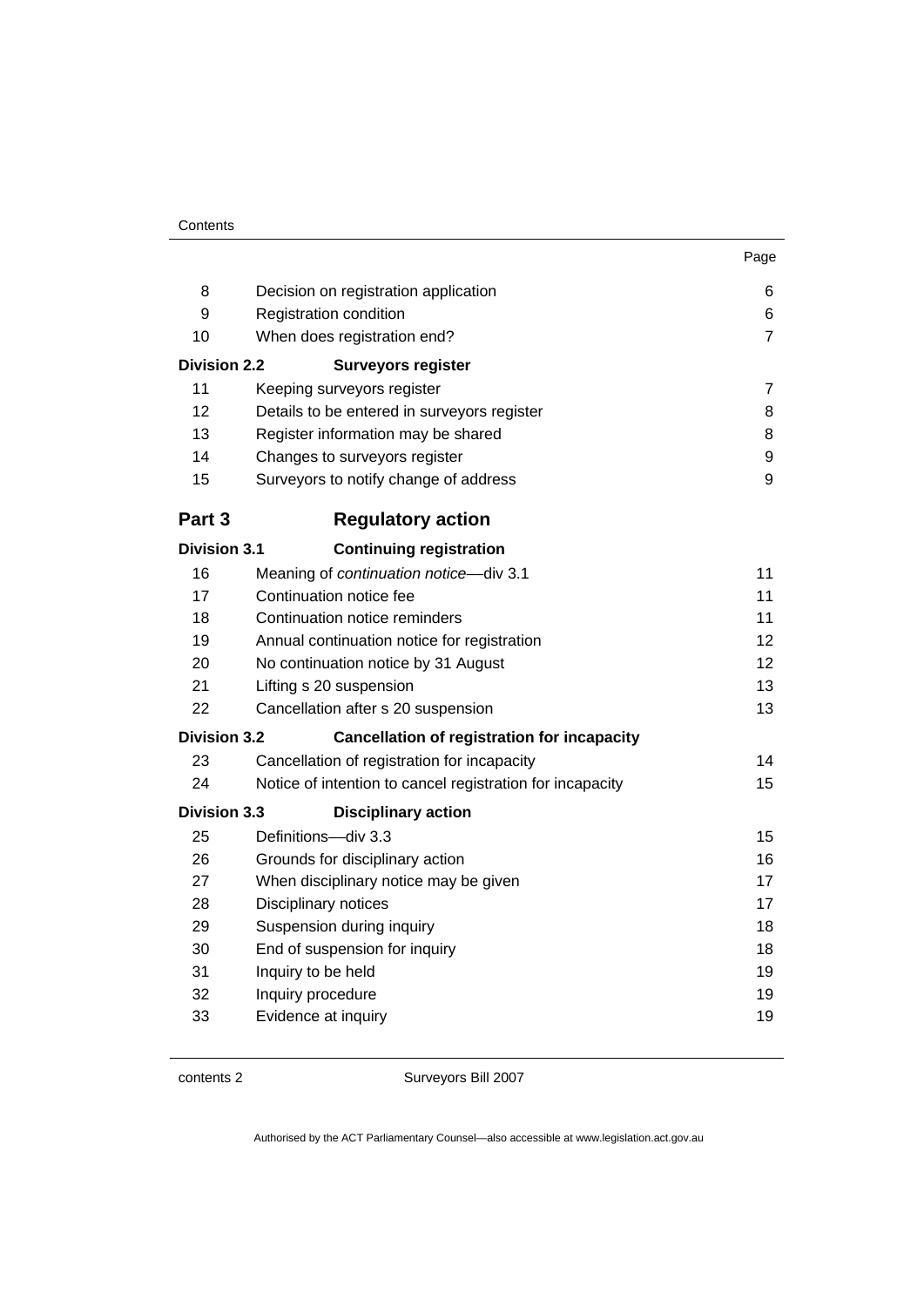| Contents |
|----------|
|----------|

|                     |                                                                                    | Page |  |
|---------------------|------------------------------------------------------------------------------------|------|--|
| 34                  | Legal representation at inquiry                                                    | 20   |  |
| 35                  | Chief surveyor may require appearance, information and documents                   |      |  |
| 36                  | Failing to attend and failing to produce document or thing                         |      |  |
| 37                  | Confidentiality and client communications                                          | 21   |  |
| 38                  | Witness expenses                                                                   | 22   |  |
| 39                  | Disciplinary action                                                                | 22   |  |
| 40                  | Giving local registering authorities information about some disciplinary<br>action | 23   |  |
| <b>Division 3.4</b> | Other regulatory action                                                            |      |  |
| 41                  | Voluntary cancellation of registration                                             | 24   |  |
| 42                  | Inquiries about registered addresses                                               | 24   |  |
| 43                  | Return of registration certificate on cancellation and suspension                  | 25   |  |
| Part 4              | The practice of surveying                                                          |      |  |
| <b>Division 4.1</b> | Interpretation-pt 4                                                                |      |  |
| 44                  | Definitions-pt 4                                                                   | 26   |  |
| <b>Division 4.2</b> | Power of entry and damage                                                          |      |  |
| 45                  | Power of entry generally<br>26                                                     |      |  |
| 46                  | Application for order to enter building etc<br>27                                  |      |  |
| 47                  | Damage by surveyors and assistants-generally                                       | 28   |  |
| 48                  | Damage by surveyors and assistants-compensation                                    | 28   |  |
| <b>Division 4.3</b> | <b>Offences</b>                                                                    |      |  |
| 49                  | Only surveyors to carry out surveys                                                | 29   |  |
| 50                  | Certificates to be given only by surveyors                                         | 29   |  |
| 51                  | Pretending to be surveyor<br>30                                                    |      |  |
| 52                  | Hindering and obstructing surveyor and assistant<br>30                             |      |  |
| 53                  | 31<br>Destruction of, and damage to, survey marks                                  |      |  |
| 54                  | Surveyors to give evidence of field procedures to chief surveyor                   | 31   |  |
| Division 4.4        | <b>Chief surveyor practice directions</b>                                          |      |  |
| 55                  | Chief surveyor practice directions                                                 | 32   |  |
| 56                  | Exemptions from practice directions<br>33                                          |      |  |
| 57                  | Surveyors to comply with practice directions                                       | 33   |  |

contents 3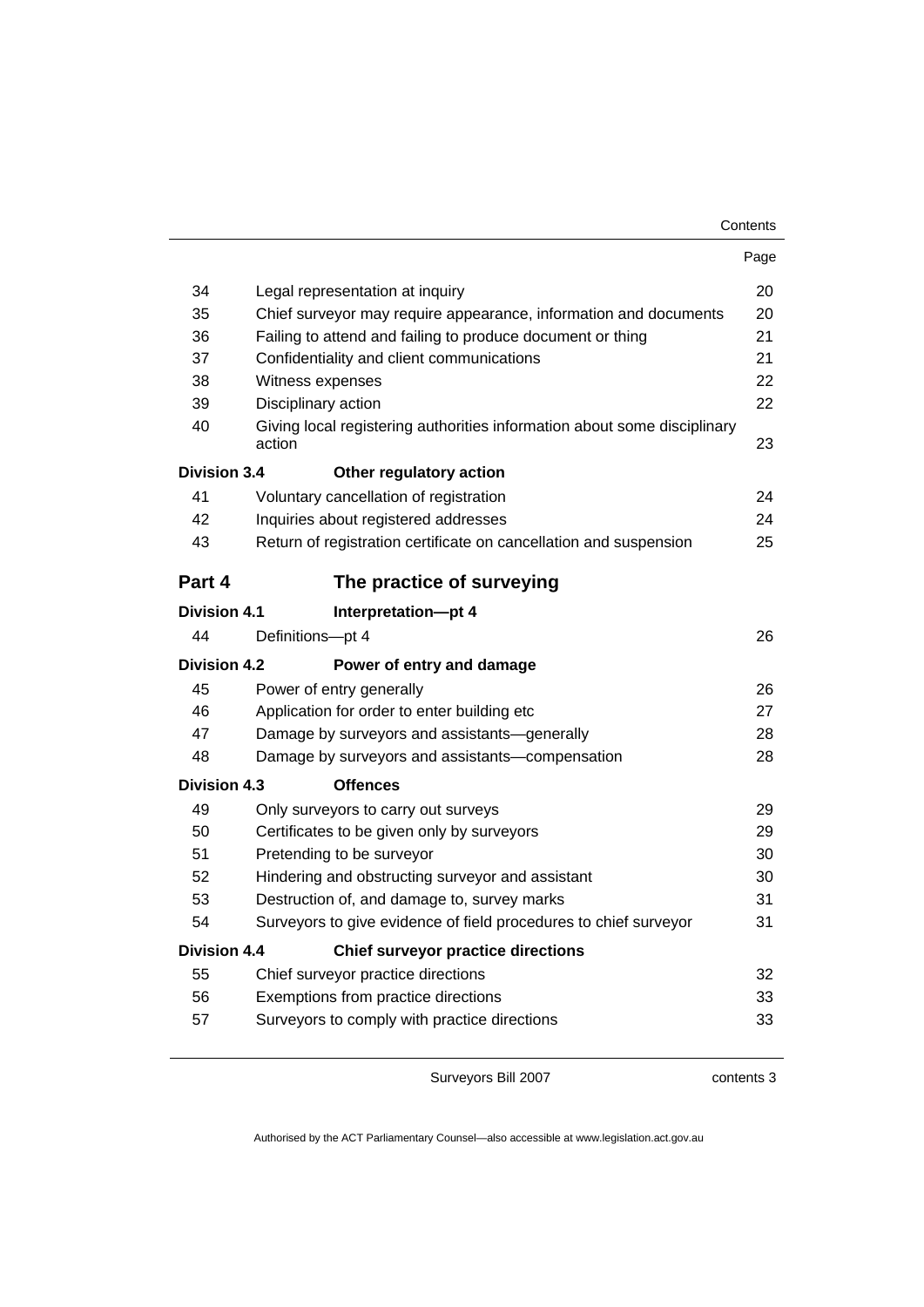| Contents |
|----------|
|----------|

|        |                                                       | Page |  |  |
|--------|-------------------------------------------------------|------|--|--|
| 58     | Surveys and plans to comply with practice directions  | 34   |  |  |
| Part 5 | <b>Chief surveyor</b>                                 |      |  |  |
| 59     | Appointment of chief surveyor                         | 35   |  |  |
| 60     | Functions of chief surveyor                           | 35   |  |  |
| 61     | Delegation by chief surveyor                          | 36   |  |  |
| Part 6 | <b>Advisory committee</b>                             |      |  |  |
| 62     | Establishment of advisory committee                   | 37   |  |  |
| 63     | Advisory committee functions                          | 37   |  |  |
| 64     | Advisory committee membership                         | 37   |  |  |
| 65     | Minister to appoint advisory committee members        | 38   |  |  |
| 66     | Appointment of professional entity representatives    | 38   |  |  |
| 67     | Disclosure of interests by advisory committee members | 39   |  |  |
| 68     | Advisory committee-chair                              | 40   |  |  |
| 69     | Advisory committee-general procedure                  |      |  |  |
| 70     | Minimum number for advisory committee meetings        |      |  |  |
| 71     | Voting at advisory committee meetings                 |      |  |  |
| 72     | Advisory committee to keep minutes                    |      |  |  |
| 73     | Protection of advisory committee members              | 41   |  |  |
| 74     | Ending appointment of advisory committee members      | 41   |  |  |
| Part 7 | <b>Review of decisions</b>                            |      |  |  |
| 75     | Reviewable decisions                                  | 43   |  |  |
| 76     | Review of decisions                                   | 43   |  |  |
| 77     | Notice of reviewable decisions                        | 44   |  |  |
| Part 8 | <b>Miscellaneous</b>                                  |      |  |  |
| 78     | Evidentiary certificates                              | 45   |  |  |
| 79     | Secrecy                                               | 45   |  |  |
| 80     | Determination of fees                                 | 47   |  |  |
| 81     | Approved forms                                        | 47   |  |  |
| 82     | Regulation-making power                               | 47   |  |  |
| 83     | Legislation amended-sch 1                             | 47   |  |  |

contents 4 Surveyors Bill 2007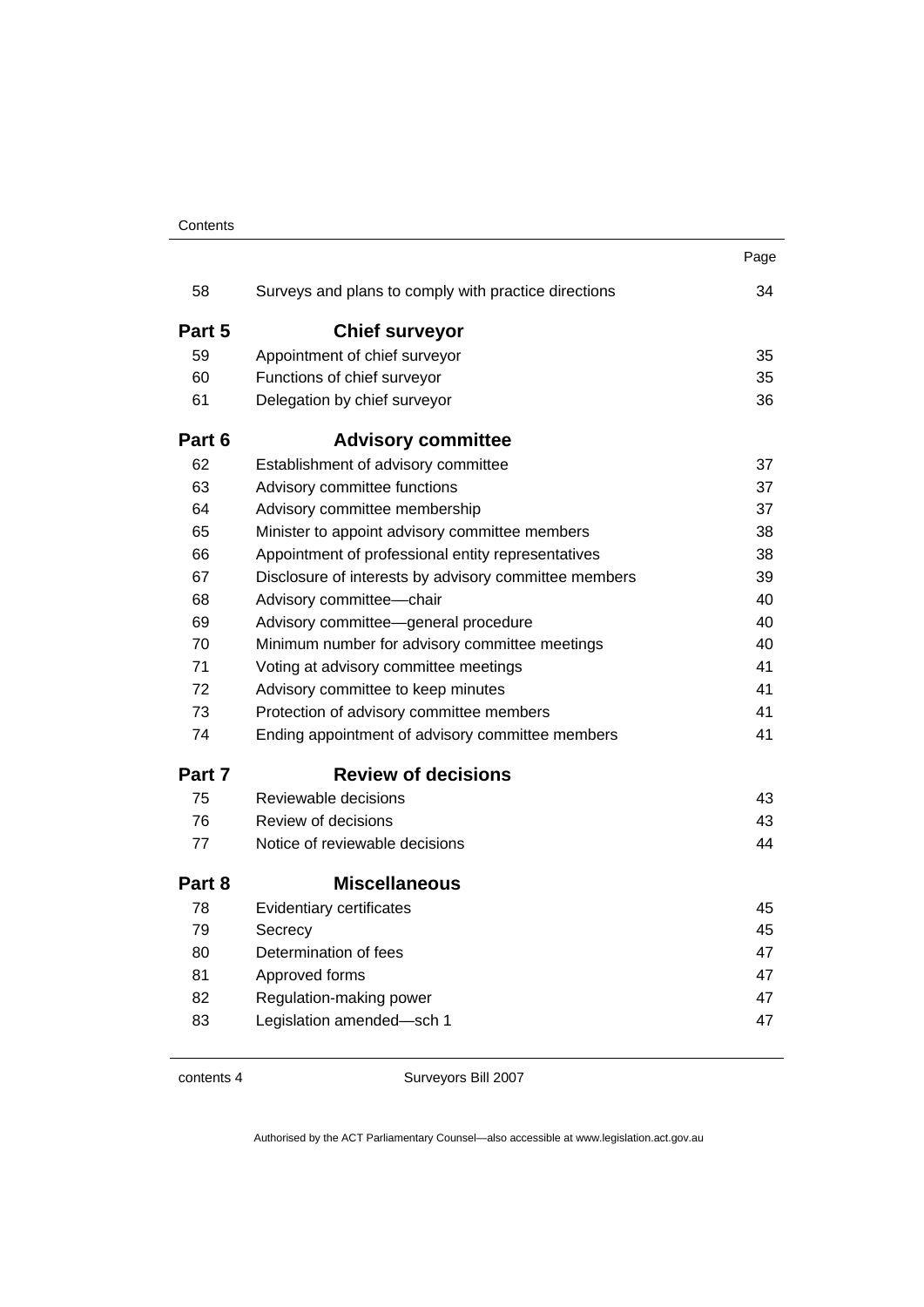Page

| Part 9 | <b>Transitional</b>                         |    |
|--------|---------------------------------------------|----|
| 84     | Definitions-pt 9                            | 48 |
| 85     | Legislation repealed                        | 48 |
| 86     | Survey practice directions                  | 48 |
| 87     | Surveyors registered under repealed Act     | 49 |
| 88     | Suspended registration                      | 49 |
| 89     | Action under repealed Act etc               | 50 |
| 90     | Inquiry under repealed Act                  | 50 |
| 91     | Grounds for disciplinary action-s 26        | 51 |
| 92     | Evidentiary certificates-repealed Act       | 51 |
| 93     | Redistribution committee—Electoral Act 1992 | 51 |
| 94     | <b>Transitional regulations</b>             | 52 |
| 95     | Expiry-pt 9                                 | 52 |
|        |                                             |    |

| Schedule 1      | <b>Consequential amendments</b> | 53 |
|-----------------|---------------------------------|----|
| <b>Part 1.1</b> | <b>Districts Act 2002</b>       | 53 |
| <b>Part 1.2</b> | <b>Electoral Act 1992</b>       | 54 |
| <b>Part 1.3</b> | <b>Land Titles Act 1925</b>     | 55 |
| <b>Part 1.4</b> | <b>Legislation Act 2001</b>     | 55 |

**Dictionary** 57

Surveyors Bill 2007

contents 5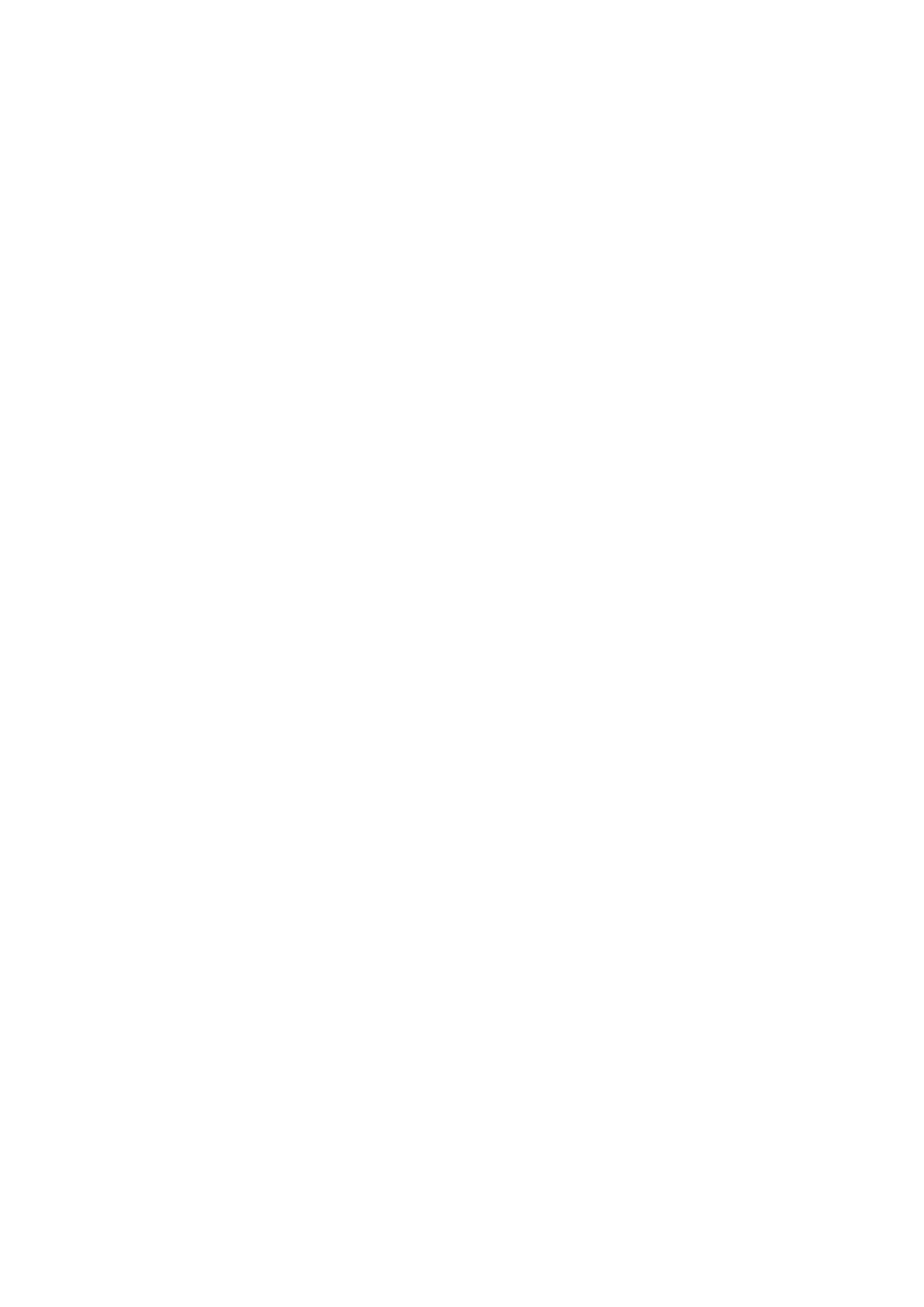2007

### THE LEGISLATIVE ASSEMBLY FOR THE AUSTRALIAN CAPITAL TERRITORY

(As presented)

(Minister for Planning)

# **Surveyors Bill 2007**

### **A Bill for**

l

An Act to regulate the practice of land surveying, and for other purposes

The Legislative Assembly for the Australian Capital Territory enacts as follows:

J2006-808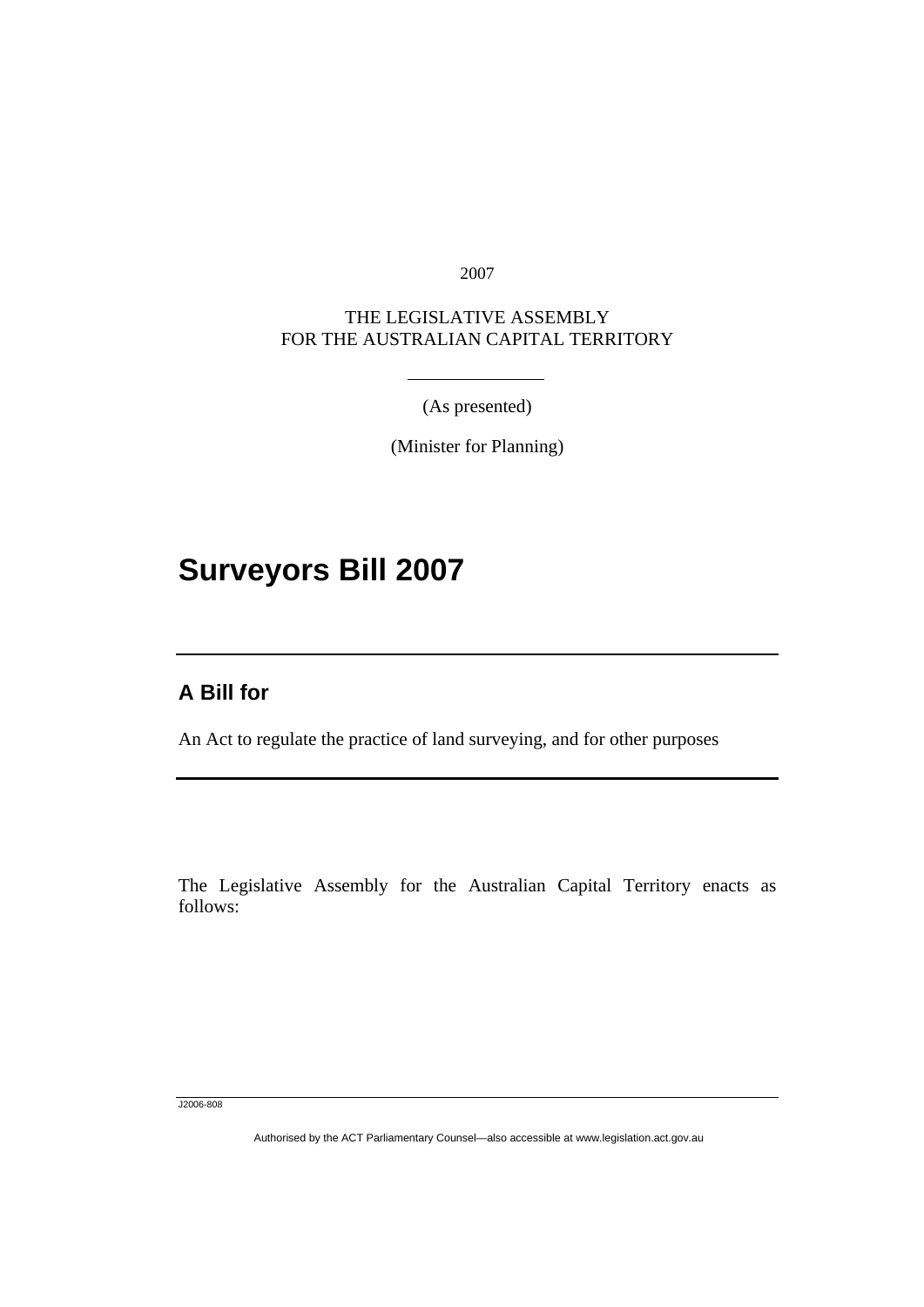#### Part 1 **Preliminary**

Section 1

# **Part 1 Preliminary**

| 2                    | 1            | <b>Name of Act</b>                                                      |                                                                                                                                                                                                                                                                            |  |
|----------------------|--------------|-------------------------------------------------------------------------|----------------------------------------------------------------------------------------------------------------------------------------------------------------------------------------------------------------------------------------------------------------------------|--|
| 3                    |              | This Act is the <i>Surveyors Act 2007</i> .                             |                                                                                                                                                                                                                                                                            |  |
| 4                    | $\mathbf{2}$ | <b>Commencement</b>                                                     |                                                                                                                                                                                                                                                                            |  |
| 5<br>6               |              | This Act commences on a day fixed by the Minister by written<br>notice. |                                                                                                                                                                                                                                                                            |  |
| $\overline{7}$<br>8  |              | Note 1                                                                  | The naming and commencement provisions automatically commence on<br>the notification day (see Legislation Act, $s$ 75 (1)).                                                                                                                                                |  |
| 9<br>10<br>11        |              | Note 2                                                                  | A single day or time may be fixed, or different days or times may be<br>fixed, for the commencement of different provisions (see Legislation<br>Act, $s$ 77 (1)).                                                                                                          |  |
| 12<br>13<br>14       |              | Note 3                                                                  | If a provision has not commenced within 6 months beginning on the<br>notification day, it automatically commences on the first day after that<br>period (see Legislation Act, s 79).                                                                                       |  |
| 15                   | 3            | <b>Dictionary</b>                                                       |                                                                                                                                                                                                                                                                            |  |
| 16                   |              | The dictionary at the end of this Act is part of this Act.              |                                                                                                                                                                                                                                                                            |  |
| 17<br>18<br>19       |              | Note 1                                                                  | The dictionary at the end of this Act defines certain terms used in this<br>Act, and includes references (signpost definitions) to other terms<br>defined elsewhere in this Act.                                                                                           |  |
| 20<br>21<br>22       |              |                                                                         | For example, the signpost definition ' <i>inquiry</i> , for division 3.3<br>(Disciplinary action)—see section 25.' means that the term 'inquiry' is<br>defined in that section.                                                                                            |  |
| 23<br>24<br>25<br>26 |              | Note 2                                                                  | A definition in the dictionary (including a signpost definition) applies to<br>the entire Act unless the definition, or another provision of the Act,<br>provides otherwise or the contrary intention otherwise appears (see<br>Legislation Act, $s$ 155 and $s$ 156 (1)). |  |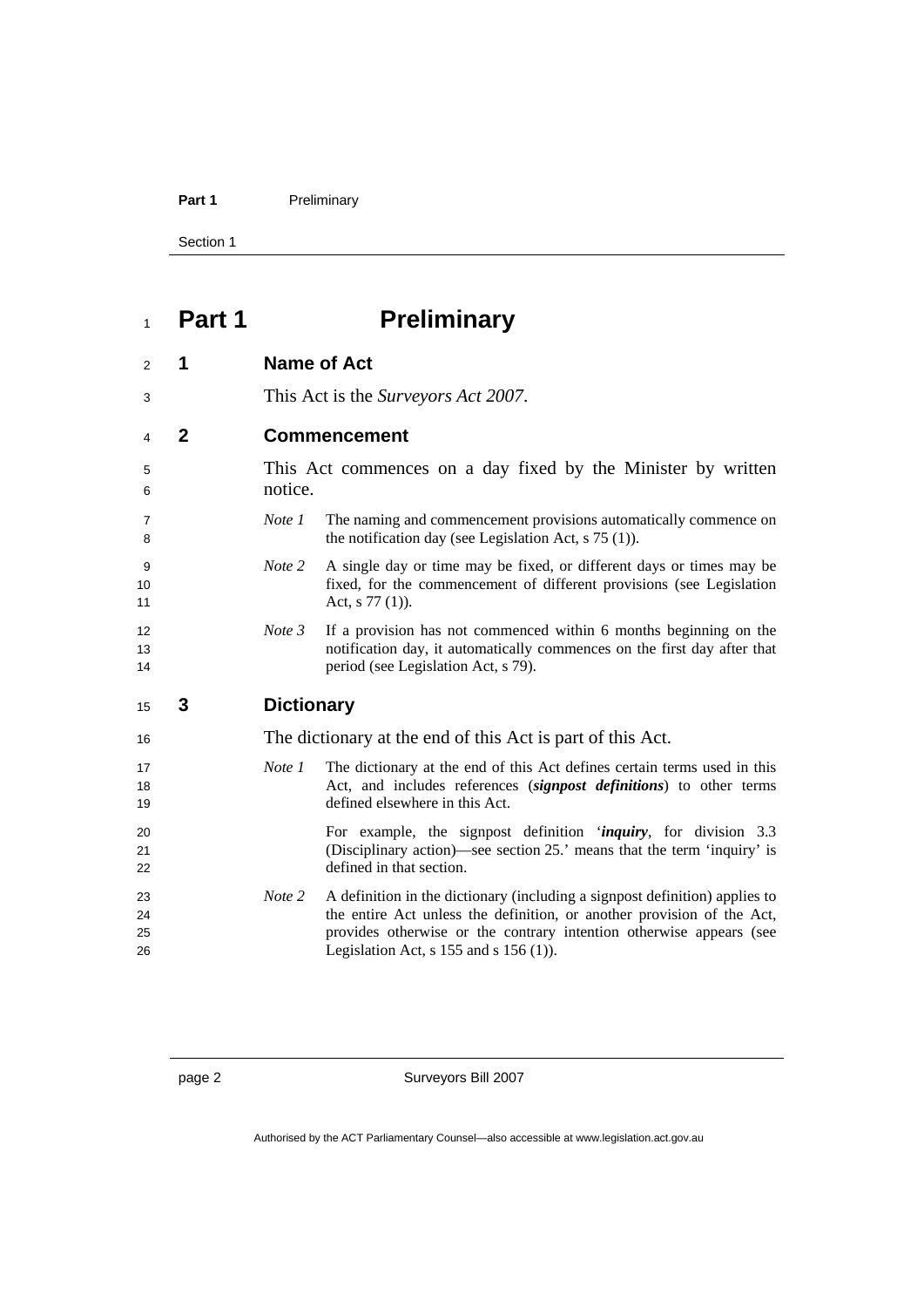|          |   |              | Section 4                                                                                                                                   |
|----------|---|--------------|---------------------------------------------------------------------------------------------------------------------------------------------|
| 1        | 4 | <b>Notes</b> |                                                                                                                                             |
| 2        |   |              | A note included in this Act is explanatory and is not part of this Act.                                                                     |
| 3<br>4   |   | <b>Note</b>  | See the Legislation Act, s $127(1)$ , (4) and (5) for the legal status of<br>notes.                                                         |
| 5        | 5 |              | <b>Offences against Act-application of Criminal Code etc</b>                                                                                |
| 6        |   |              | Other legislation applies in relation to offences against this Act.                                                                         |
| 7        |   | Note 1       | Criminal Code                                                                                                                               |
| 8<br>9   |   |              | The Criminal Code, ch 2 applies to all offences against this Act (see<br>Code, pt $2.1$ ).                                                  |
| 10       |   |              | The chapter sets out the general principles of criminal responsibility                                                                      |
| 11<br>12 |   |              | (including burdens of proof and general defences), and defines terms<br>used for offences to which the Code applies (eg conduct, intention, |
| 13       |   |              | recklessness and strict liability).                                                                                                         |
| 14       |   | Note 2       | Penalty units                                                                                                                               |
| 15       |   |              | The Legislation Act, s 133 deals with the meaning of offence penalties                                                                      |
| 16       |   |              | that are expressed in penalty units.                                                                                                        |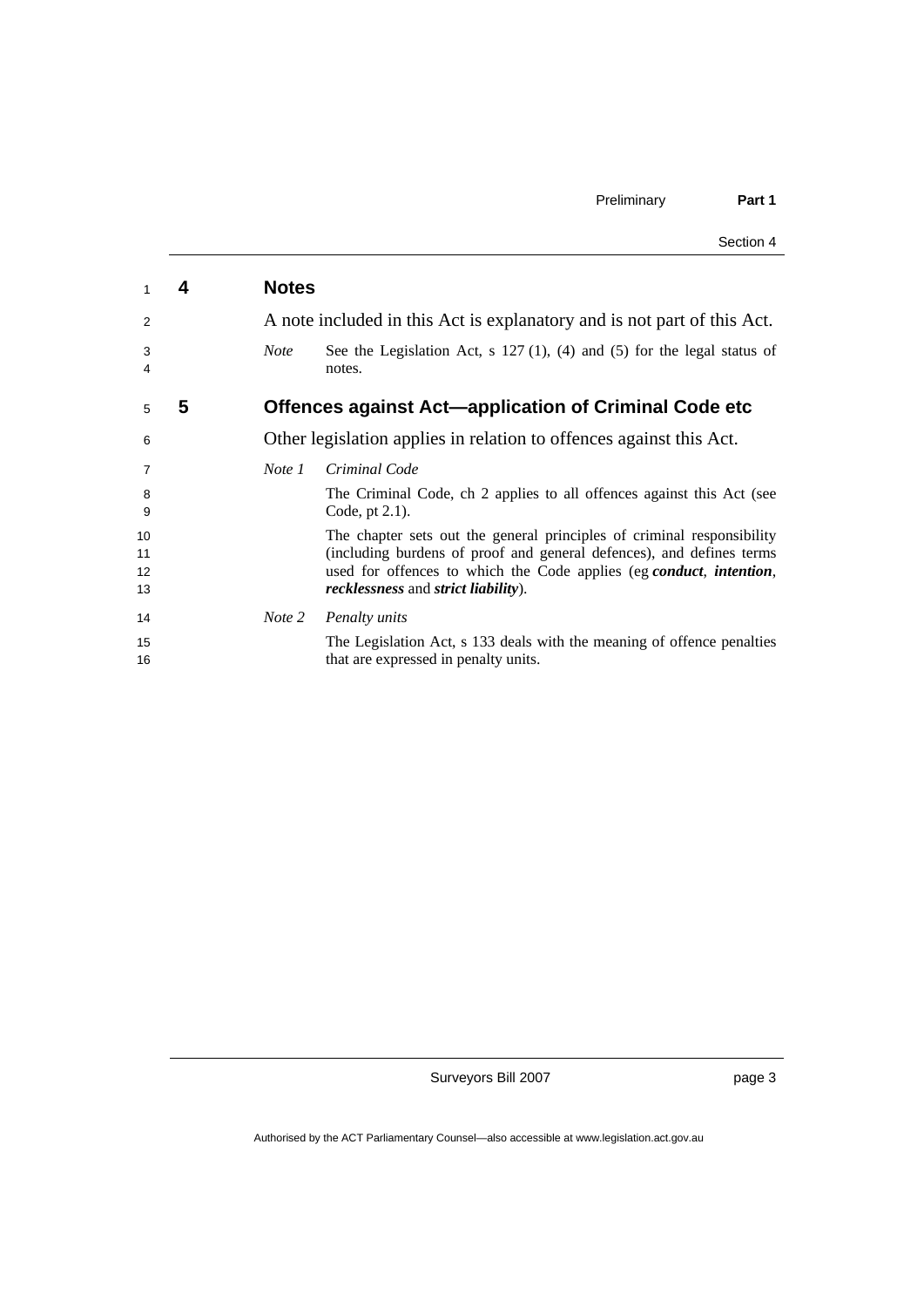**Part 2 Registration of surveyors Division 2.1** Registration Section 6

### **Part 2 Registration of surveyors**

### **Division 2.1 Registration**

*Note about application of the Mutual Recognition Act 1992 (Cwlth) and the Trans-Tasman Mutual Recognition Act 1997 (Cwlth) (the Commonwealth Acts)*

The Commonwealth Acts allow people registered in certain occupations in a State, the ACT, Northern Territory or New Zealand (a *local jurisdiction*) to carry on the occupations in another local jurisdiction and provide another way of applying for registration in the ACT or another local jurisdiction. Because of the Self-Government Act, s 28, the requirements for registration under this Act cannot validly require anything of people being registered in accordance with the Commonwealth Acts that would be inconsistent with those Acts. Accordingly, provisions of this part, such as the requirements for applications, do not apply to the registration of people in accordance with the Commonwealth Acts. Also, the Commonwealth Acts set out when conditions may be placed on people registered in accordance with those Acts. For more information, see the Commonwealth Acts.

#### **6 Application for registration**

- (1) A person may apply to the chief surveyor for registration as a 18 surveyor.
- *Note 1* If a form is approved under s 81 for the application, the form must be used.
- *Note 2* A fee may be determined under s 80 for this provision.
- (2) The chief surveyor may, in writing, require the applicant to give the chief surveyor additional information in writing or documents that 24 the chief surveyor reasonably needs to decide the application.
- (3) If the applicant does not comply with a requirement under subsection (2), the chief surveyor may refuse to consider the application further.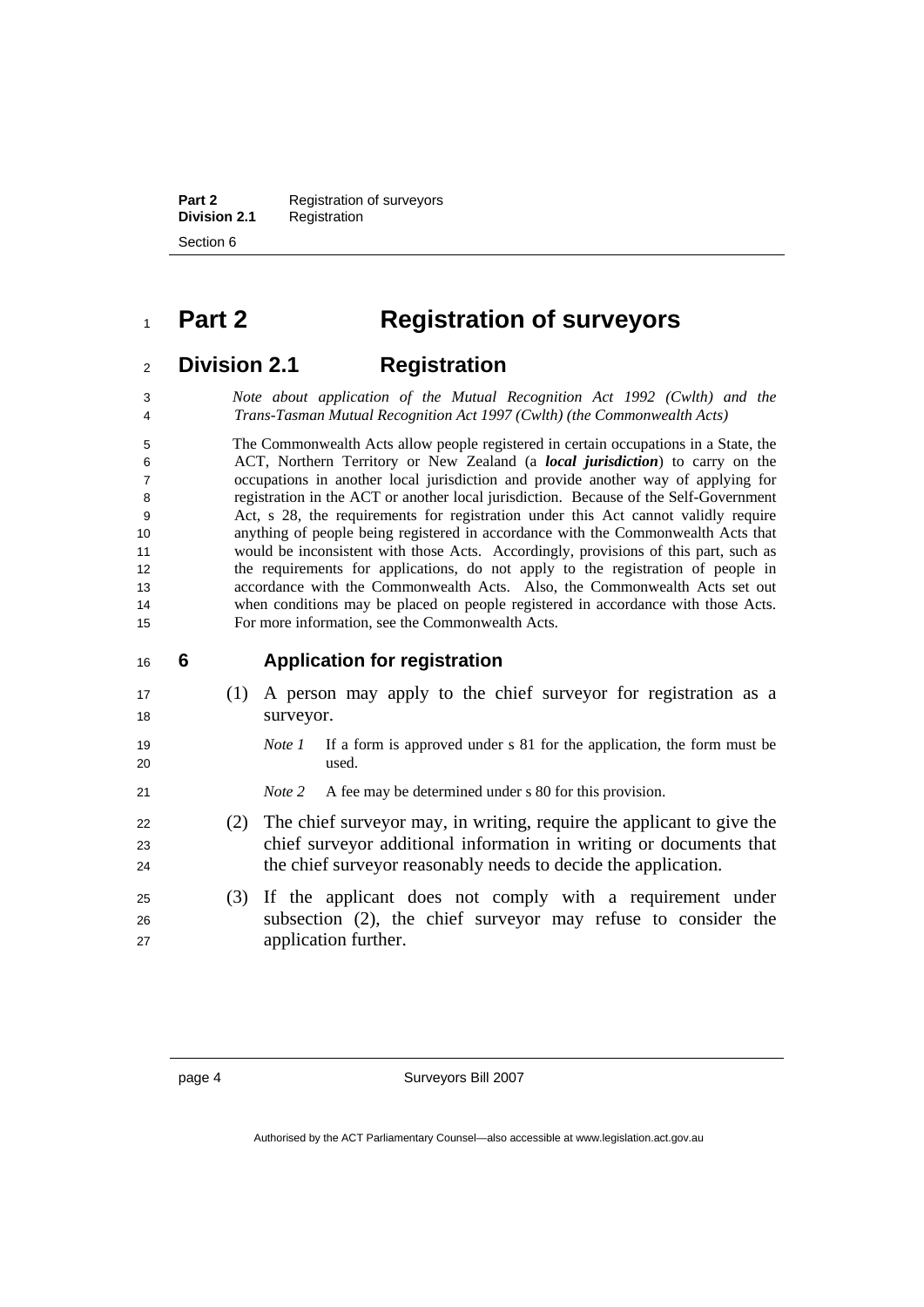| 1                                      | $\overline{7}$ |     | <b>Eligibility for registration</b>                                                                                                                                                                                                                                                                                                                                                                 |
|----------------------------------------|----------------|-----|-----------------------------------------------------------------------------------------------------------------------------------------------------------------------------------------------------------------------------------------------------------------------------------------------------------------------------------------------------------------------------------------------------|
| 2                                      |                | (1) | A person is eligible to be registered as a survey or if—                                                                                                                                                                                                                                                                                                                                            |
| 3                                      |                |     | the person has previously been registered in the ACT; and<br>(a)                                                                                                                                                                                                                                                                                                                                    |
| 4<br>5<br>6                            |                |     | the chief surveyor is satisfied that the person has a working<br>(b)<br>knowledge of current surveying practices and any practice<br>directions; and                                                                                                                                                                                                                                                |
| 7<br>8                                 |                |     | the person's registration was not cancelled other than in<br>(c)<br>accordance with a request by the surveyor.                                                                                                                                                                                                                                                                                      |
| 9<br>10<br>11<br>12<br>13<br>14        |                |     | <b>Note</b><br>Under the Mutual Recognition Act 1992 (Cwlth) and the Trans-Tasman<br>Mutual Recognition Act 1997 (Cwlth) the chief surveyor will also<br>register as surveyors people who are registered, licensed or otherwise<br>authorised to carry out surveys in a State, the Northern Territory or<br>New Zealand, if the surveys authorised to be carried out are<br>substantially the same. |
| 15<br>16<br>17<br>18<br>19<br>20       |                |     | (2) However, a person who would be eligible under subsection (1) but<br>for the cancellation of the person's registration, is eligible to be<br>registered as a surveyor if the chief surveyor is satisfied, after<br>considering the reason for the cancellation and anything relevant<br>that the person has done since the cancellation, that the person<br>should be registered.                |
| 21<br>22<br>23<br>24<br>25<br>26<br>27 |                |     | <b>Examples</b><br>the cancellation was because of a failure to pay a registration fee and the fee<br>1<br>is paid<br>2<br>the cancellation was because the surveyor carried out a survey that was<br>inaccurate because the surveyor lacked knowledge of current surveying<br>practices, but since cancellation, the surveyor has acquired sufficient<br>knowledge of current surveying practices  |
| 28<br>29<br>30                         |                |     | <b>Note</b><br>An example is part of the Act, is not exhaustive and may extend, but<br>does not limit, the meaning of the provision in which it appears (see<br>Legislation Act, s 126 and s 132).                                                                                                                                                                                                  |

page 5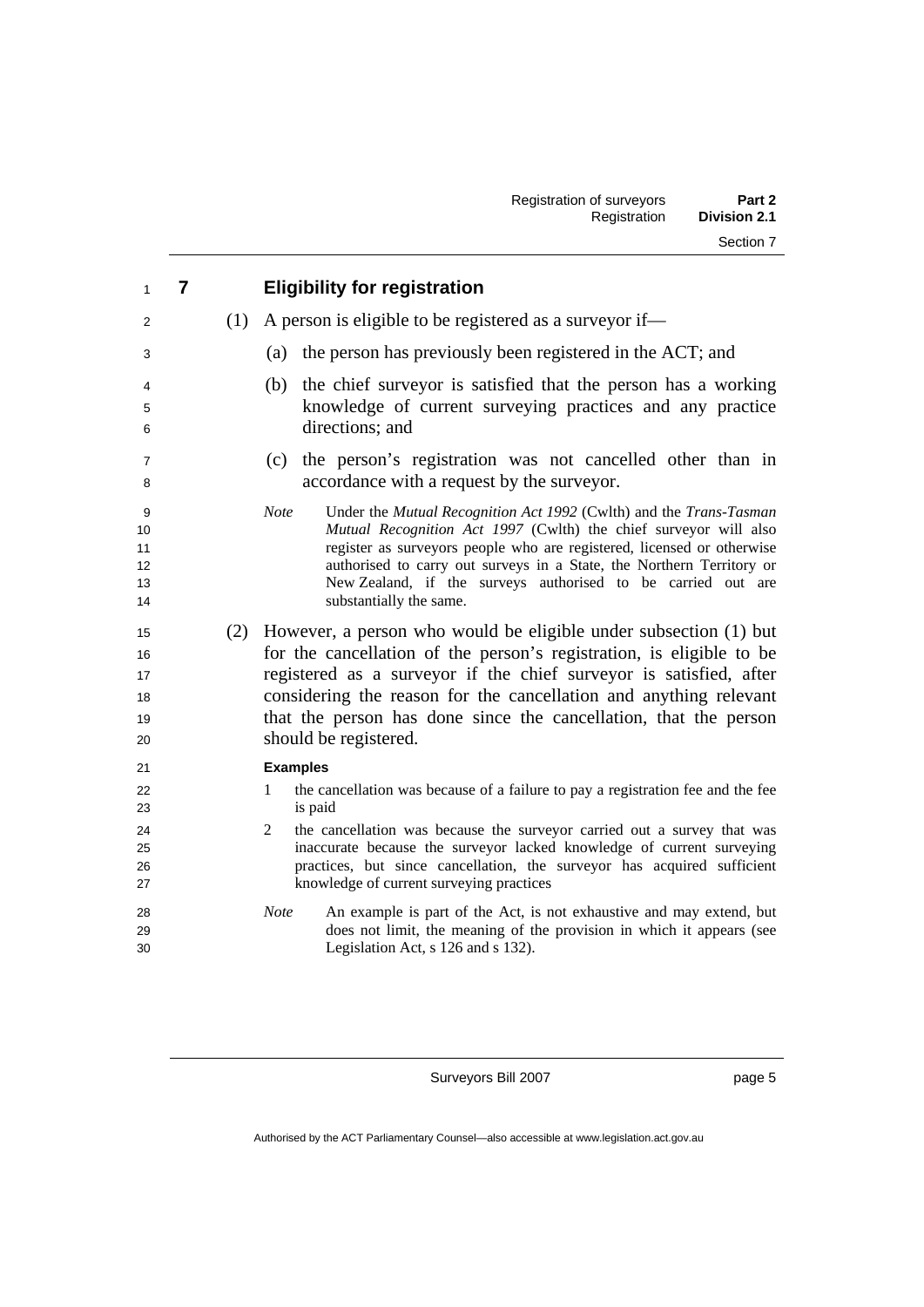| Part 2              | Registration of surveyors |
|---------------------|---------------------------|
| <b>Division 2.1</b> | Registration              |
| Section 8           |                           |

| 1              | 8 |     | Decision on registration application                                                                                                                                          |
|----------------|---|-----|-------------------------------------------------------------------------------------------------------------------------------------------------------------------------------|
| 2<br>3         |   | (1) | On application by a person for registration as a surveyor, the chief<br>surveyor must-                                                                                        |
| 4              |   |     | (a) register the person; or                                                                                                                                                   |
| 5              |   |     | (b) refuse to register the person.                                                                                                                                            |
| 6<br>7         |   | (2) | However, the chief surveyor must refuse to register the person if the<br>person is not eligible for registration.                                                             |
| 8              |   | (3) | If the chief surveyor registers the person, the chief surveyor must—                                                                                                          |
| 9<br>10        |   |     | (a) give the person a unique identifying number (a registration<br><i>number</i> ); and                                                                                       |
| 11<br>12       |   |     | (b) give the person a certificate (a registration certificate), signed<br>by the chief surveyor, that states—                                                                 |
| 13             |   |     | the person's name; and<br>(i)                                                                                                                                                 |
| 14             |   |     | the date of registration; and<br>(ii)                                                                                                                                         |
| 15             |   |     | (iii)<br>the person's registration number.                                                                                                                                    |
| 16             | 9 |     | <b>Registration condition</b>                                                                                                                                                 |
| 17<br>18<br>19 |   | (1) | It is a condition of a surveyor's registration that the surveyor<br>undertakes continuing professional development in accordance with<br>any guidelines under subsection (2). |
| 20<br>21       |   | (2) | The chief surveyor may make guidelines about continuing<br>professional development for surveyors.                                                                            |
| 22<br>23       |   | (3) | However, the chief surveyor must consult the advisory committee<br>about a proposed guideline before making the guideline.                                                    |
| 24             |   | (4) | A guideline is a notifiable instrument.                                                                                                                                       |
| 25             |   |     | <b>Note</b><br>A notifiable instrument must be notified under the Legislation Act.                                                                                            |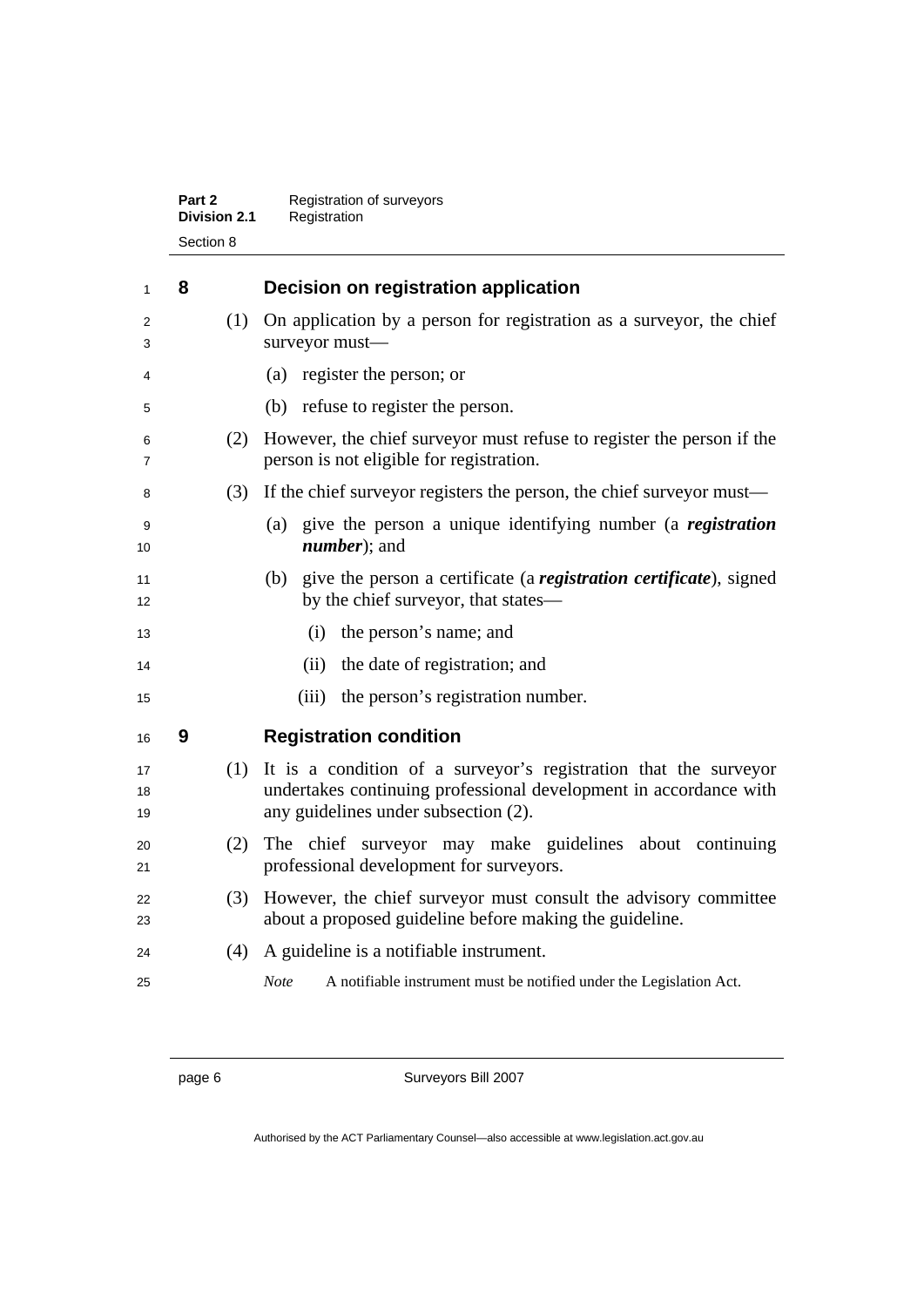| 1              | 10                  | When does registration end?                                                                                                                                                 |
|----------------|---------------------|-----------------------------------------------------------------------------------------------------------------------------------------------------------------------------|
| 2              |                     | A person's registration ends—                                                                                                                                               |
| 3<br>4<br>5    |                     | if the registration is cancelled under section 22 (Cancellation<br>(a)<br>after s 20 suspension)—when the cancellation takes effect<br>under section 22 $(2)$ ; or          |
| 6<br>7<br>8    |                     | if the registration is cancelled under section 23 (Cancellation of<br>(b)<br>registration for incapacity)—when the cancellation takes effect<br>under section 23 $(4)$ ; or |
| 9<br>10<br>11  |                     | if the registration is cancelled under section 39 (Disciplinary<br>(c)<br>cancellation<br>action)—when<br>the<br>takes<br>effect<br>under<br>section 39 $(6)$ $(b)$ ; or    |
| 12<br>13<br>14 |                     | if the registration is cancelled under section 41 (Voluntary<br>(d)<br>cancellation of registration)—when the chief surveyor cancels<br>the registration; or                |
| 15             |                     | (e) if the person dies.                                                                                                                                                     |
| 16             | <b>Division 2.2</b> | <b>Surveyors register</b>                                                                                                                                                   |
| 17             | 11                  | <b>Keeping surveyors register</b>                                                                                                                                           |
| 18<br>19       | (1)                 | The chief surveyor must ensure a surveyors register is kept in<br>accordance with this Act.                                                                                 |
| 20             | (2)                 | The surveyors register—                                                                                                                                                     |
| 21             |                     | may be kept in any form, including electronically; and<br>(a)                                                                                                               |
| 22             |                     | (b)<br>must be made available to the public.                                                                                                                                |
| 23<br>24       | (3)                 | However, subsection (2) (b) does not apply to details in the<br>surveyor's register about—                                                                                  |
| 25             |                     | (a) a surveyor's date of birth; and                                                                                                                                         |

page 7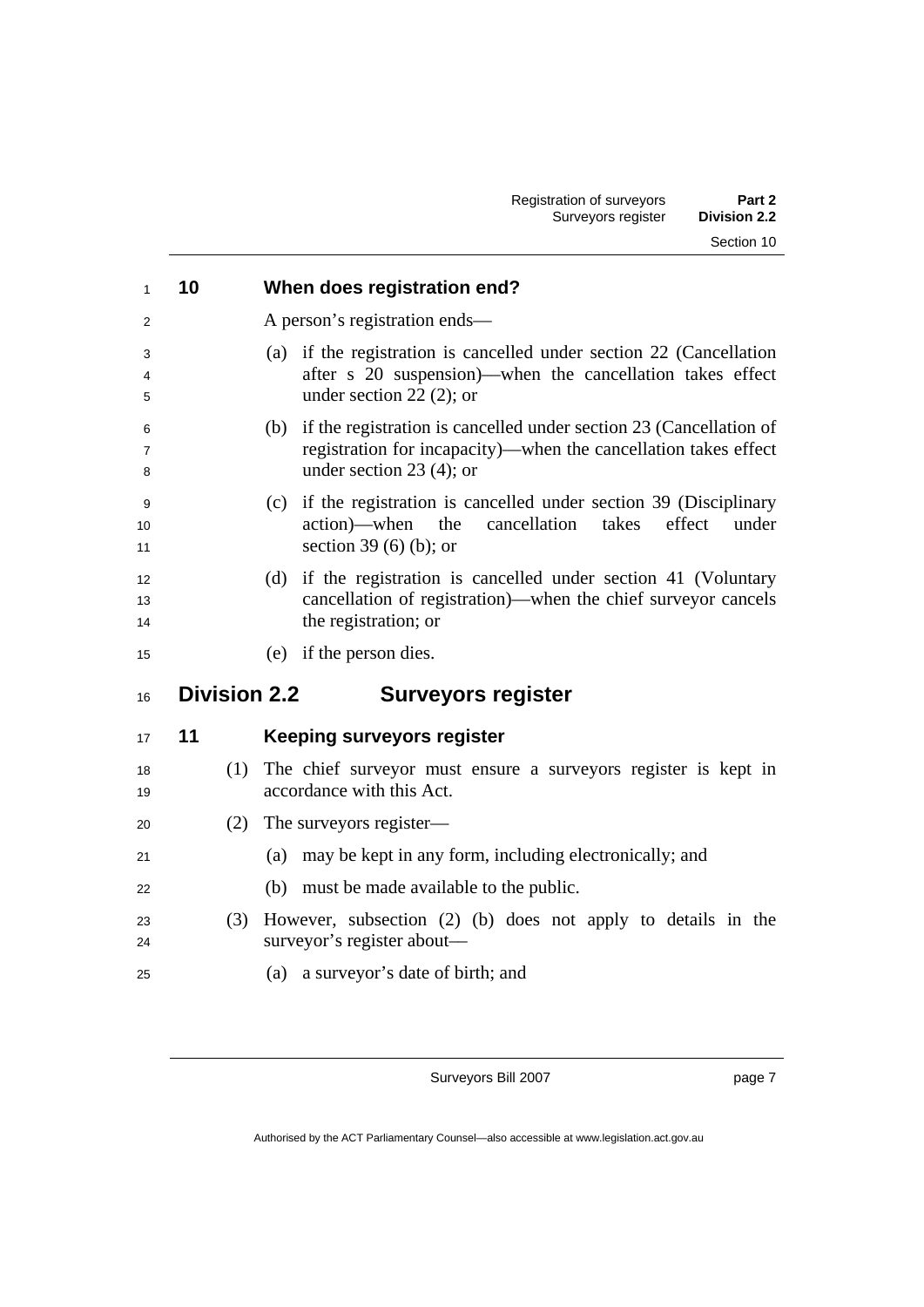|                      | Part 2<br><b>Division 2.2</b> |     | Registration of surveyors<br>Surveyors register                                                                                                                                                                                 |
|----------------------|-------------------------------|-----|---------------------------------------------------------------------------------------------------------------------------------------------------------------------------------------------------------------------------------|
|                      | Section 12                    |     |                                                                                                                                                                                                                                 |
| 1<br>2               |                               |     | (b) if a surveyor's registration has been suspended—the grounds<br>for suspension; and                                                                                                                                          |
| 3                    |                               |     | anything else prescribed by regulation.<br>(c)                                                                                                                                                                                  |
| 4<br>5               |                               | (4) | Any mistake, error or omission in the surveyors register may be<br>corrected.                                                                                                                                                   |
| 6                    | 12                            |     | Details to be entered in surveyors register                                                                                                                                                                                     |
| 7<br>8               |                               | (1) | The following details must be entered in the surveyors register in<br>relation to a surveyor:                                                                                                                                   |
| 9                    |                               |     | the surveyor's name;<br>(a)                                                                                                                                                                                                     |
| 10<br>11<br>12<br>13 |                               |     | the address of each place (a registered business address)<br>(b)<br>where the surveyor carries on the practice of surveying or, if<br>the surveyor does not have a registered business address, the<br>surveyor's home address; |
| 14                   |                               |     | the surveyor's date of birth;<br>(c)                                                                                                                                                                                            |
| 15                   |                               |     | the surveyor's registration number;<br>(d)                                                                                                                                                                                      |
| 16                   |                               |     | the date of registration;<br>(e)                                                                                                                                                                                                |
| 17                   |                               |     | if the surveyor's registration has been suspended—<br>(f)                                                                                                                                                                       |
| 18                   |                               |     | the grounds for suspension; and<br>(i)                                                                                                                                                                                          |
| 19                   |                               |     | the period of suspension;<br>(ii)                                                                                                                                                                                               |
| 20                   |                               |     | any other details prescribed by regulation.<br>(g)                                                                                                                                                                              |
| 21                   |                               | (2) | The surveyors register may contain other details.                                                                                                                                                                               |
| 22                   | 13                            |     | Register information may be shared                                                                                                                                                                                              |
| 23<br>24<br>25       |                               |     | Information in the register, including information that is not<br>available to the public, may be given to a local registering authority<br>to assist in the regulation of surveyors in the local jurisdiction.                 |
|                      |                               |     |                                                                                                                                                                                                                                 |

page 8 Surveyors Bill 2007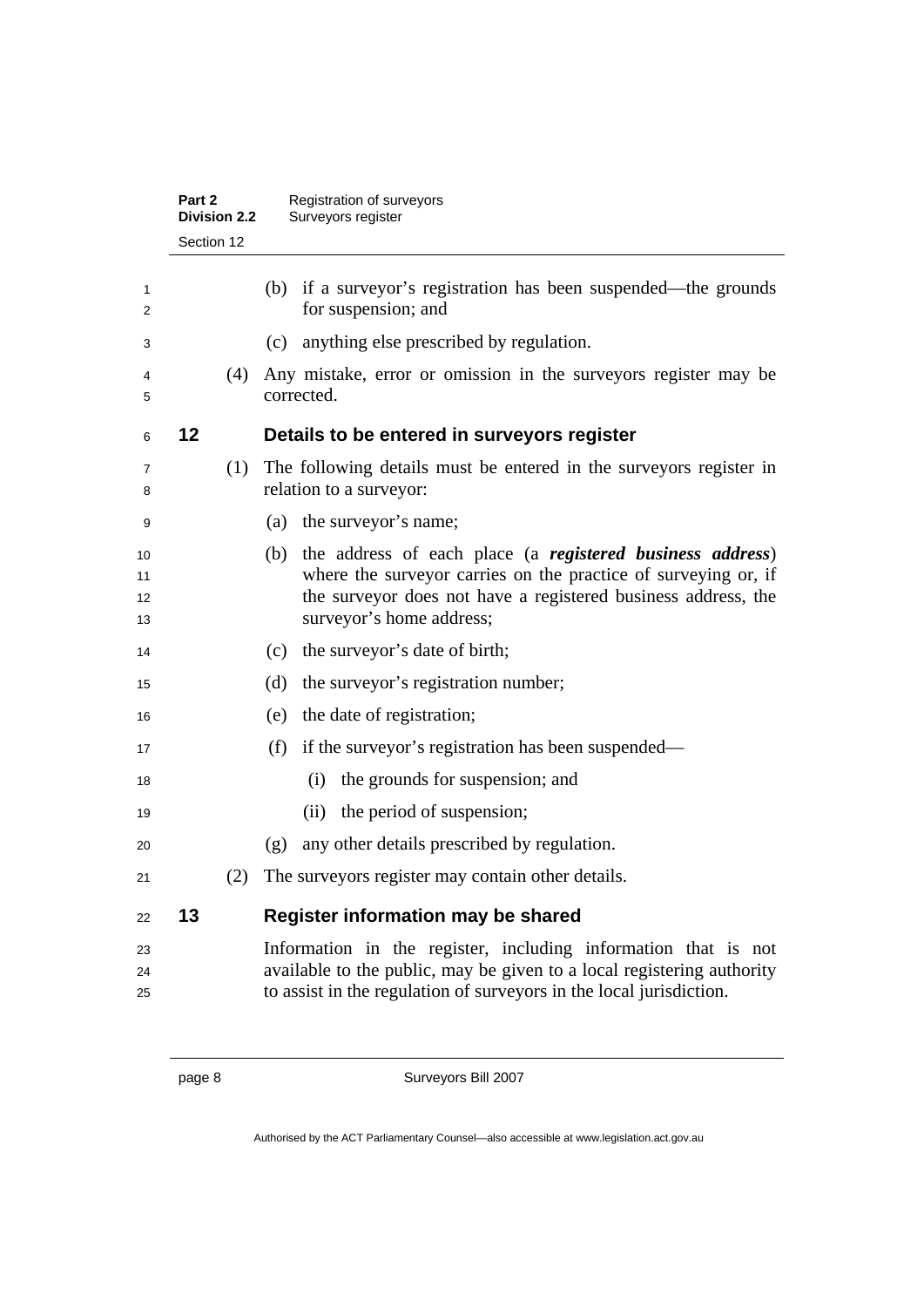| 1              | 14 |     | <b>Changes to surveyors register</b>                                                                                                                                         |
|----------------|----|-----|------------------------------------------------------------------------------------------------------------------------------------------------------------------------------|
| 2<br>3         |    | (1) | If a person's registration ends, details of the person's registration<br>must be removed from the surveyors register.                                                        |
| 4              |    |     | <b>Note</b><br>For when a person's registration ends, see s 10.                                                                                                              |
| 5<br>6<br>7    |    | (2) | If a surveyor tells the chief surveyor about a change of address<br>under section 15, the change must be entered in the surveyors<br>register.                               |
| 8<br>9         |    | (3) | To remove any doubt, nothing in this section prevents the keeping<br>of a record of-                                                                                         |
| 10<br>11       |    |     | (a) registration details removed from the<br>register<br>under<br>subsection $(1)$ ; or                                                                                      |
| 12             |    |     | (b) a previous address under subsection $(2)$ .                                                                                                                              |
| 13             | 15 |     | Surveyors to notify change of address                                                                                                                                        |
|                |    |     |                                                                                                                                                                              |
| 14             |    | (1) | A surveyor commits an offence if—                                                                                                                                            |
| 15             |    |     | (a) the survey or has a registered business address; and                                                                                                                     |
| 16             |    |     | any of the following changes happen:<br>(b)                                                                                                                                  |
| 17             |    |     | the address changes;<br>(i)                                                                                                                                                  |
| 18<br>19       |    |     | the address stops being a business address of the<br>(ii)<br>surveyor; and                                                                                                   |
| 20<br>21<br>22 |    |     | the surveyor fails to tell the chief surveyor, in writing, about<br>(c)<br>the change as soon as practicable but not later than 21 days<br>after the day the change happens. |

page 9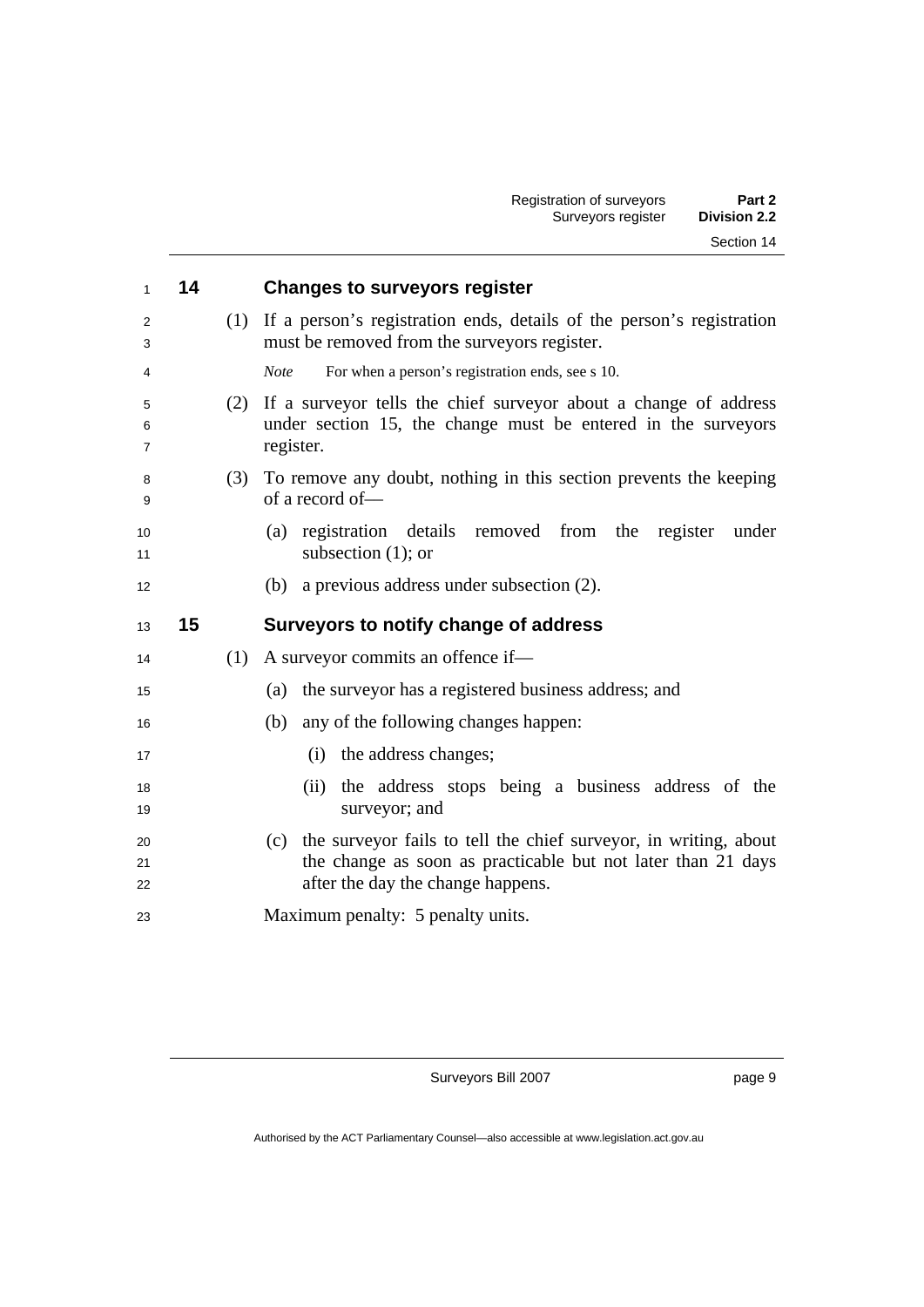|             | Part 2<br><b>Division 2.2</b> | Registration of surveyors<br>Surveyors register                                                                                                                           |
|-------------|-------------------------------|---------------------------------------------------------------------------------------------------------------------------------------------------------------------------|
|             | Section 15                    |                                                                                                                                                                           |
| 1           | (2)                           | A surveyor commits an offence if—                                                                                                                                         |
| 2           |                               | the surveyor does not have a registered business address; and<br>(a)                                                                                                      |
| 3           |                               | either of the following changes happen:<br>(b)                                                                                                                            |
| 4           |                               | the surveyor's home address changes;<br>(1)                                                                                                                               |
| 5           |                               | the surveyor gets a business address; and<br>(i)                                                                                                                          |
| 6<br>7<br>8 |                               | (c) the surveyor fails to tell the chief surveyor, in writing, about<br>the change as soon as practicable but not later than 21 days<br>after the day the change happens. |
| 9           |                               | Maximum penalty: 5 penalty units.                                                                                                                                         |
| 10          | (3)                           | An offence against this section is a strict liability offence.                                                                                                            |

page 10 Surveyors Bill 2007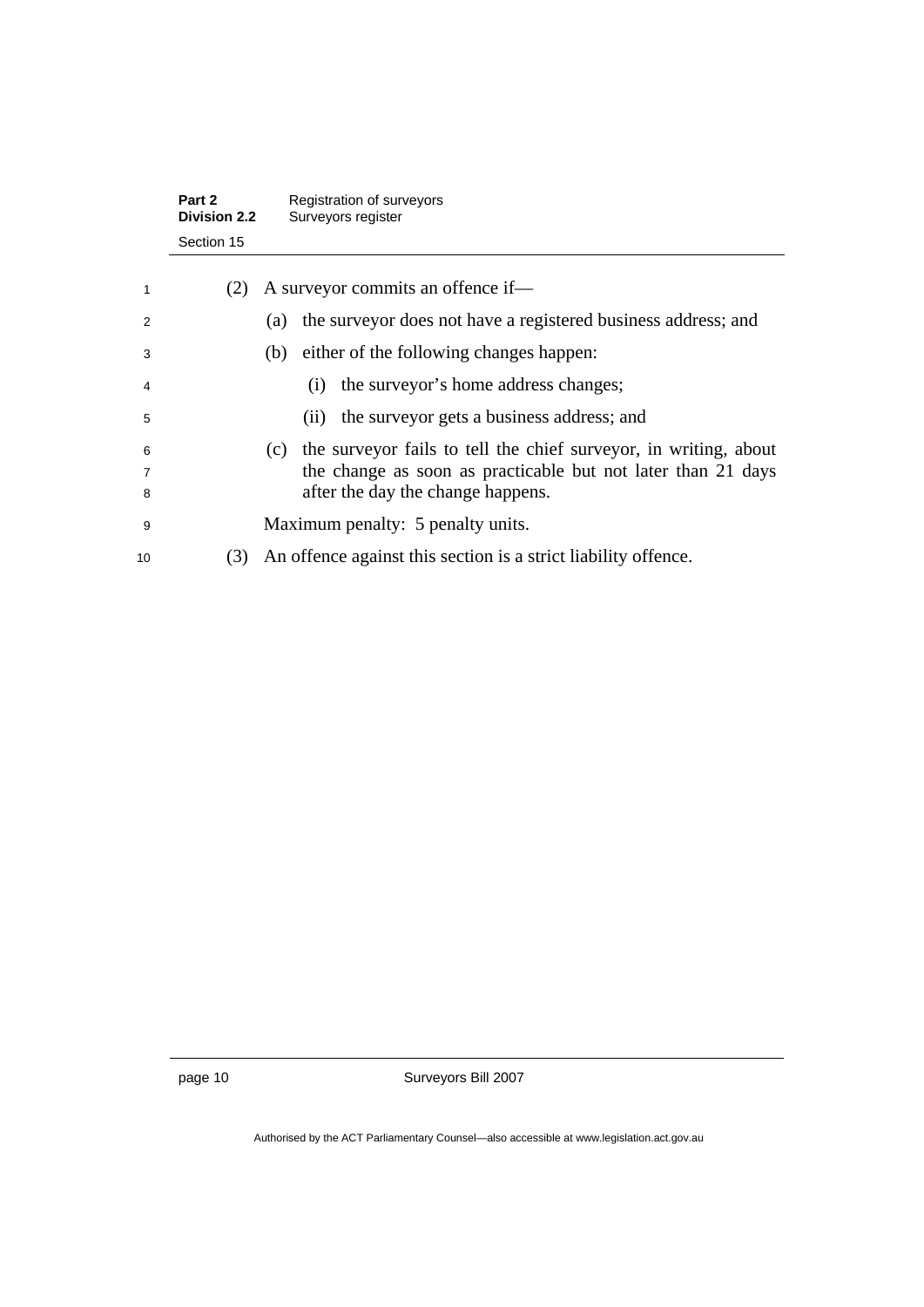# **Part 3 Regulatory action**

### **Division 3.1 Continuing registration**

- **16 Meaning of** *continuation notice***––div 3.1**
- 4 In this division:
- *continuation notice*—see section 19.

### **17 Continuation notice fee**

- (1) This section applies if a fee is determined under section 80 for giving a continuation notice.
- (2) To remove any doubt, a continuation notice is taken not to have 10 been given unless the fee is paid.

#### **18 Continuation notice reminders**

- (1) Before the beginning of a financial year, the chief surveyor may send a notice (a *continuation notice reminder*) to a surveyor.
- (2) A continuation notice reminder must––
- (a) be addressed to the surveyor; and
- (b) include information to the following effect:
- (i) that the surveyor must give the chief surveyor a continuation notice before the beginning of the financial year if the surveyor intends to continue to be registered in 20 the financial year;
- (ii) that the surveyor's registration will be automatically suspended on 1 September in the financial year if the surveyor does not give the chief surveyor a continuation notice for the financial year by 31 August in the financial year;

Surveyors Bill 2007

page 11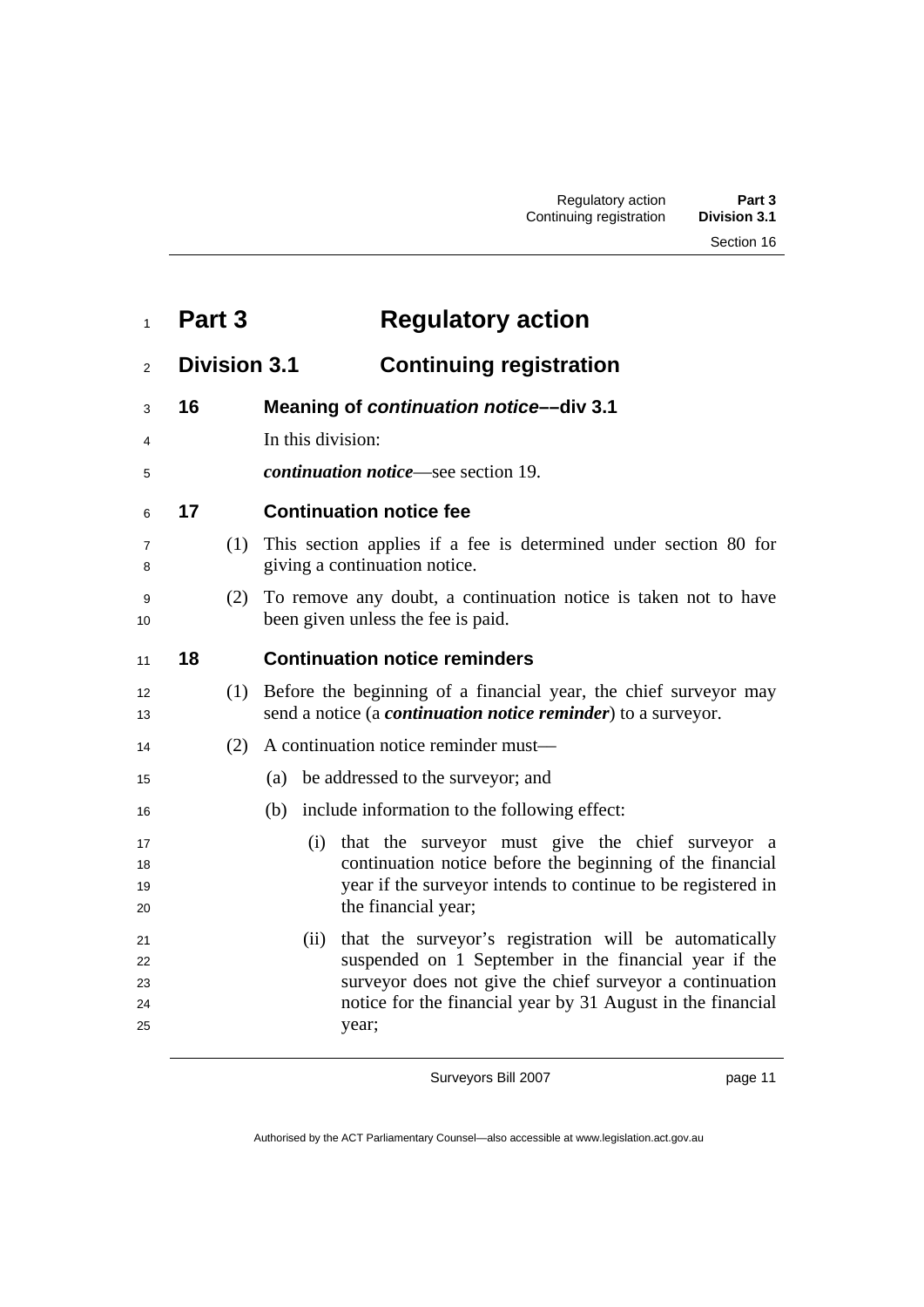|                       | Part 3<br><b>Division 3.1</b> | Regulatory action<br>Continuing registration                                                                                                                                                                                                                              |
|-----------------------|-------------------------------|---------------------------------------------------------------------------------------------------------------------------------------------------------------------------------------------------------------------------------------------------------------------------|
|                       | Section 19                    |                                                                                                                                                                                                                                                                           |
| 1<br>2<br>3<br>4<br>5 |                               | (iii) that the surveyor's registration will be automatically<br>cancelled on the day after the end of the financial year if<br>the surveyor does not give the chief surveyor a<br>continuation notice for the financial year before the end of<br>the financial year; and |
| 6<br>7                |                               | set out any fee determined for giving a continuation notice,<br>(c)<br>including any higher fee for-                                                                                                                                                                      |
| 8                     |                               | late payment before 1 September; and<br>(i)                                                                                                                                                                                                                               |
| 9                     |                               | late payment on or after 1 September.<br>(ii)                                                                                                                                                                                                                             |
| 10<br>11<br>12        |                               | (3) If the chief surveyor fails to send a continuation notice reminder for<br>a surveyor's registration, or the notice is not received by the<br>surveyor, the failure or nonreceipt does not affect—                                                                     |
| 13                    |                               | (a) any suspension or cancellation of the registration; or                                                                                                                                                                                                                |
| 14<br>15<br>16        |                               | the obligation of the surveyor to give a continuation notice for<br>(b)<br>a financial year if the surveyor intends to continue to be<br>registered in the financial year.                                                                                                |
| 17                    | 19                            | Annual continuation notice for registration                                                                                                                                                                                                                               |
| 18<br>19<br>20        |                               | Before the beginning of a financial year, a surveyor must give the<br>chief surveyor written notice (a <i>continuation notice</i> ) that the<br>surveyor intends to continue to be registered in the financial year.                                                      |
| 21<br>22              |                               | If a form is approved under section 81 for this provision, the form must<br>Note 1<br>be used.                                                                                                                                                                            |
| 23                    |                               | A fee may be determined under section 80 for this provision.<br>Note 2                                                                                                                                                                                                    |
| 24                    |                               | Note 3<br>For how documents may be served, see the Legislation Act, pt 19.5.                                                                                                                                                                                              |
| 25                    | 20                            | No continuation notice by 31 August                                                                                                                                                                                                                                       |
| 26<br>27<br>28        | (1)                           | This section applies if a surveyor has not given the chief surveyor a<br>continuation notice for a financial year by 31 August in the financial<br>year.                                                                                                                  |

page 12 Surveyors Bill 2007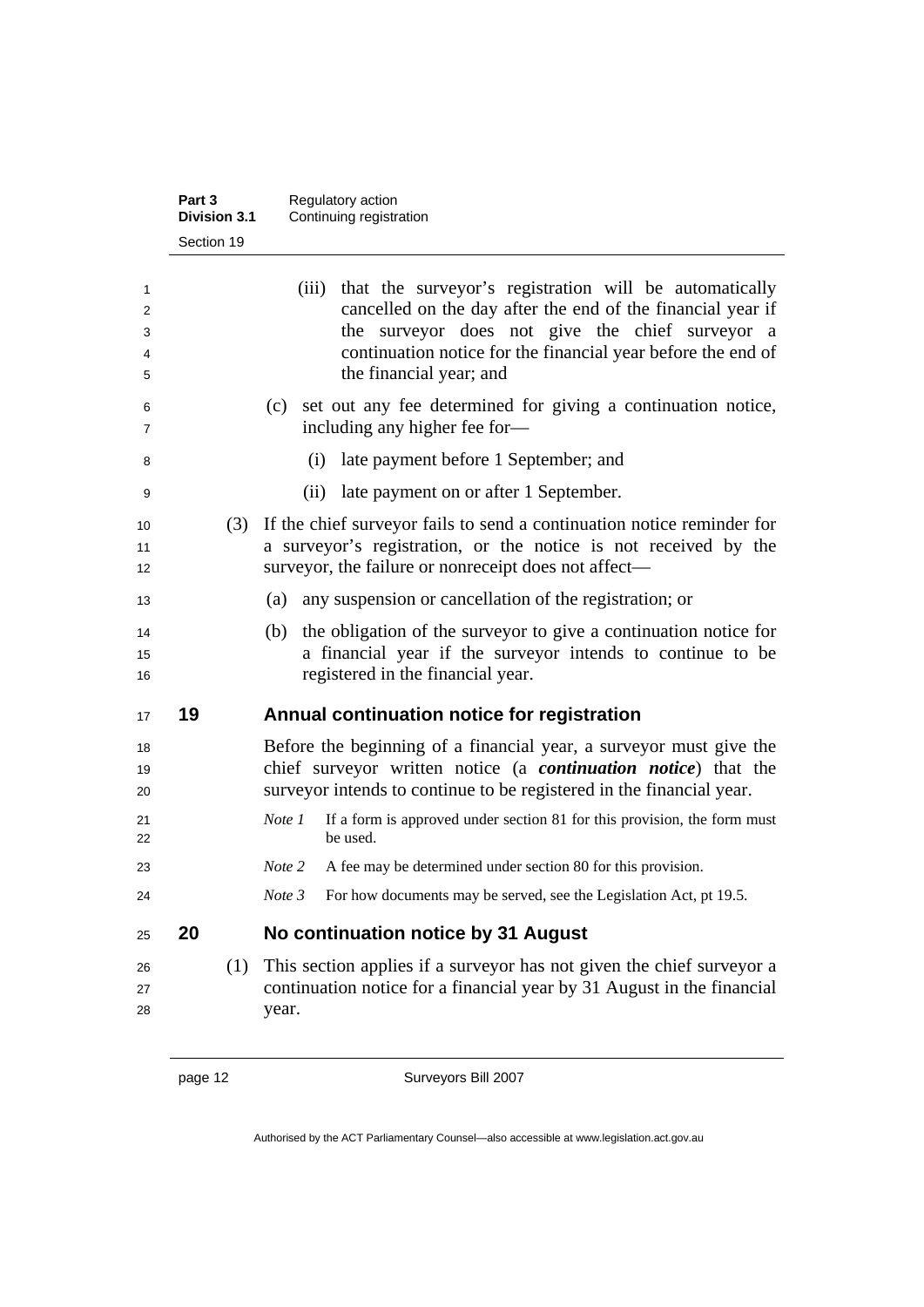| 1<br>$\overline{2}$ |    | (2) | The surveyor's registration is automatically suspended<br>on<br>1 September in the financial year.                                                         |  |  |  |  |  |
|---------------------|----|-----|------------------------------------------------------------------------------------------------------------------------------------------------------------|--|--|--|--|--|
| 3                   | 21 |     | <b>Lifting s 20 suspension</b>                                                                                                                             |  |  |  |  |  |
| 4<br>5              |    | (1) | This section applies if a surveyor's registration is suspended under<br>section 20 in a financial year.                                                    |  |  |  |  |  |
| 6<br>7<br>8         |    | (2) | If, before the financial year ends, the surveyor gives the chief<br>surveyor a continuation notice for the financial year, the suspension<br>ends.         |  |  |  |  |  |
| 9<br>10             |    | (3) | The suspension ends when the surveyor gives the chief surveyor the<br>notice.                                                                              |  |  |  |  |  |
| 11<br>12            |    |     | If a form is approved under section 81 for this provision, the form must<br>Note 1<br>be used.                                                             |  |  |  |  |  |
| 13                  |    |     | Note 2<br>A fee may be determined under section 80 for this provision.                                                                                     |  |  |  |  |  |
| 14<br>15            |    |     | Note 3<br>For when documents are taken to be served, see the Legislation Act,<br>s 250.                                                                    |  |  |  |  |  |
| 16                  | 22 |     | <b>Cancellation after s 20 suspension</b>                                                                                                                  |  |  |  |  |  |
| 17<br>18<br>19      |    | (1) | This section applies if a surveyor does not give the chief surveyor a<br>continuation notice for a financial year before the end of the<br>financial year. |  |  |  |  |  |
| 20<br>21            |    | (2) | The surveyor's registration is automatically cancelled on the day<br>after the end of the financial year.                                                  |  |  |  |  |  |

page 13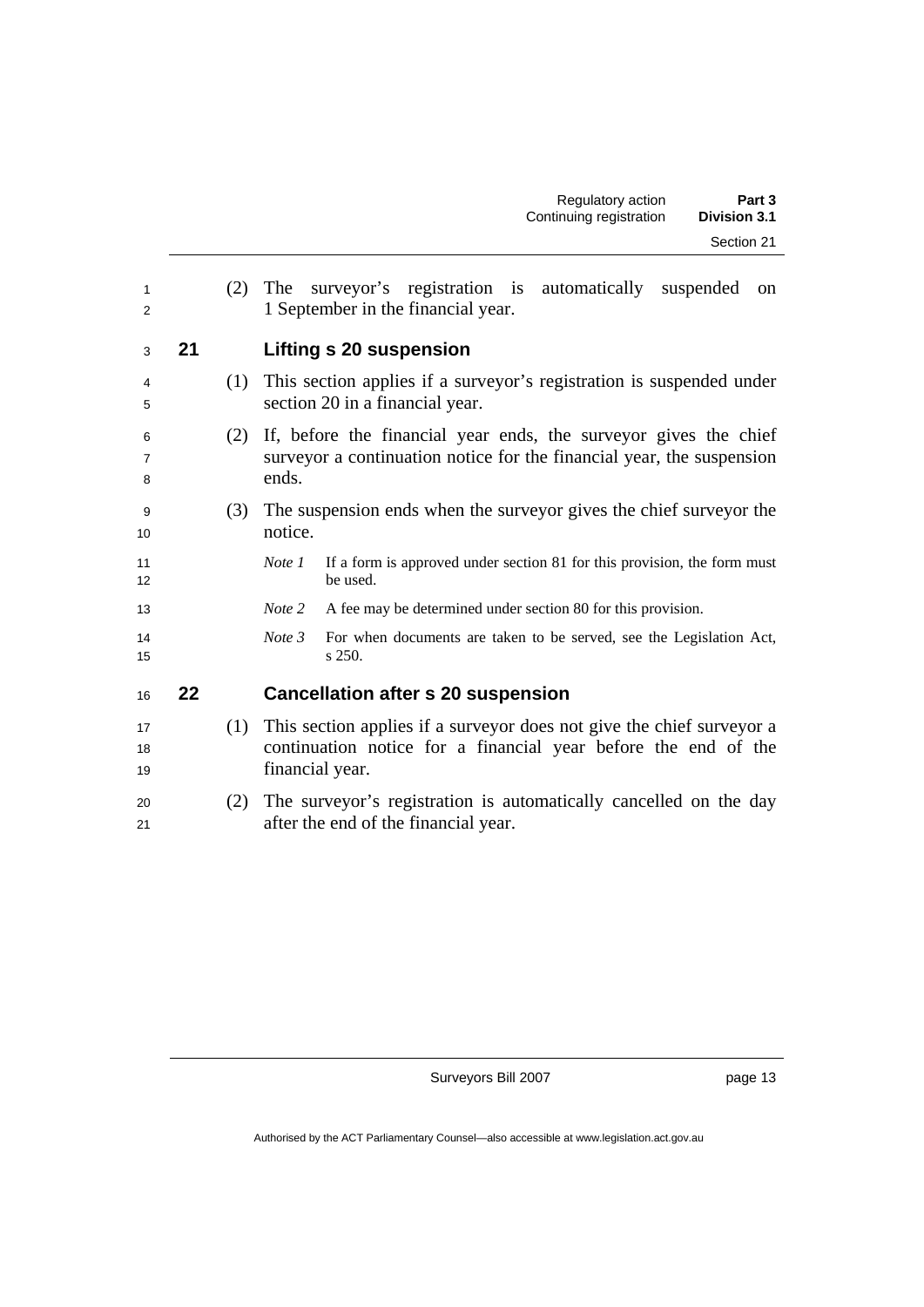**Part 3 Regulatory action Division 3.2** Cancellation of registration for incapacity Section 23

### **Division 3.2 Cancellation of registration for incapacity**

| 3        | 23 |     | <b>Cancellation of registration for incapacity</b>                                                                             |
|----------|----|-----|--------------------------------------------------------------------------------------------------------------------------------|
| 4<br>5   |    | (1) | This section applies if the chief surveyor believes on reasonable<br>grounds that—                                             |
| 6<br>7   |    |     | a surveyor has become mentally or physically incapacitated;<br>(a)<br>and                                                      |
| 8<br>9   |    |     | the incapacity substantially affects the surveyor's ability to<br>(b)<br>practise surveying.                                   |
| 10       |    | (2) | The chief surveyor may cancel the surveyor's registration.                                                                     |
| 11<br>12 |    | (3) | However, the chief surveyor must not cancel the surveyor's<br>registration unless—                                             |
| 13       |    |     | (a) the chief surveyor—                                                                                                        |
| 14<br>15 |    |     | gives the surveyor written notice under section 24 of the<br>(i)<br>chief surveyor's intention to cancel the registration; and |
| 16<br>17 |    |     | takes into consideration any response received from the<br>(ii)<br>surveyor in accordance with the notice; and                 |
| 18       |    |     | the chief surveyor is satisfied that—<br>(b)                                                                                   |
| 19       |    |     | the surveyor is mentally or physically incapacitated; and<br>(i)                                                               |
| 20<br>21 |    |     | the incapacity substantially affects the surveyor's ability<br>(i)<br>to practise surveying; and                               |
| 22<br>23 |    |     | at least 15 business days have passed since the day the notice<br>(c)<br>was given under section 24.                           |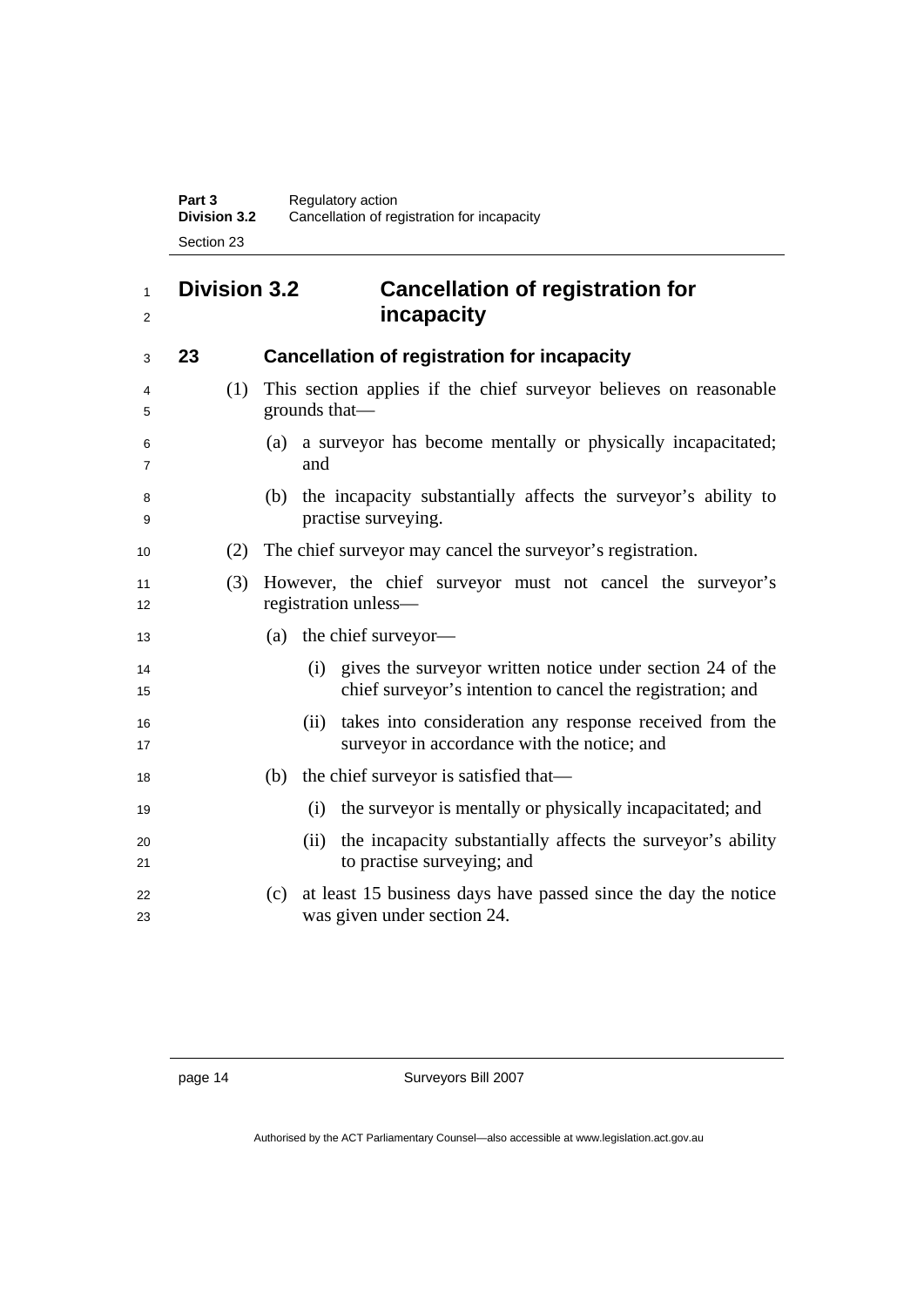| 1<br>2         | (4)                 | Cancellation of a person's registration under this section takes<br>effect-                                                                                                                      |
|----------------|---------------------|--------------------------------------------------------------------------------------------------------------------------------------------------------------------------------------------------|
| 3<br>4         |                     | (a) when written notice of the cancellation is given to the person;<br><sub>or</sub>                                                                                                             |
| 5<br>6         |                     | (b) if the written notice of the cancellation states a later date—on<br>the stated date.                                                                                                         |
| $\overline{7}$ | 24                  | Notice of intention to cancel registration for incapacity                                                                                                                                        |
| 8              |                     | A notice under this section given to a surveyor must—                                                                                                                                            |
| 9<br>10        |                     | state that the chief surveyor intends to cancel the surveyor's<br>(a)<br>registration; and                                                                                                       |
| 11<br>12       |                     | (b) explain why the chief surveyor intends to cancel the<br>registration; and                                                                                                                    |
| 13<br>14<br>15 |                     | state that the surveyor may, within 12 business days after the<br>(c)<br>day the surveyor is given the notice, give a written response to<br>the chief surveyor about the matters in the notice. |
| 16             |                     | For how documents may be served, see the Legislation Act, pt 19.5.<br><b>Note</b>                                                                                                                |
| 17             | <b>Division 3.3</b> | <b>Disciplinary action</b>                                                                                                                                                                       |
| 18             | 25                  | Definitions-div 3.3                                                                                                                                                                              |
| 19             |                     | In this division:                                                                                                                                                                                |
| 20             |                     | <i>disciplinary notice</i> —see section 27.                                                                                                                                                      |
| 21             |                     | <i>inquiry</i> means a hearing under section 31.                                                                                                                                                 |
| 22             |                     | surve                                                                                                                                                                                            |
| 23             |                     | in relation to an act or omission, means—<br>(a)                                                                                                                                                 |
| 24             |                     | a registered person; or<br>(i)                                                                                                                                                                   |

page 15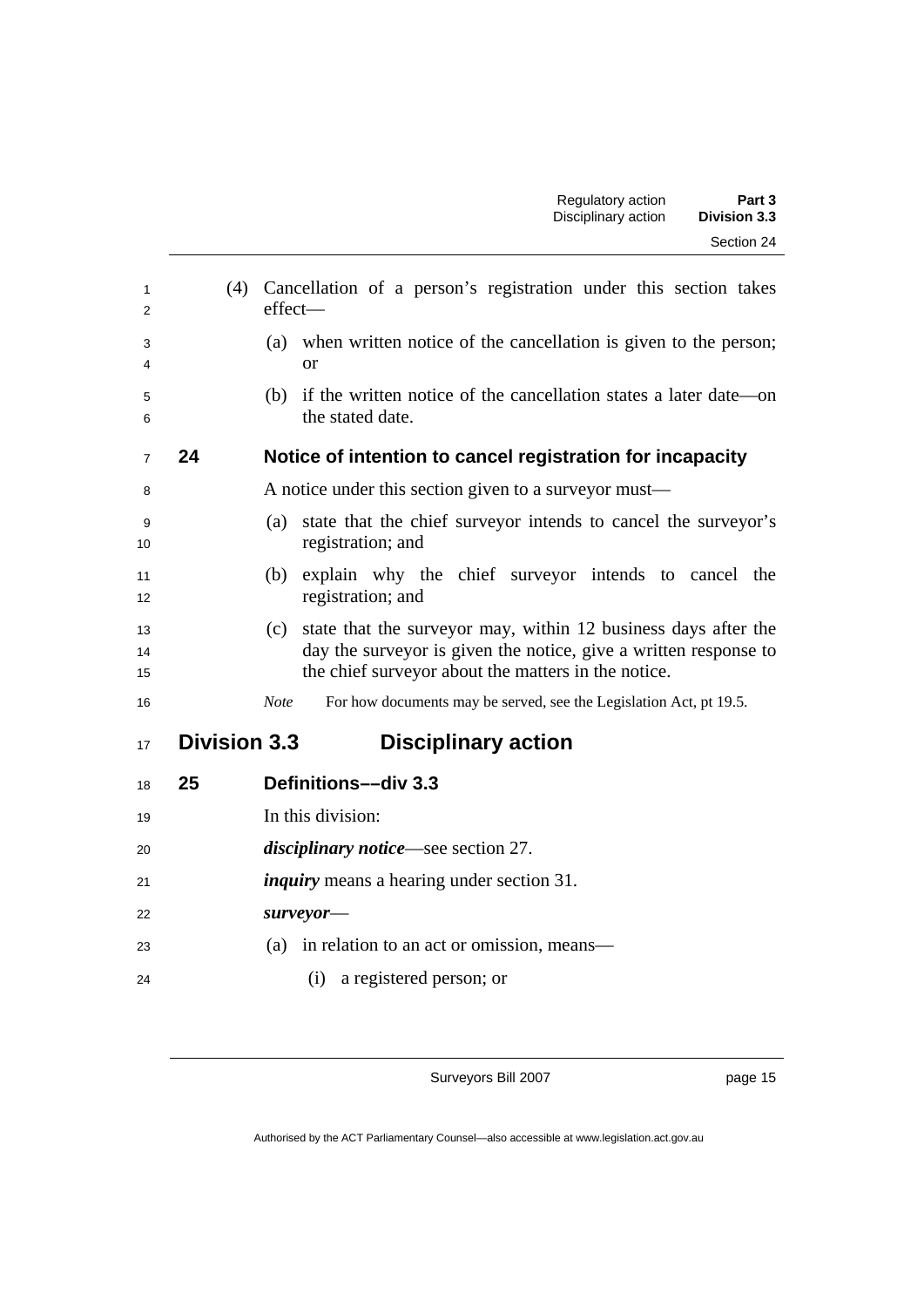|                      | Part 3<br><b>Division 3.3</b> |  |     | Regulatory action<br>Disciplinary action                                                                                                                                                    |  |  |
|----------------------|-------------------------------|--|-----|---------------------------------------------------------------------------------------------------------------------------------------------------------------------------------------------|--|--|
|                      | Section 26                    |  |     |                                                                                                                                                                                             |  |  |
| 1<br>2               |                               |  |     | a person who was registered at the time of the act or<br>(ii)<br>omission; and                                                                                                              |  |  |
| 3<br>4               |                               |  | (b) | in any other case—includes a person whose registration has<br>been cancelled.                                                                                                               |  |  |
| 5                    | 26                            |  |     | <b>Grounds for disciplinary action</b>                                                                                                                                                      |  |  |
| 6<br>7               |                               |  |     | (1) Each of the following is a ground for disciplinary action against a<br>surveyor:                                                                                                        |  |  |
| 8<br>9<br>10         |                               |  | (a) | the surveyor gave information in relation to the application for<br>registration that was false or misleading in a material<br>particular;                                                  |  |  |
| 11<br>12             |                               |  | (b) | the surveyor has certified to the accuracy of a survey knowing<br>it to be inaccurate;                                                                                                      |  |  |
| 13<br>14<br>15       |                               |  |     | (c) the surveyor has, deliberately or through carelessness or<br>incompetence, carried out a survey that is so inaccurate or<br>defective as to be unreliable;                              |  |  |
| 16<br>17<br>18       |                               |  | (d) | a survey has been carried out, or a plan prepared, by or under<br>the supervision of the surveyor, that contravenes section 58<br>(Surveys and plans to comply with practice directions);   |  |  |
| 19                   |                               |  | (e) | the surveyor has contravened, or is contravening, this Act;                                                                                                                                 |  |  |
| 20<br>21<br>22       |                               |  |     | <b>Note</b><br>A reference to an Act includes a reference to the statutory<br>instruments made or in force under the Act, including regulations<br>(see Legislation Act, s 104).            |  |  |
| 23                   |                               |  | (f) | both of the following apply:                                                                                                                                                                |  |  |
| 24<br>25<br>26<br>27 |                               |  |     | the surveyor has been convicted or found guilty in<br>(i)<br>Australia of an offence involving fraud, dishonesty or<br>violence that is punishable by imprisonment for 1 year or<br>longer; |  |  |
| 28<br>29             |                               |  |     | the chief surveyor is satisfied that committing the offence<br>(ii)<br>affects the surveyor's suitability to practise surveying;                                                            |  |  |

page 16 Surveyors Bill 2007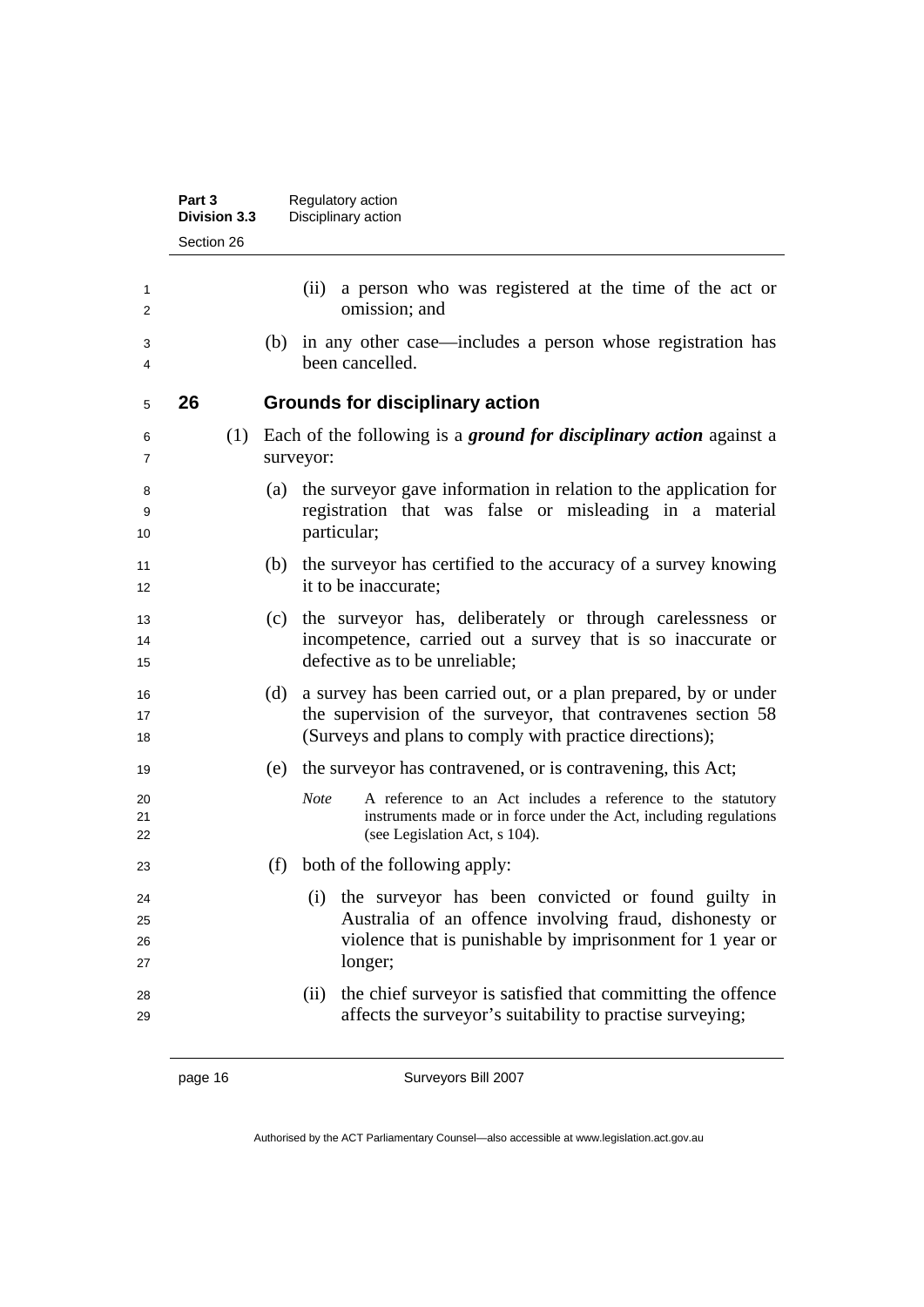|    |     | both of the following apply:<br>(g)                                                                                                                                                                                                          |
|----|-----|----------------------------------------------------------------------------------------------------------------------------------------------------------------------------------------------------------------------------------------------|
|    |     | the surveyor has been convicted or found guilty outside<br>(i)<br>Australia of an offence involving fraud, dishonesty or<br>violence that, if it had been committed in the ACT, would<br>be punishable by imprisonment for 1 year or longer; |
|    |     | the chief surveyor is satisfied that committing the offence<br>(ii)<br>affects the surveyor's suitability to practise surveying.                                                                                                             |
|    | (2) | To remove any doubt, a ground for disciplinary action applies to a<br>surveyor who is no longer registered if the ground applied to the<br>surveyor while registered.                                                                        |
| 27 |     | When disciplinary notice may be given                                                                                                                                                                                                        |
|    |     | If the chief surveyor is satisfied that a ground for disciplinary action<br>exists, or may exist, in relation to a surveyor, the chief surveyor may<br>give the surveyor a notice (a <i>disciplinary notice</i> ).                           |
| 28 |     | <b>Disciplinary notices</b>                                                                                                                                                                                                                  |
|    | (1) | A disciplinary notice given to a survey or must—                                                                                                                                                                                             |
|    |     | state the grounds on which the notice is given; and<br>(a)                                                                                                                                                                                   |
|    |     | state details of each ground that the chief surveyor is satisfied<br>(b)<br>would allow a reasonable person to identify the circumstances<br>that give rise to the ground; and                                                               |
|    |     | state where and when the inquiry into the grounds will be held;<br>(c)<br>and                                                                                                                                                                |
|    |     | if the surveyor's registration is suspended under section 29—<br>(d)                                                                                                                                                                         |
|    |     |                                                                                                                                                                                                                                              |

page 17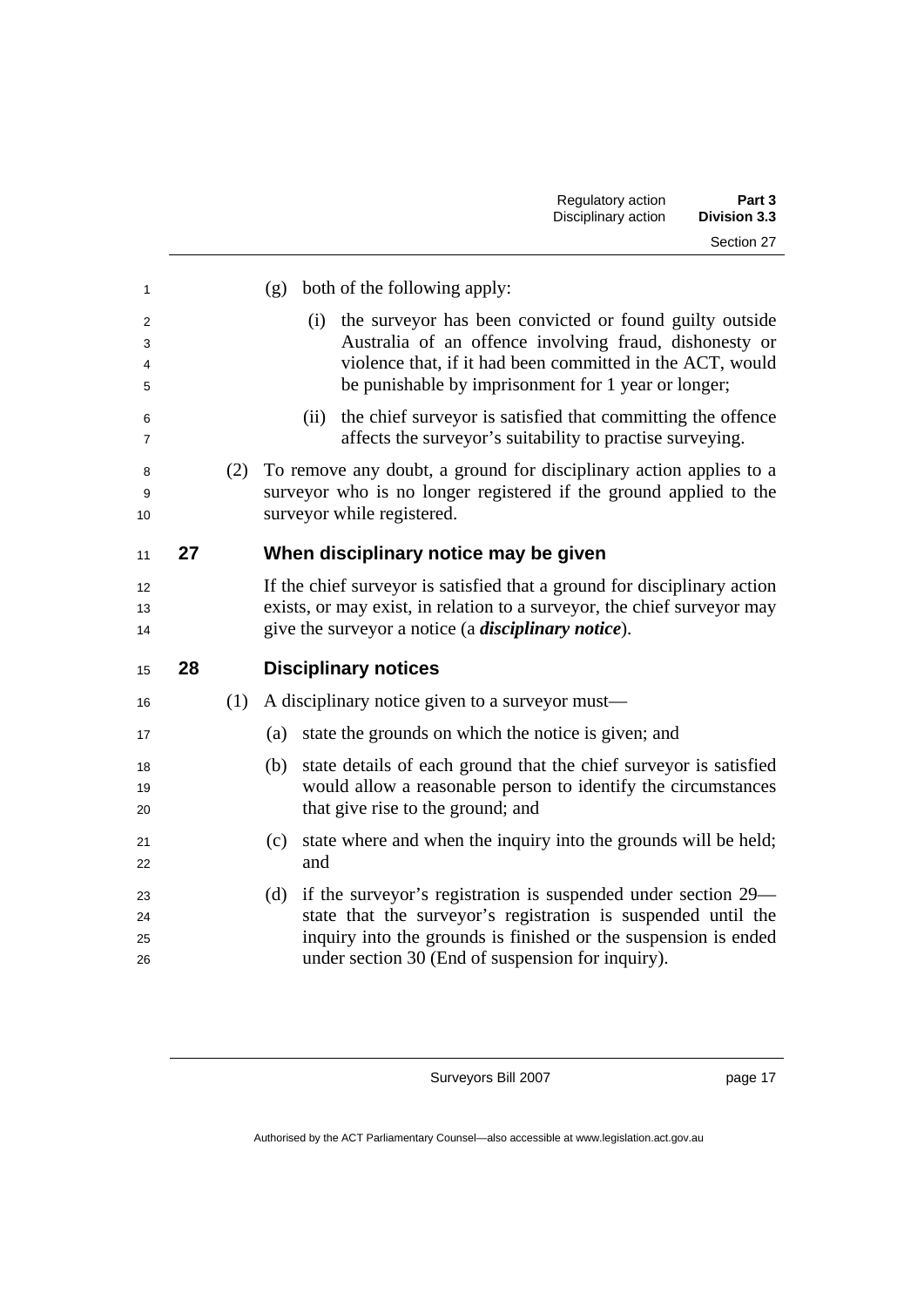| Part 3              | Regulatory action   |  |
|---------------------|---------------------|--|
| <b>Division 3.3</b> | Disciplinary action |  |
| Section 29          |                     |  |

| 1<br>2<br>3<br>4 |    |     | (2) For subsection $(1)$ (c), the time for holding the inquiry must be not<br>less than 10 days and, if the surveyor's registration is suspended<br>when the disciplinary notice is sent, not more than 28 days, after the<br>day the surveyor is given the notice. |
|------------------|----|-----|---------------------------------------------------------------------------------------------------------------------------------------------------------------------------------------------------------------------------------------------------------------------|
| 5                | 29 |     | <b>Suspension during inquiry</b>                                                                                                                                                                                                                                    |
| 6<br>7           |    | (1) | This section applies if the chief survey or gives, or proposes to give,<br>a disciplinary notice to a surveyor.                                                                                                                                                     |
| 8<br>9           |    | (2) | The chief surveyor may suspend the surveyor's registration by the<br>disciplinary notice or a later written notice given to the surveyor.                                                                                                                           |
| 10<br>11         |    | (3) | However, the chief surveyor may only suspend the registration<br>under subsection (2) if the chief surveyor—                                                                                                                                                        |
| 12<br>13<br>14   |    |     | (a) has taken into account the circumstances leading to the<br>decision to give the disciplinary notice and the grounds stated<br>in the notice; and                                                                                                                |
| 15<br>16<br>17   |    |     | (b) believes on reasonable grounds that it is in the public interest<br>to suspend the surveyor's registration until the inquiry into the<br>grounds stated in the notice is finished.                                                                              |
| 18<br>19<br>20   |    | (4) | If the chief surveyor suspends a surveyor's registration, the<br>registration is suspended when the surveyor receives notice of the<br>suspension.                                                                                                                  |
| 21               | 30 |     | End of suspension for inquiry                                                                                                                                                                                                                                       |
| 22<br>23         |    | (1) | This section applies if the chief surveyor suspends a surveyor's<br>registration under section 29.                                                                                                                                                                  |
| 24<br>25<br>26   |    | (2) | The chief surveyor may, at any time before the inquiry is finished,<br>end the surveyor's suspension by written notice given to the<br>surveyor.                                                                                                                    |
|                  |    |     |                                                                                                                                                                                                                                                                     |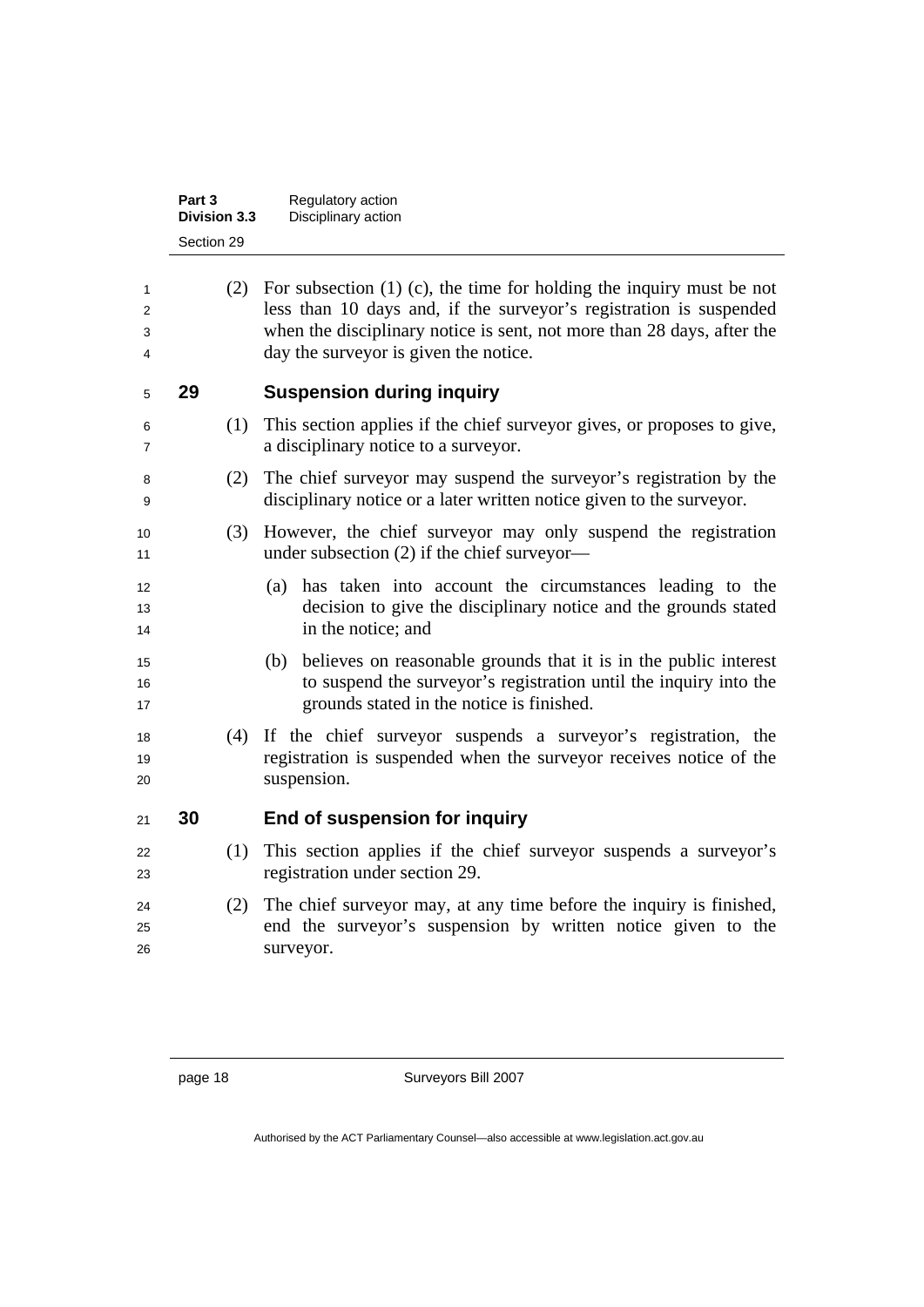| 1<br>2         |    | (3) | If the chief surveyor does not end a surveyor's suspension under<br>subsection $(2)$ , the suspension ends—                                                                         |
|----------------|----|-----|-------------------------------------------------------------------------------------------------------------------------------------------------------------------------------------|
| 3<br>4         |    |     | (a) when the chief surveyor gives the surveyor notice under<br>section 39 $(5)$ (Disciplinary action); or                                                                           |
| 5<br>6<br>7    |    |     | (b) if the chief surveyor takes disciplinary action against the<br>surveyor under section 39—when the action takes effect under<br>section $39(6)$ .                                |
| 8              | 31 |     | Inquiry to be held                                                                                                                                                                  |
| 9<br>10<br>11  |    |     | If the chief survey gives a survey or a disciplinary notice, the chief<br>surveyor must hold a hearing to inquire into each ground for<br>disciplinary action stated in the notice. |
| 12             | 32 |     | <b>Inquiry procedure</b>                                                                                                                                                            |
| 13<br>14       |    | (1) | The chief surveyor may decide any procedure for an inquiry in<br>relation to which a procedure is not provided under this Act.                                                      |
| 15<br>16<br>17 |    |     | <b>Note</b><br>A reference to an Act includes a reference to the statutory instruments<br>made or in force under the Act, including regulations (see Legislation<br>Act, s 104).    |
| 18             |    | (2) | The chief surveyor may adjourn an inquiry.                                                                                                                                          |
| 19             | 33 |     | <b>Evidence at inquiry</b>                                                                                                                                                          |
| 20             |    | (1) | At an inquiry, the chief surveyor—                                                                                                                                                  |
| 21             |    |     | must comply with the rules of natural justice; and<br>(a)                                                                                                                           |
| 22<br>23       |    |     | is not bound by rules of evidence but may inform himself or<br>(b)<br>herself in the way he or she considers appropriate.                                                           |
| 24<br>25       |    | (2) | At an inquiry, the surveyor whose actions are being inquired into<br>may call witnesses.                                                                                            |
|                |    |     |                                                                                                                                                                                     |

page 19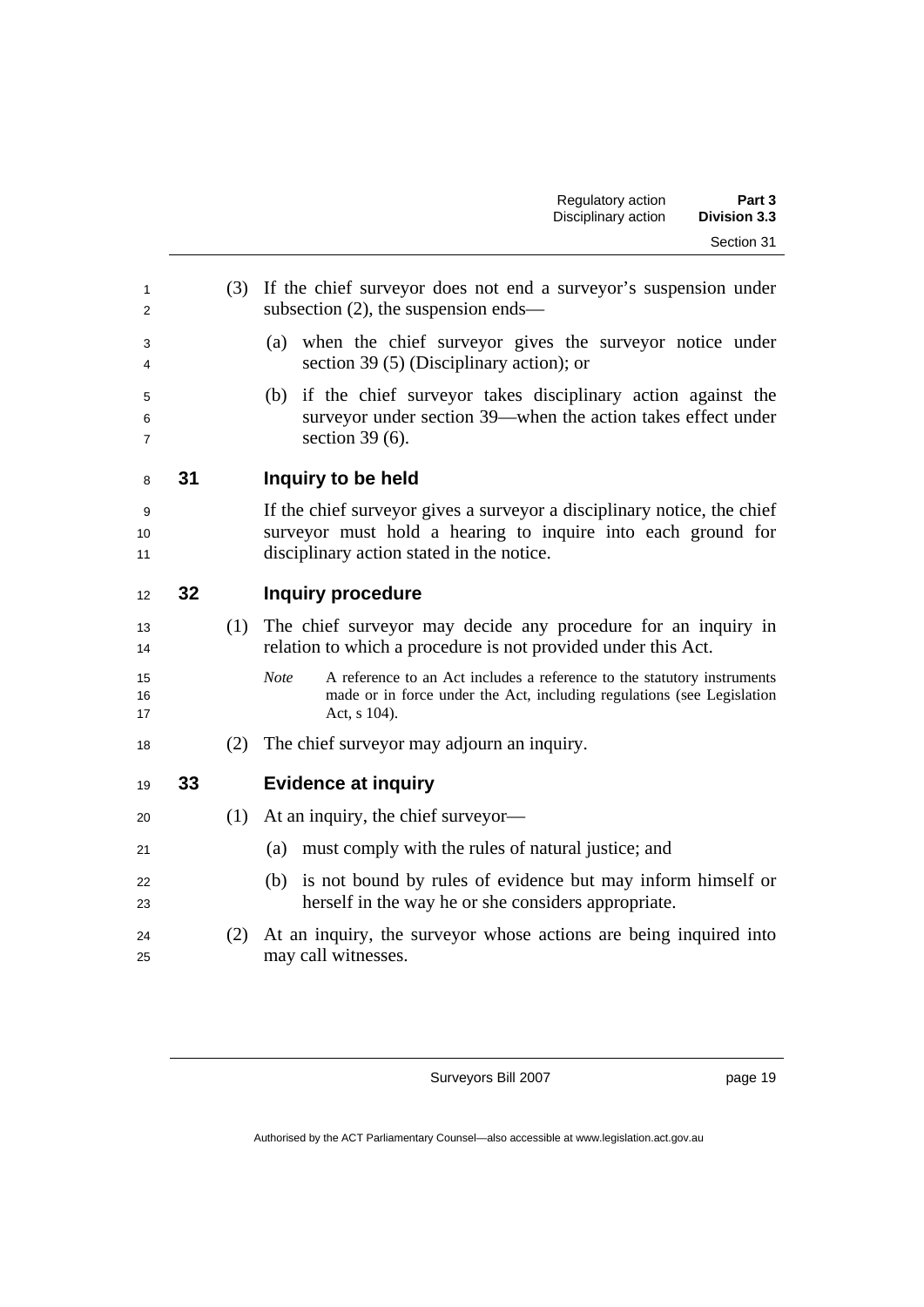|                | Part 3<br>Division 3.3 | Regulatory action<br>Disciplinary action                                                                                                                                                            |
|----------------|------------------------|-----------------------------------------------------------------------------------------------------------------------------------------------------------------------------------------------------|
|                | Section 34             |                                                                                                                                                                                                     |
| $\mathbf{1}$   | 34                     | Legal representation at inquiry                                                                                                                                                                     |
| 2<br>3<br>4    | (1)                    | A surveyor may be represented at an inquiry by a lawyer who may<br>examine witnesses and address the chief surveyor on behalf of the<br>surveyor.                                                   |
| 5<br>6<br>7    | (2)                    | The chief surveyor may appoint a lawyer to examine witnesses in an<br>inquiry and advise the chief surveyor on any matter relating to the<br>inquiry.                                               |
| 8<br>9         |                        | <b>Note</b><br>For the making of appointments (including acting appointments), see<br>the Legislation Act, pt 19.3.                                                                                 |
| 10<br>11       | 35                     | Chief surveyor may require appearance, information and<br>documents                                                                                                                                 |
| 12<br>13       | (1)                    | For an inquiry, the chief surveyor may, in writing, require a person<br>to appear before the inquiry on a stated date—                                                                              |
| 14             |                        | (a) to give evidence; or                                                                                                                                                                            |
| 15<br>16       |                        | to give evidence and produce a document or thing in the<br>(b)<br>possession, custody or control of the person; or                                                                                  |
| 17<br>18       |                        | to produce a document or thing in the possession, custody or<br>(c)<br>control of the person.                                                                                                       |
| 19<br>20       |                        | The Legislation Act, s 170 and s 171 deal with the application of the<br><b>Note</b><br>privilege against selfincrimination and client legal privilege.                                             |
| 21<br>22<br>23 | (2)                    | The chief surveyor may give the surveyor whose actions are being<br>inquired into, or the surveyor's lawyer, leave, subject to any<br>condition-                                                    |
| 24             |                        | to inspect a document or thing produced under this section; and<br>(a)                                                                                                                              |
| 25<br>26       |                        | to make copies of, or take extracts from, a produced document<br>(b)<br>for the inquiry.                                                                                                            |
| 27<br>28<br>29 | (3)                    | A person is taken to have complied with a requirement under<br>subsection $(1)$ $(c)$ if the person gives the document or thing to the<br>chief surveyor before the date stated in the requirement. |
|                | page 20                | Surveyors Bill 2007                                                                                                                                                                                 |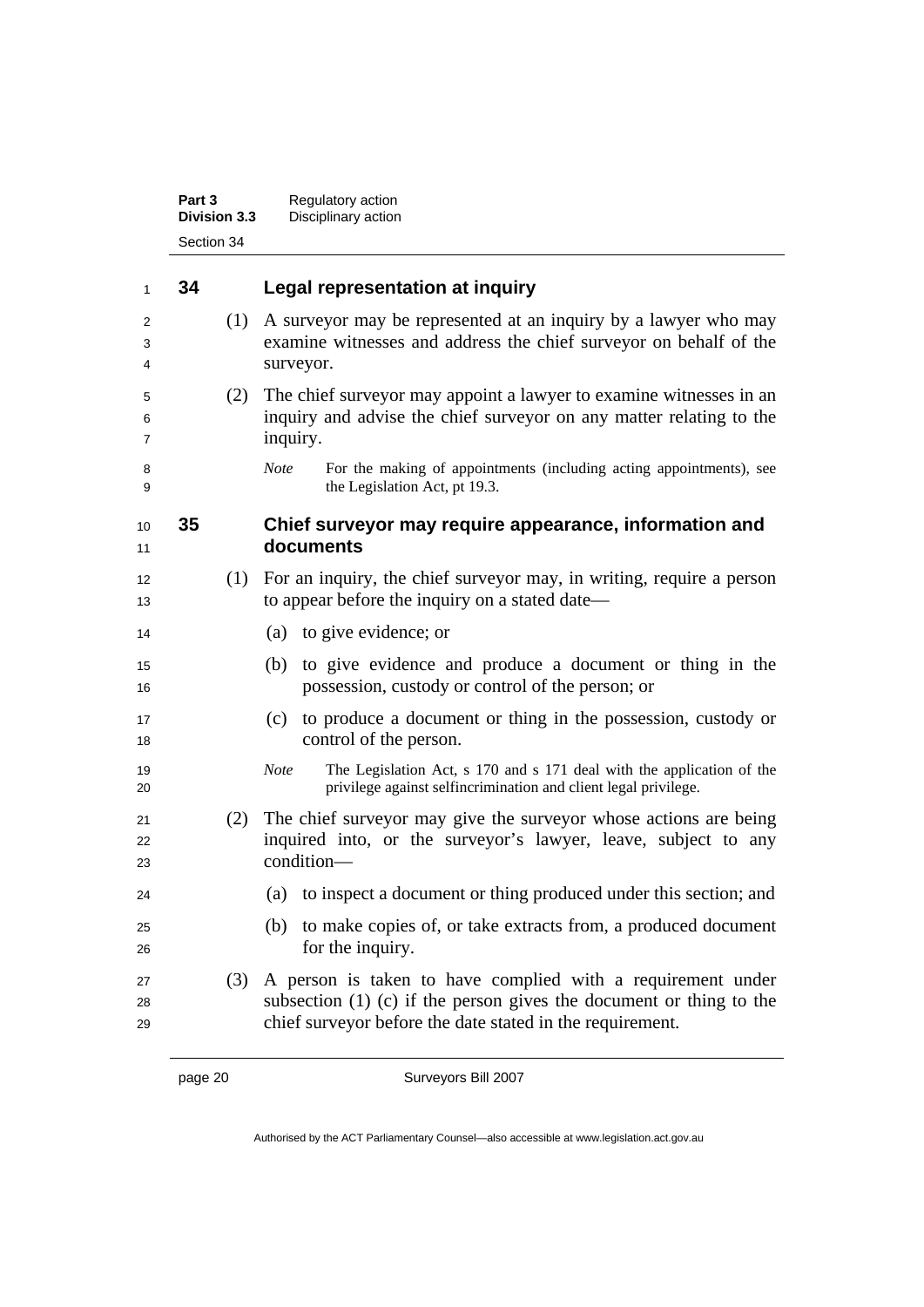| 1<br>2         |    | (4) | The chief surveyor may set aside a requirement under<br>subsection (1).                                                                                                |
|----------------|----|-----|------------------------------------------------------------------------------------------------------------------------------------------------------------------------|
| 3              | 36 |     | Failing to attend and failing to produce document or thing                                                                                                             |
| 4              |    | (1) | A person commits an offence if—                                                                                                                                        |
| 5<br>6         |    |     | the person is required under section 35 to appear before an<br>(a)<br>inquiry on a stated date-                                                                        |
| 7              |    |     | to give evidence; or<br>(i)                                                                                                                                            |
| 8<br>9         |    |     | to give evidence and produce a document or thing in the<br>(ii)<br>possession, custody or control of the person; or                                                    |
| 10<br>11       |    |     | to produce a document or thing in the possession, custody<br>(iii)<br>or control of the person; and                                                                    |
| 12             |    |     | (b)<br>the person-                                                                                                                                                     |
| 13             |    |     | fails to attend as required; or<br>(i)                                                                                                                                 |
| 14             |    |     | fails to produce the document or thing as required.<br>(ii)                                                                                                            |
| 15             |    |     | Maximum penalty: 50 penalty units.                                                                                                                                     |
| 16<br>17       |    |     | The Legislation Act, s 170 and s 171 deal with the application of the<br><b>Note</b><br>privilege against selfincrimination and client legal privilege.                |
| 18             |    | (2) | This section does not apply if the person has a reasonable excuse.                                                                                                     |
| 19             | 37 |     | <b>Confidentiality and client communications</b>                                                                                                                       |
| 20             |    | (1) | This section applies if a surveyor—                                                                                                                                    |
| 21<br>22       |    |     | is required to give confidential information to the chief<br>(a)<br>surveyor for an inquiry in relation to the surveyor; or                                            |
| 23<br>24<br>25 |    |     | believes on reasonable grounds that it is necessary to give<br>(b)<br>confidential information to the chief surveyor to explain an act<br>or omission of the surveyor. |

page 21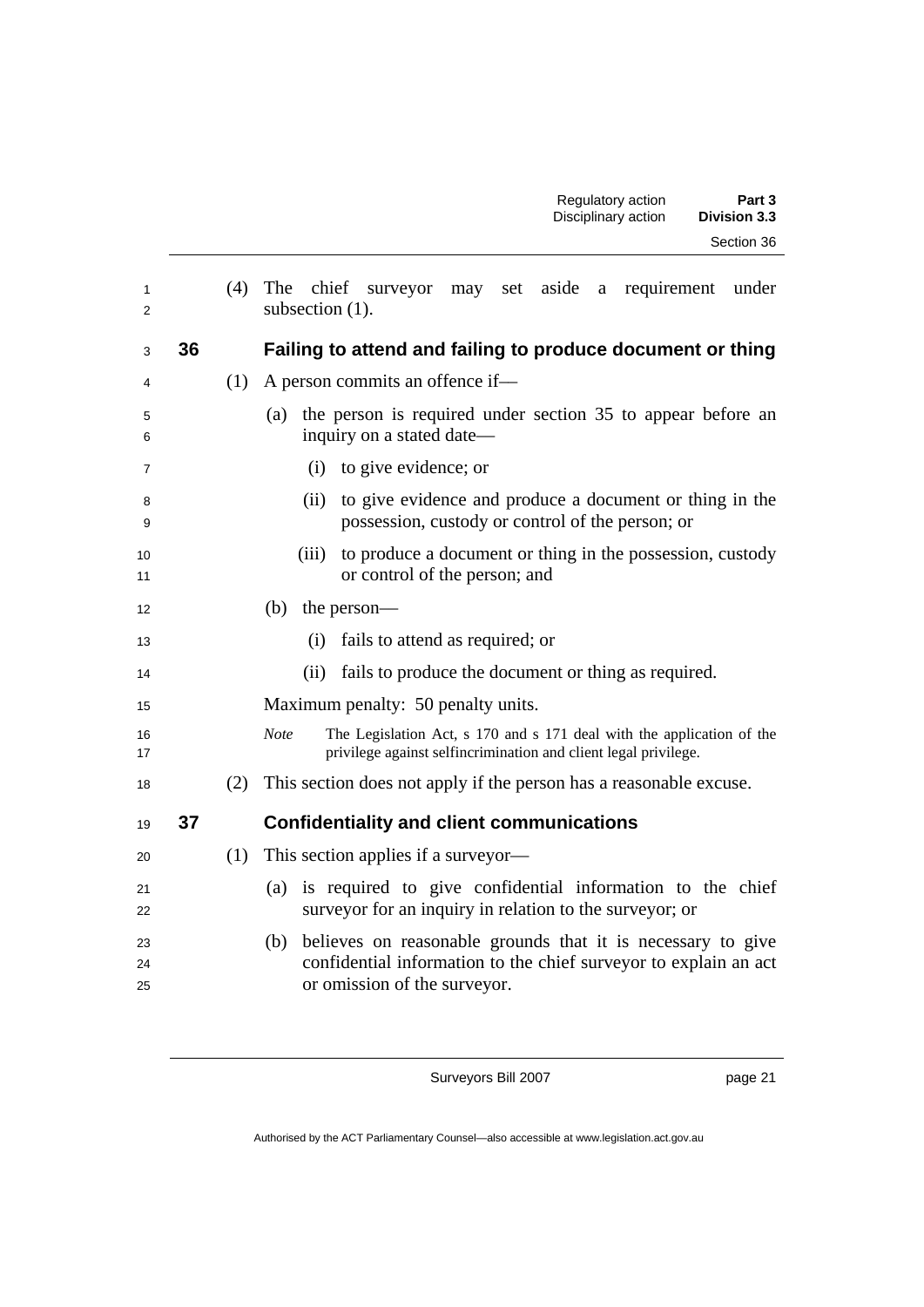|                | Part 3<br><b>Division 3.3</b> | Regulatory action<br>Disciplinary action                                                                                                                                                        |
|----------------|-------------------------------|-------------------------------------------------------------------------------------------------------------------------------------------------------------------------------------------------|
|                | Section 38                    |                                                                                                                                                                                                 |
| 1<br>2         | (2)                           | The survey is not civilly liable for giving the information to the<br>chief surveyor.                                                                                                           |
| 3              | (3)                           | In this section:                                                                                                                                                                                |
| 4<br>5         |                               | <i>confidential information</i> , in relation to a surveyor,<br>means<br>information given to the survey or by a client in confidence.                                                          |
| 6              | 38                            | <b>Witness expenses</b>                                                                                                                                                                         |
| 7<br>8<br>9    | (1)                           | A requirement made of a person under section $35(1)(a)$ or (b)<br>(Chief surveyor may require appearance, information<br>and<br>documents) must be accompanied by—                              |
| 10<br>11       |                               | an undertaking to appear to be signed by the person and<br>(a)<br>returned to the chief surveyor by the stated date; and                                                                        |
| 12<br>13       |                               | a form to be completed by the person to claim the reasonable<br>(b)<br>costs and expenses of attendance at the inquiry.                                                                         |
| 14<br>15       | (2)                           | A person is not entitled to refuse to comply with the requirement<br>only because the requirement was not accompanied by the form.                                                              |
| 16             | 39                            | <b>Disciplinary action</b>                                                                                                                                                                      |
| 17<br>18       | (1)                           | This section applies if an inquiry in relation to a surveyor has been<br>held.                                                                                                                  |
| 19<br>20       | (2)                           | The chief surveyor must decide whether or not to take disciplinary<br>action against the surveyor.                                                                                              |
| 21<br>22<br>23 | (3)                           | The chief surveyor may take disciplinary action against the surveyor<br>if satisfied on reasonable grounds that a ground for disciplinary<br>action is established in relation to the surveyor. |
| 24<br>25       | (4)                           | If the chief surveyor may take disciplinary action against the<br>surveyor, the chief surveyor may do 1 or more of the following:                                                               |
| 26             |                               | (a) reprimand the surveyor;                                                                                                                                                                     |
|                |                               |                                                                                                                                                                                                 |

Authorised by the ACT Parliamentary Counsel—also accessible at www.legislation.act.gov.au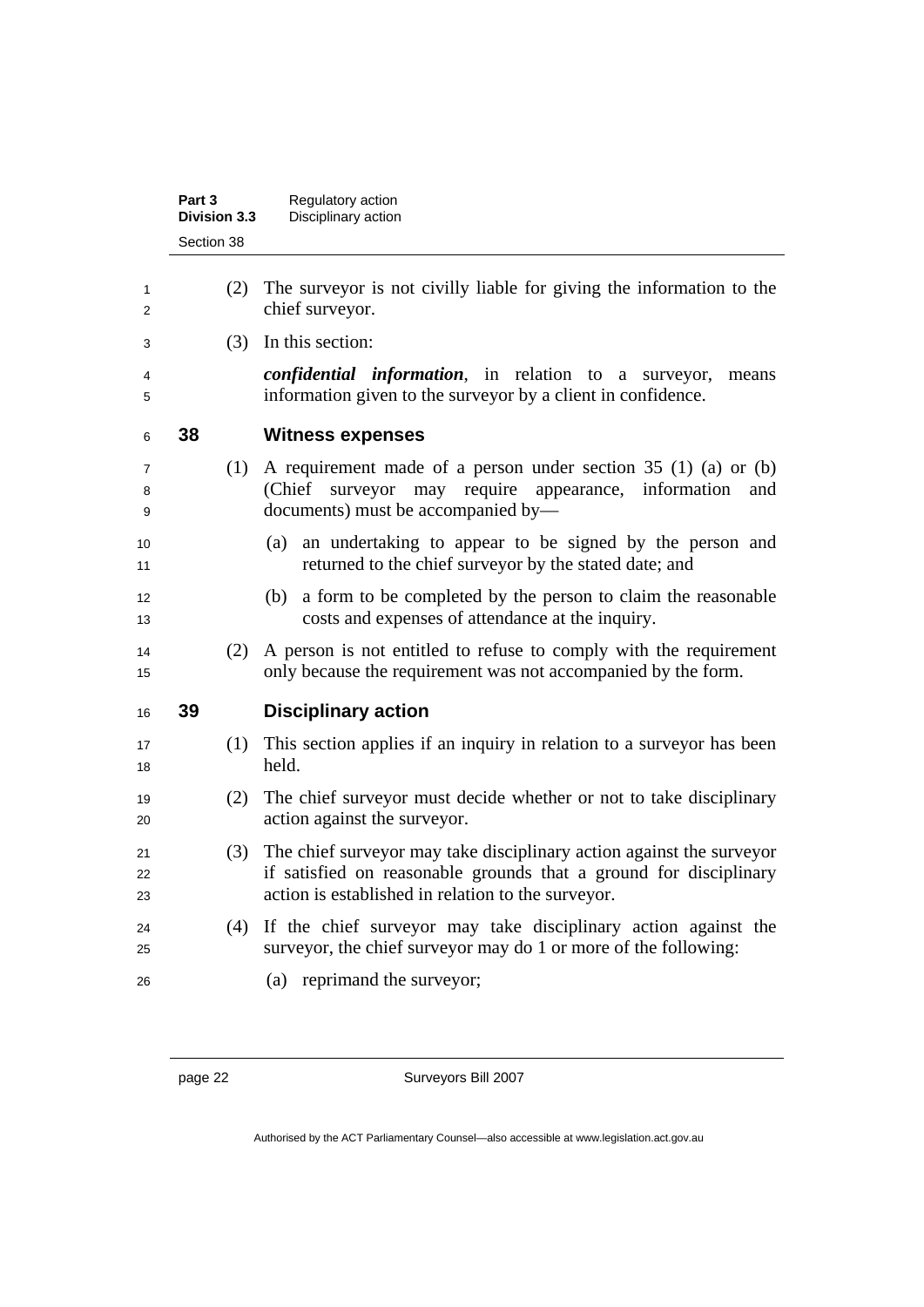|    |     | require the surveyor to complete a stated course of training to<br>(b)<br>the satisfaction of the chief surveyor;                                                                                     |
|----|-----|-------------------------------------------------------------------------------------------------------------------------------------------------------------------------------------------------------|
|    |     | suspend the surveyor's registration for not longer than 3 years;<br>(c)                                                                                                                               |
|    |     | (d) cancel the surveyor's registration;                                                                                                                                                               |
|    |     | cancel the surveyor's registration and disqualify the surveyor<br>(e)<br>from applying for registration for a stated period or until a<br>stated thing happens.                                       |
|    |     | (5) If the chief surveyor decides not to take disciplinary action against<br>the surveyor, the chief surveyor must, by written notice given to the<br>surveyor, tell the surveyor about the decision. |
|    | (6) | If the chief surveyor decides to take disciplinary action against the<br>surveyor-                                                                                                                    |
|    |     | (a) the chief surveyor must, by written notice given to the<br>surveyor, tell the surveyor about the decision; and                                                                                    |
|    |     | the disciplinary action takes effect—<br>(b)                                                                                                                                                          |
|    |     | (i)<br>when the notice is given to the surveyor; or                                                                                                                                                   |
|    |     | (ii) if the notice states a later date of effect—on the stated<br>date.                                                                                                                               |
| 40 |     | Giving local registering authorities information about<br>some disciplinary action                                                                                                                    |
|    | (1) | This section applies if the chief surveyor suspends or cancels a<br>surveyor's registration or disqualifies a surveyor from applying for<br>registration.                                             |
|    | (2) | The chief surveyor must give each local registering authority the<br>following information in relation to the surveyor:                                                                               |
|    |     | (a) the name and any other identifying details of the surveyor;                                                                                                                                       |
|    |     | a short description of the disciplinary ground the disciplinary<br>(b)<br>action was based on;                                                                                                        |

page 23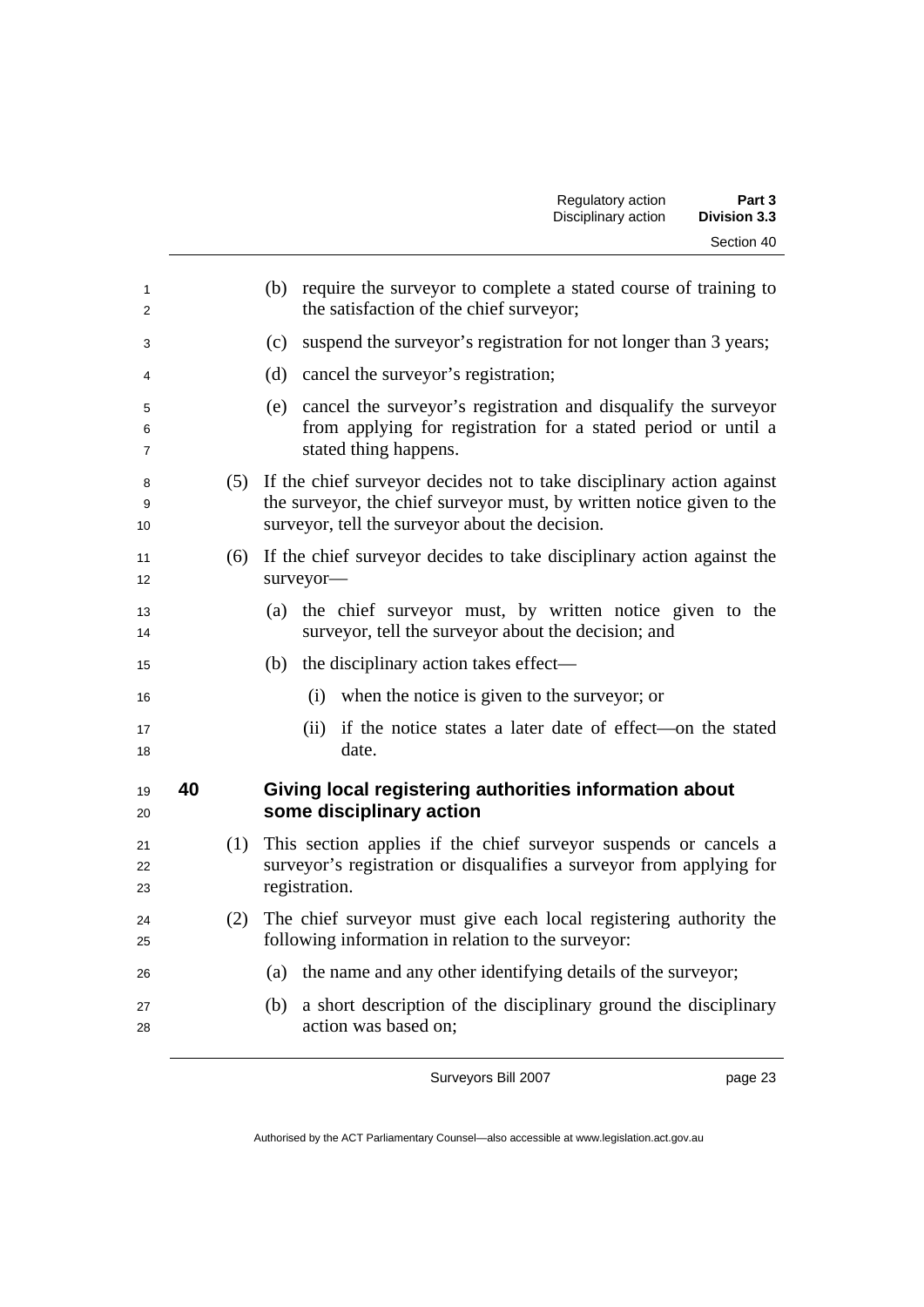|                | Part 3<br><b>Division 3.4</b> | Regulatory action<br>Other regulatory action                                                                                                                                               |
|----------------|-------------------------------|--------------------------------------------------------------------------------------------------------------------------------------------------------------------------------------------|
|                | Section 41                    |                                                                                                                                                                                            |
| 1<br>2         |                               | (c) whether the registration has been suspended or cancelled or the<br>surveyor disqualified;                                                                                              |
| 3<br>4         |                               | if the registration has been suspended—the period of<br>(d)<br>suspension;                                                                                                                 |
| 5<br>6         |                               | (e) if the surveyor has<br>been disqualified—the period of<br>disqualification;                                                                                                            |
| 7              |                               | when the disciplinary action takes effect.<br>(f)                                                                                                                                          |
| 8<br>9<br>10   | (3)                           | This section does not limit any other requirement or power, under<br>this Act or another law in force in the ACT, to give information to a<br>local registering authority.                 |
| 11             | <b>Division 3.4</b>           | Other regulatory action                                                                                                                                                                    |
| 12             | 41                            | <b>Voluntary cancellation of registration</b>                                                                                                                                              |
| 13             |                               | The chief surveyor must cancel a surveyor's registration if—                                                                                                                               |
| 14             |                               | the surveyor asks, in writing, for the cancellation; and<br>(a)                                                                                                                            |
| 15<br>16<br>17 |                               | the surveyor gives the surveyor's registration certificate to the<br>(b)<br>chief surveyor or satisfies the chief surveyor that the certificate<br>has been lost, stolen or destroyed; and |
| 18<br>19       |                               | (c) the chief surveyor has no ground for believing that the<br>surveyor has contravened, or is contravening, this Act.                                                                     |
| 20             | 42                            | Inquiries about registered addresses                                                                                                                                                       |
| 21             | (1)                           | The chief surveyor may, by written notice, ask a surveyor-                                                                                                                                 |
| 22<br>23       |                               | (a) if the surveyor's address in the surveyors register is correct;<br>and                                                                                                                 |
| 24<br>25       |                               | for a surveyor without a registered business address—if the<br>(b)<br>surveyor has a business address.                                                                                     |

page 24 Surveyors Bill 2007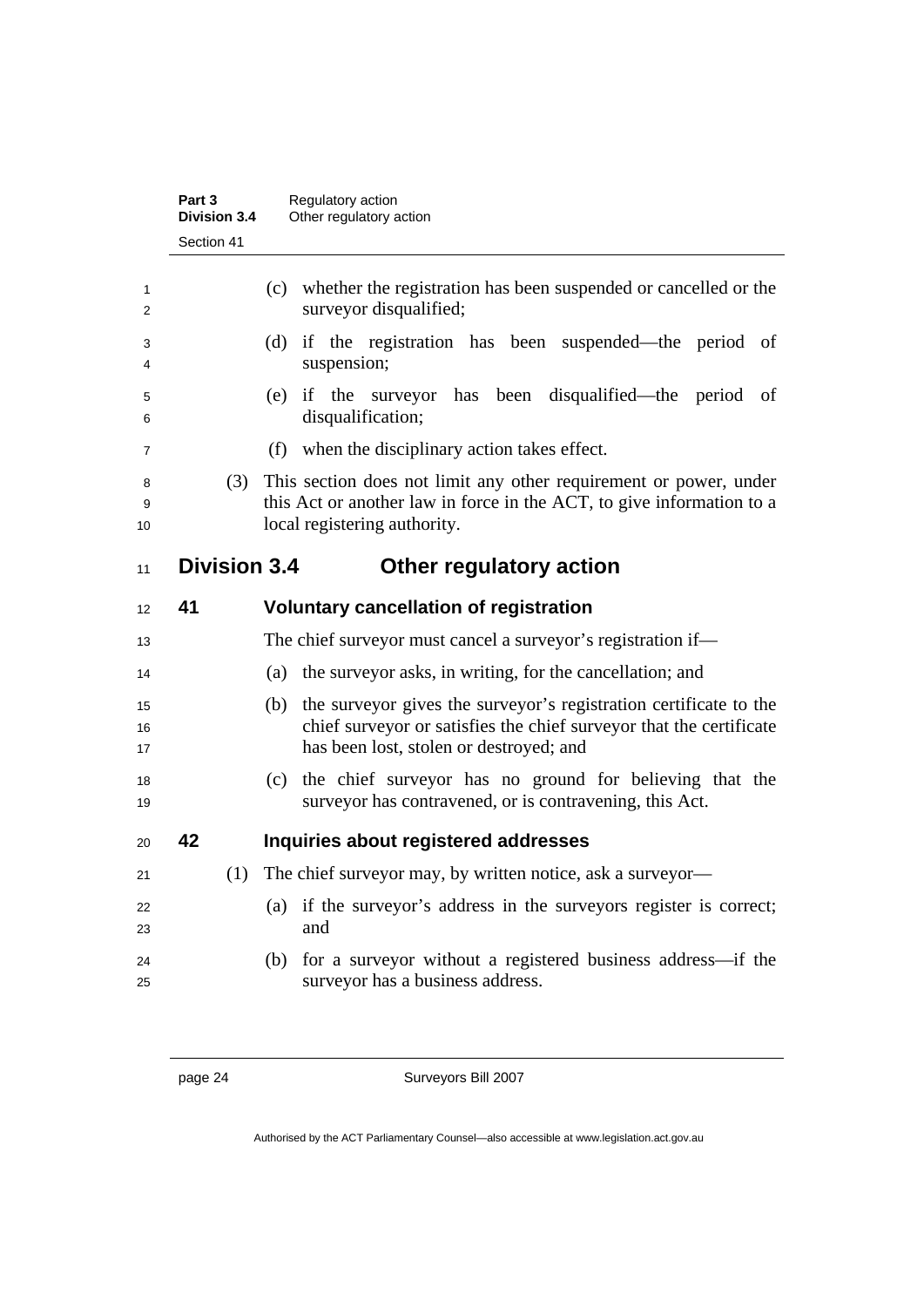| 1<br>2               |    | (2) | A notice under subsection (1) must state the consequences under<br>subsection (3) of failing to respond to the notice.                                                                                                                                            |
|----------------------|----|-----|-------------------------------------------------------------------------------------------------------------------------------------------------------------------------------------------------------------------------------------------------------------------|
| 3<br>4<br>5<br>6     |    | (3) | If the chief surveyor does not receive an answer to a notice sent to a<br>surveyor under subsection $(1)$ by the end of the period of 2 months<br>after the day the notice is sent to the surveyor, the chief surveyor<br>may cancel the surveyor's registration. |
| $\overline{7}$<br>8  | 43 |     | Return of registration certificate on cancellation and<br>suspension                                                                                                                                                                                              |
| 9<br>10              |    | (1) | This section applies to a person whose registration is suspended or<br>cancelled.                                                                                                                                                                                 |
| 11<br>12<br>13<br>14 |    | (2) | The chief surveyor may, by written notice, require the person to<br>return to the chief surveyor, as soon as practicable but not later than<br>14 days after the day the person receives the notice, the person's<br>registration certificate.                    |
| 15<br>16             |    | (3) | A person must comply with a requirement made of the person under<br>subsection $(2)$ .                                                                                                                                                                            |
| 17                   |    |     | Maximum penalty: 5 penalty units.                                                                                                                                                                                                                                 |
| 18                   |    | (4) | An offence against this section is a strict liability offence.                                                                                                                                                                                                    |
|                      |    |     |                                                                                                                                                                                                                                                                   |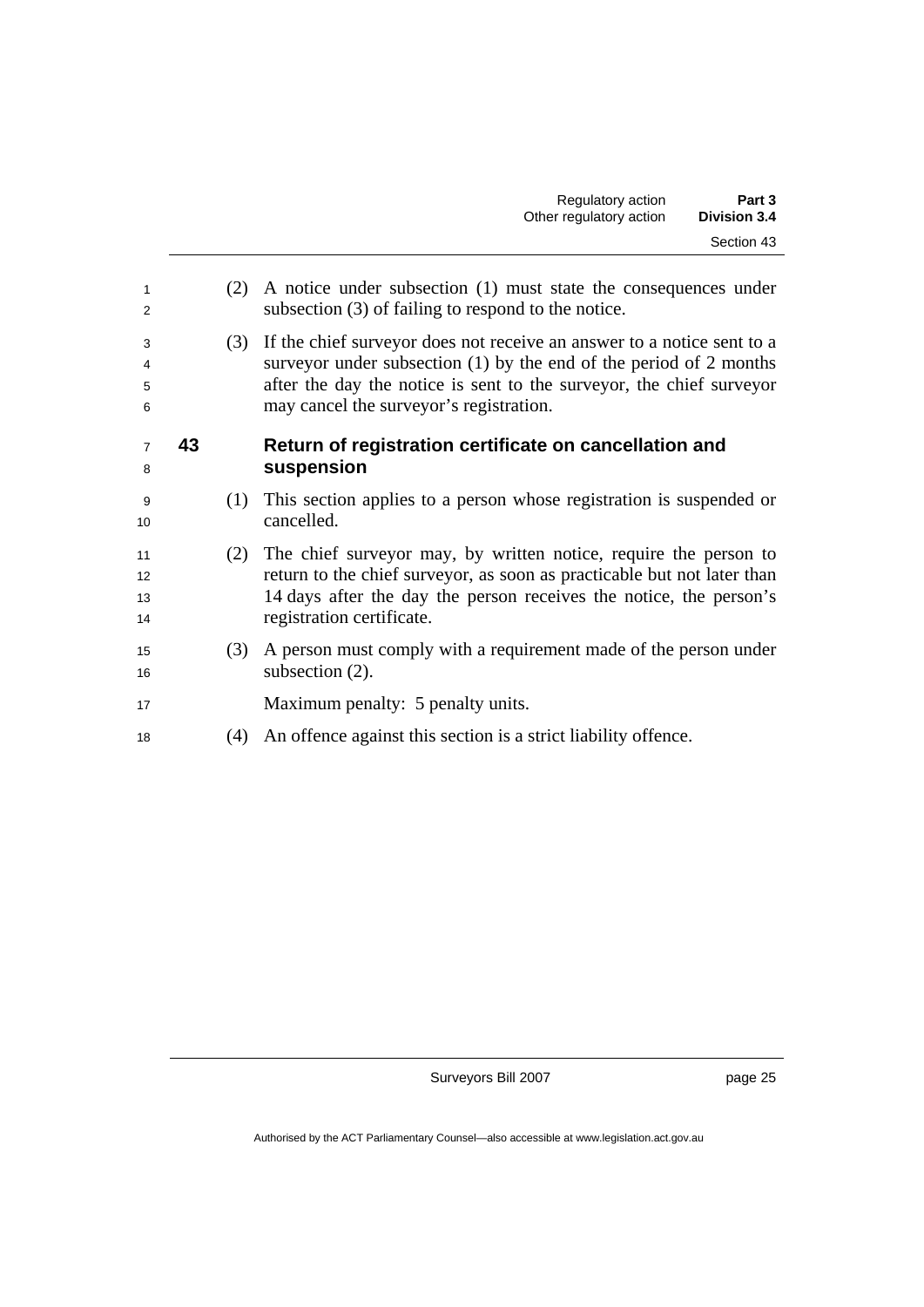**Part 4 The practice of surveying Division 4.1** Interpretation—pt 4 Section 44

## <sup>1</sup>**Part 4 The practice of surveying**

### <sup>2</sup>**Division 4.1 Interpretation—pt 4**

- <sup>3</sup>**44 Definitions—pt 4**
- <sup>4</sup>In this part:
- <sup>5</sup>*survey mark* includes a beacon, concrete block, chisel mark, <sup>6</sup>galvanised iron pipe, lockspit, metal pin or plaque, drill hole and <sup>7</sup>wings, peg or stone cairn, placed on land for a survey.
- <sup>8</sup>*surveyor* does not include a person whose registration is suspended.

### <sup>9</sup>**Division 4.2 Power of entry and damage**

| 10              | 45 |     | Power of entry generally                                                   |
|-----------------|----|-----|----------------------------------------------------------------------------|
| 11              |    | (1) | For the purpose of carrying out a survey, a surveyor or someone            |
| 12 <sup>2</sup> |    |     | assisting a surveyor (an <b>assistant</b> ) may at any reasonable time, in |
| 13              |    |     | accordance with this section—                                              |
| 14              |    |     | enter land, including land that is not to be surveyed; and<br>(a)          |
| 15              |    |     | (b) open a door, gate or fence; and                                        |
| 16              |    |     | (c) place a survey mark on the ground of land entered; and                 |
| 17              |    |     | make a hole in the ground to uncover or expose a survey mark;<br>(d)       |
| 18              |    |     | and                                                                        |
| 19              |    |     | enter a building; and<br>(e)                                               |
| 20              |    |     | trim a tree or bush obstructing a survey.<br>(f)                           |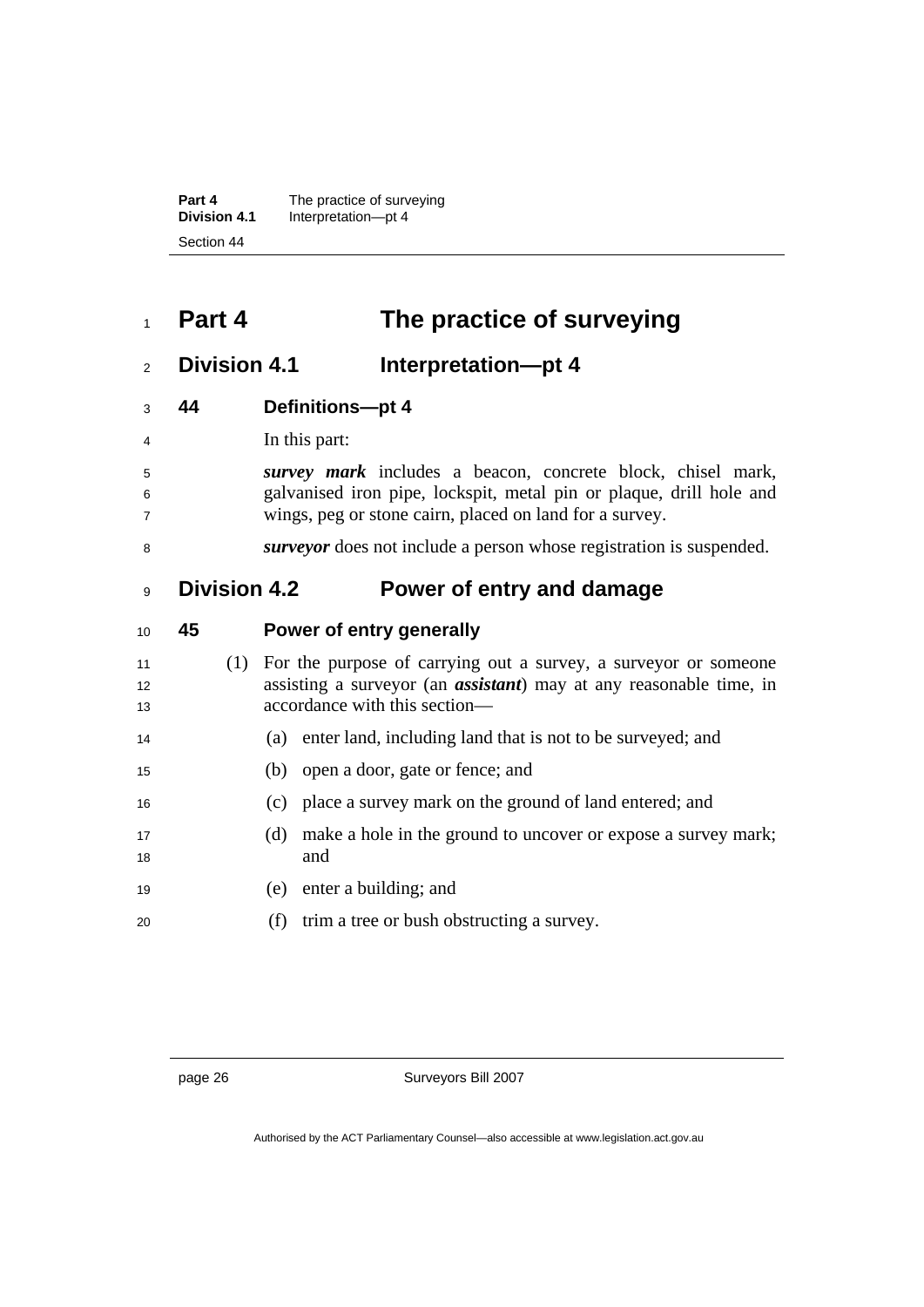| 1<br>2<br>3<br>4<br>5 |    | (2) | A surveyor or assistant may enter land that is not owned by the<br>person for whom the survey is being carried out only if, before<br>entering the land, the surveyor gives the owner of the land<br>reasonable notice, whether oral or written, of the surveyor's or<br>assistant's intention to enter the land. |
|-----------------------|----|-----|-------------------------------------------------------------------------------------------------------------------------------------------------------------------------------------------------------------------------------------------------------------------------------------------------------------------|
| 6<br>7<br>8           |    |     | (3) A surveyor or assistant may enter a building or part of a building<br>that is not occupied by the person for whom the survey is being<br>carried out only-                                                                                                                                                    |
| 9                     |    |     | (a) if the occupier has consented, in writing, to the entry; or                                                                                                                                                                                                                                                   |
| 10                    |    |     | (b) in accordance with an order of the Magistrates Court.                                                                                                                                                                                                                                                         |
| 11<br>12              |    | (4) | To remove any doubt, an assistant may only exercise a function<br>under this section in relation to land or a building—                                                                                                                                                                                           |
| 13                    |    |     | (a) if the assistant is with the surveyor; or                                                                                                                                                                                                                                                                     |
| 14<br>15<br>16        |    |     | (b) if the assistant is not with the surveyor—if the owner or<br>occupier has consented, in writing, to the exercise of the<br>function.                                                                                                                                                                          |
| 17                    |    | (5) | In this section:                                                                                                                                                                                                                                                                                                  |
| 18                    |    |     | <i>occupier</i> , of a building, includes—                                                                                                                                                                                                                                                                        |
| 19<br>20              |    |     | a person believed on reasonable grounds to be an occupier of<br>(a)<br>the building; and                                                                                                                                                                                                                          |
| 21                    |    |     | a person apparently in charge of the building.<br>(b)                                                                                                                                                                                                                                                             |
| 22                    |    |     | <b><i>owner</i></b> , of land, includes the lessee or occupier of the land.                                                                                                                                                                                                                                       |
| 23                    | 46 |     | Application for order to enter building etc                                                                                                                                                                                                                                                                       |
| 24                    |    | (1) | A surveyor or person for whom a survey is being, or is to be, carried                                                                                                                                                                                                                                             |
| 25                    |    |     | out, may apply to the Magistrates Court for an order under                                                                                                                                                                                                                                                        |
| 26                    |    |     | section 45 $(3)$ (b) allowing entry to a building or part of a building.                                                                                                                                                                                                                                          |
|                       |    |     |                                                                                                                                                                                                                                                                                                                   |

page 27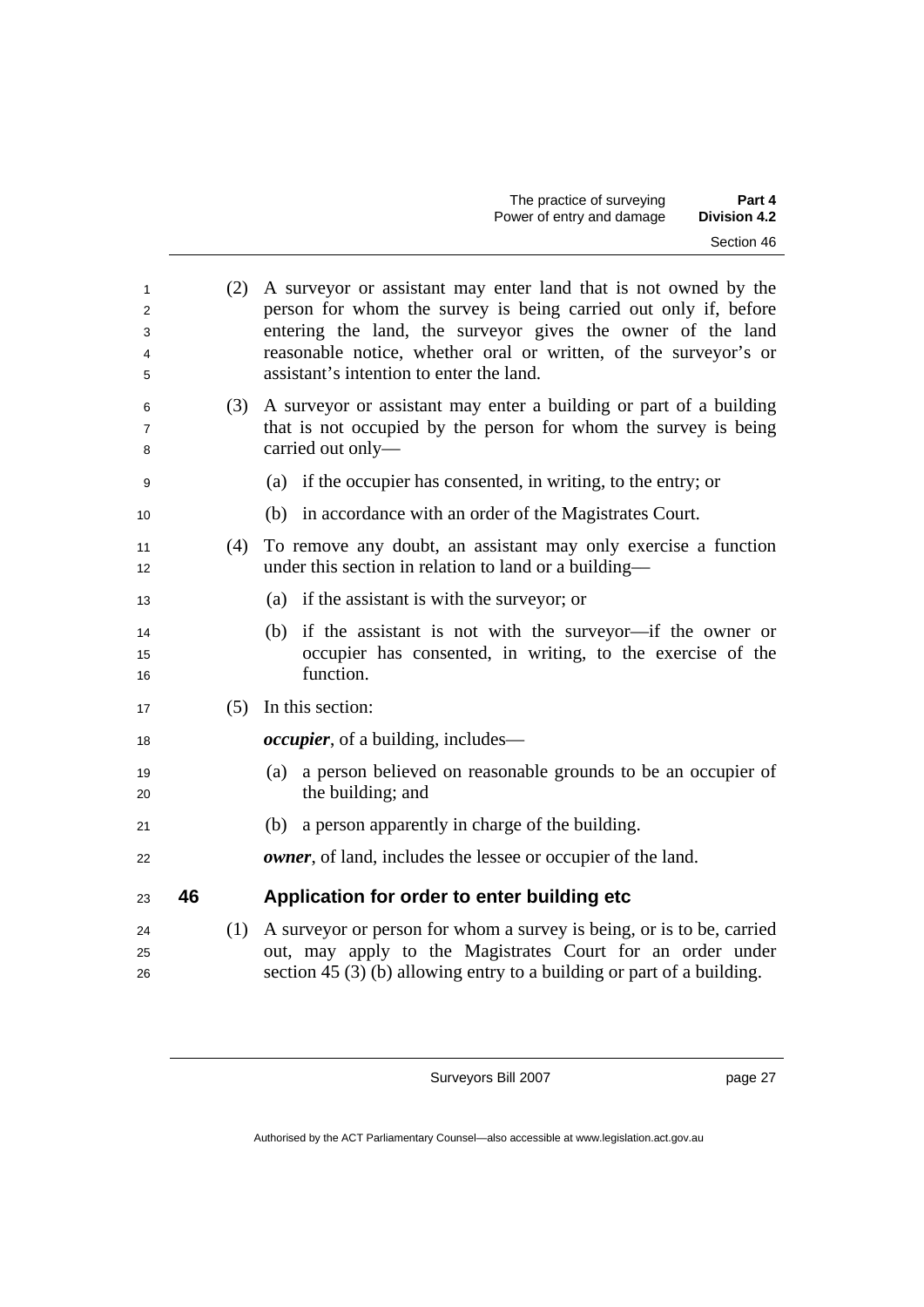|                                     | Part 4<br><b>Division 4.2</b> | The practice of surveying<br>Power of entry and damage                                                                                                                                                                                                       |
|-------------------------------------|-------------------------------|--------------------------------------------------------------------------------------------------------------------------------------------------------------------------------------------------------------------------------------------------------------|
|                                     | Section 47                    |                                                                                                                                                                                                                                                              |
| 1                                   | (2)                           | The Magistrates Court must make the order if satisfied that the                                                                                                                                                                                              |
| 2                                   |                               | survey can not reasonably be carried out unless the surveyor, or                                                                                                                                                                                             |
| 3                                   |                               | person assisting the surveyor, enters the building or part of the                                                                                                                                                                                            |
| 4                                   |                               | building.                                                                                                                                                                                                                                                    |
| 5                                   | (3)                           | An order under this section may be subject to a condition.                                                                                                                                                                                                   |
| 6                                   | 47                            | Damage by surveyors and assistants-generally                                                                                                                                                                                                                 |
| 7<br>8                              | (1)                           | This section applies if someone exercises or purports to exercise a<br>function under section 45.                                                                                                                                                            |
| 9<br>10<br>11                       | (2)                           | The person must take reasonable steps to ensure that the person<br>causes as little inconvenience, detriment and damage as is<br>practicable when exercising or purporting to exercise the function.                                                         |
| $12 \overline{ }$<br>13<br>14<br>15 | (3)                           | If the person damages anything when exercising or purporting to<br>exercise the function, the person must immediately give written<br>notice of the details of the damage to someone the person believes<br>on reasonable grounds is the owner of the thing. |
| 16<br>17<br>18                      | (4)                           | However, if it is not practicable to comply with subsection (3), the<br>person must leave the notice, in a reasonably secure way and in a<br>conspicuous position, at the place where the damage happened.                                                   |
| 19<br>20                            | (5)                           | The person is liable to pay compensation for the damage to the<br>owner of the thing.                                                                                                                                                                        |
| 21                                  | 48                            | Damage by surveyors and assistants-compensation                                                                                                                                                                                                              |
| 22                                  | (1)                           | Compensation mentioned in section $47$ (5) may be claimed and                                                                                                                                                                                                |
| 23<br>24                            |                               | ordered in a proceeding for compensation brought in a court of<br>competent jurisdiction.                                                                                                                                                                    |
| 25<br>26<br>27                      | (2)                           | A court may order the payment of reasonable compensation for the<br>damage only if satisfied it is just to make the order in the<br>circumstances of the particular case.                                                                                    |
|                                     |                               |                                                                                                                                                                                                                                                              |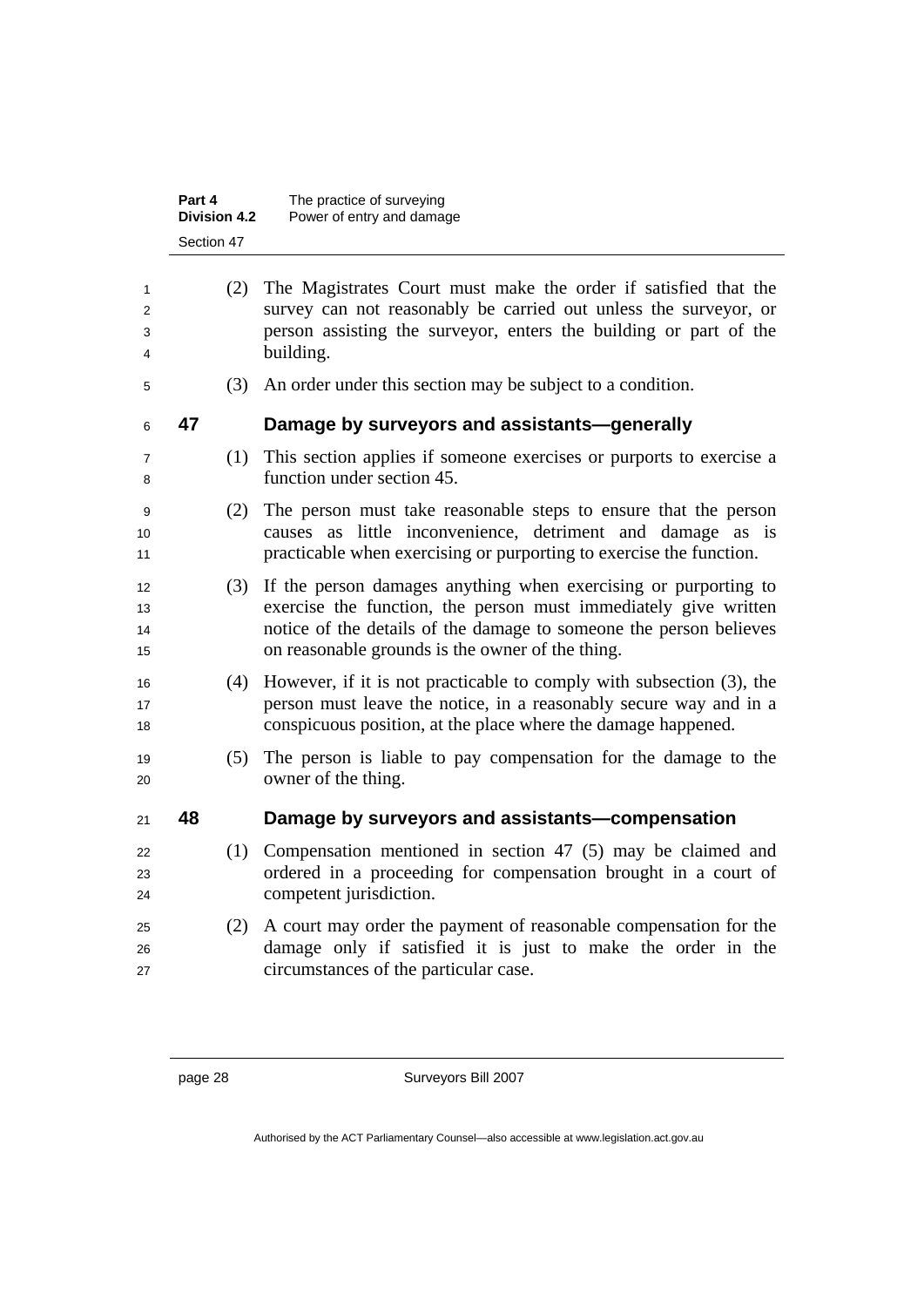| 1<br>2<br>3      |    | (3) | A regulation may prescribe matters that may, must or must not be<br>taken into account by the court in considering whether it is just to<br>make the order.                                                                                |  |  |
|------------------|----|-----|--------------------------------------------------------------------------------------------------------------------------------------------------------------------------------------------------------------------------------------------|--|--|
| 4<br>5<br>6<br>7 |    | (4) | The amount of compensation that a person is ordered to pay that is<br>reasonably and necessarily caused in carrying out the survey is an<br>amount owing to the person by the person for whom the survey is<br>being, or was, carried out. |  |  |
| 8<br>9           |    |     | <b>Note</b><br>An amount owing under a law may be recovered as a debt in a court of<br>competent jurisdiction (see Legislation Act, s 177).                                                                                                |  |  |
| 10               |    |     | <b>Offences</b><br><b>Division 4.3</b>                                                                                                                                                                                                     |  |  |
| 11               | 49 |     | Only surveyors to carry out surveys                                                                                                                                                                                                        |  |  |
| 12               |    |     | A person commits an offence if-                                                                                                                                                                                                            |  |  |
| 13               |    |     | the person is not a surveyor; and<br>(a)                                                                                                                                                                                                   |  |  |
| 14               |    |     | (b) the person carries out a survey; and                                                                                                                                                                                                   |  |  |
| 15<br>16         |    |     | the person is reckless about whether the person is carrying out<br>(c)<br>a survey.                                                                                                                                                        |  |  |
| 17<br>18         |    |     | Maximum penalty: 50 penalty units, imprisonment for 6 months or<br>both.                                                                                                                                                                   |  |  |
| 19               | 50 |     | Certificates to be given only by surveyors                                                                                                                                                                                                 |  |  |
| 20               |    | (1) | A person commits an offence if—                                                                                                                                                                                                            |  |  |
| 21               |    |     | the person is not a surveyor; and<br>(a)                                                                                                                                                                                                   |  |  |
| 22<br>23         |    |     | the person gives, or purports to give, a certificate that, under a<br>(b)<br>territory law, is required to be given by a surveyor.                                                                                                         |  |  |
| 24               |    |     | Maximum penalty: 30 penalty units.                                                                                                                                                                                                         |  |  |
| 25               |    | (2) | An offence against this section is a strict liability offence.                                                                                                                                                                             |  |  |
|                  |    |     |                                                                                                                                                                                                                                            |  |  |

page 29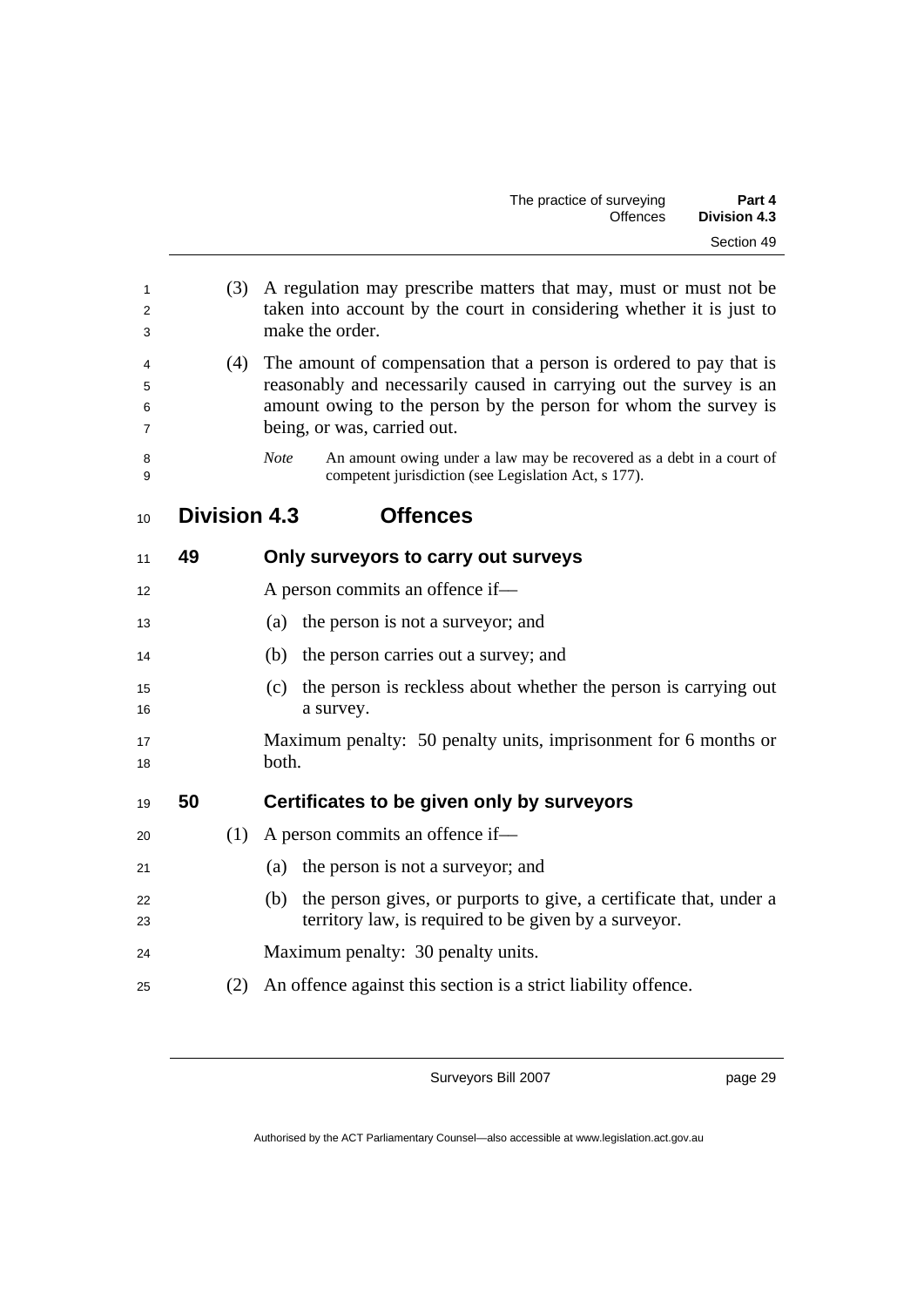| Part 4              | The practice of surveying |
|---------------------|---------------------------|
| <b>Division 4.3</b> | Offences                  |
| Section 51          |                           |

| 1                             | 51 | <b>Pretending to be surveyor</b>                                                                                                                                                                   |
|-------------------------------|----|----------------------------------------------------------------------------------------------------------------------------------------------------------------------------------------------------|
| 2                             |    | A person commits an offence if-                                                                                                                                                                    |
| 3                             |    | the person is not a surveyor; and<br>(a)                                                                                                                                                           |
| 4                             |    | (b)<br>the person—                                                                                                                                                                                 |
| 5                             |    | pretends to be qualified to carry out a survey; or<br>(i)                                                                                                                                          |
| 6                             |    | otherwise pretends to be a surveyor.<br>(ii)                                                                                                                                                       |
| 7<br>8                        |    | Maximum penalty: 50 penalty units, imprisonment for 6 months or<br>both.                                                                                                                           |
| 9<br>10                       |    | Example-par (b)<br>using 'registered surveyor' on letterhead or in an advertisement                                                                                                                |
| 11<br>$12 \overline{ }$<br>13 |    | <b>Note</b><br>An example is part of the Act, is not exhaustive and may extend, but<br>does not limit, the meaning of the provision in which it appears (see<br>Legislation Act, s 126 and s 132). |
| 14                            | 52 | Hindering and obstructing surveyor and assistant                                                                                                                                                   |
| 15                            |    | A person commits an offence if—                                                                                                                                                                    |
| 16                            |    | the person knows someone is—<br>(a)                                                                                                                                                                |
| 17                            |    | (i)<br>a surveyor; or                                                                                                                                                                              |
| 18                            |    | assisting a surveyor (an <i>assistant</i> ); and<br>(ii)                                                                                                                                           |
| 19<br>20<br>21                |    | the person hinders or obstructs the survey or assistant in the<br>(b)<br>exercise of the surveyor's or assistant's powers under<br>section 45 (1) (Power of entry generally).                      |
| 22<br>23                      |    | Maximum penalty: 50 penalty units, imprisonment for 6 months or<br>both.                                                                                                                           |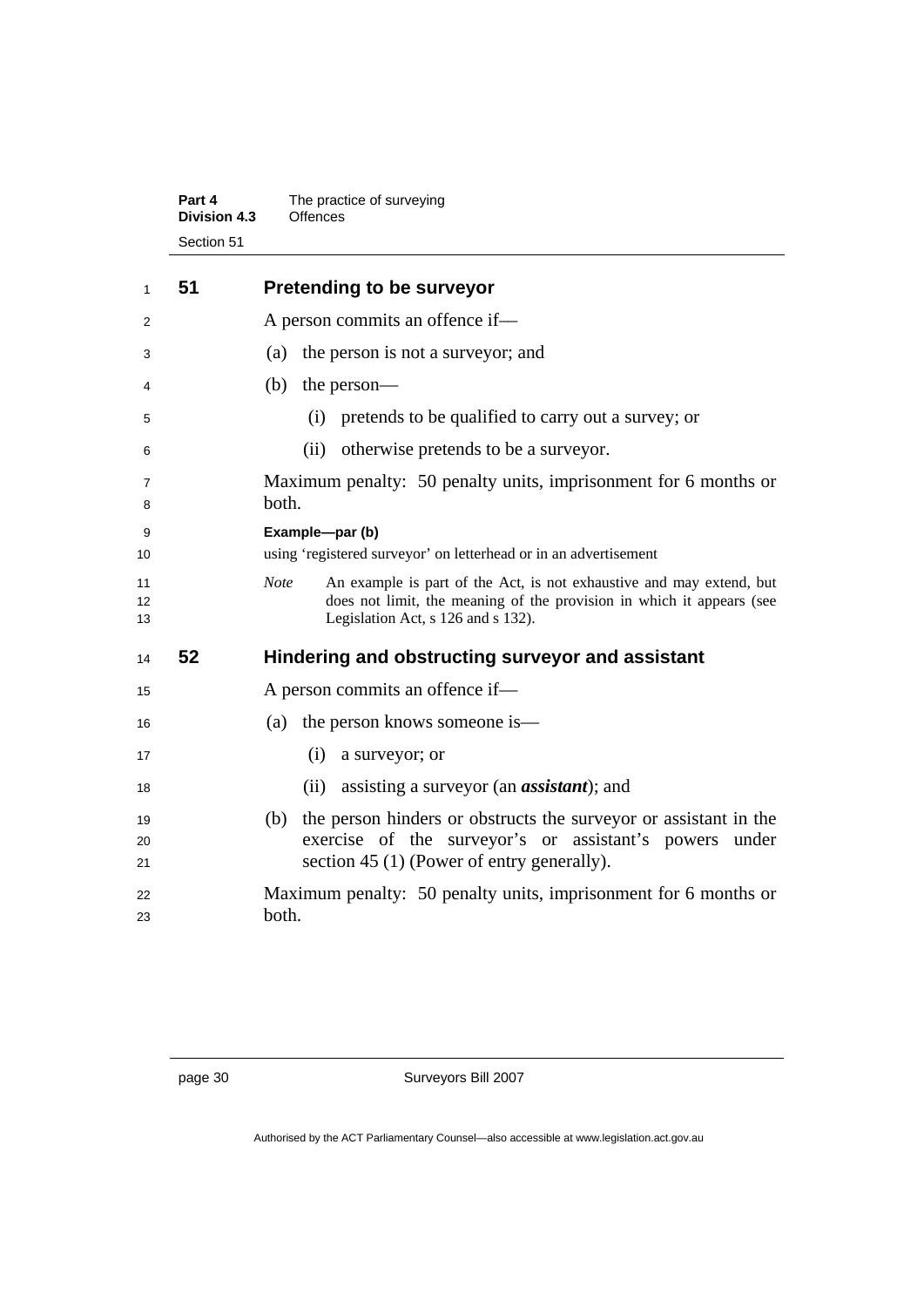| 1                    | 53 |     | Destruction of, and damage to, survey marks                                                                                                                                                                                                                 |
|----------------------|----|-----|-------------------------------------------------------------------------------------------------------------------------------------------------------------------------------------------------------------------------------------------------------------|
| 2                    |    | (1) | A person commits an offence if—                                                                                                                                                                                                                             |
| 3                    |    |     | the person interferes with, changes or removes a mark; and<br>(a)                                                                                                                                                                                           |
| 4                    |    |     | the mark is a survey mark; and<br>(b)                                                                                                                                                                                                                       |
| 5                    |    |     | the person is reckless about whether the mark is a survey mark.<br>(c)                                                                                                                                                                                      |
| 6                    |    |     | Maximum penalty: 20 penalty units.                                                                                                                                                                                                                          |
| 7                    |    | (2) | However, subsection (1) does not apply to a person—                                                                                                                                                                                                         |
| 8<br>9<br>10         |    |     | who removes a survey mark if the mark is removed to put up a<br>(a)<br>fence or do construction work on or near the boundary of a<br>property; or                                                                                                           |
| 11                   |    |     | if the person otherwise has a reasonable excuse.<br>(b)                                                                                                                                                                                                     |
| 12                   |    |     | Example-s (2) (b)                                                                                                                                                                                                                                           |
| 13<br>14             |    |     | A person has a reasonable excuse if the removal of a survey mark has been<br>authorised in writing by the chief surveyor.                                                                                                                                   |
| 15<br>16<br>17       |    |     | An example is part of the Act, is not exhaustive and may extend,<br><b>Note</b><br>but does not limit, the meaning of the provision in which it<br>appears (see Legislation Act, s 126 and s 132).                                                          |
| 18<br>19             | 54 |     | Surveyors to give evidence of field procedures to chief<br>surveyor                                                                                                                                                                                         |
| 20<br>21<br>22<br>23 |    | (1) | The chief surveyor may, in writing, require a surveyor to give the<br>chief surveyor stated evidence of field procedures that the chief<br>surveyor reasonably needs to exercise the chief surveyor's functions<br>under this Act or another territory law. |
| 24<br>25             |    |     | <b>Note</b><br>Territory laws that give functions to the chief surveyor include the<br>Districts Act 2002, s 7 and s 17 and the Land Titles Act 1925, s 64.                                                                                                 |
|                      |    |     |                                                                                                                                                                                                                                                             |

page 31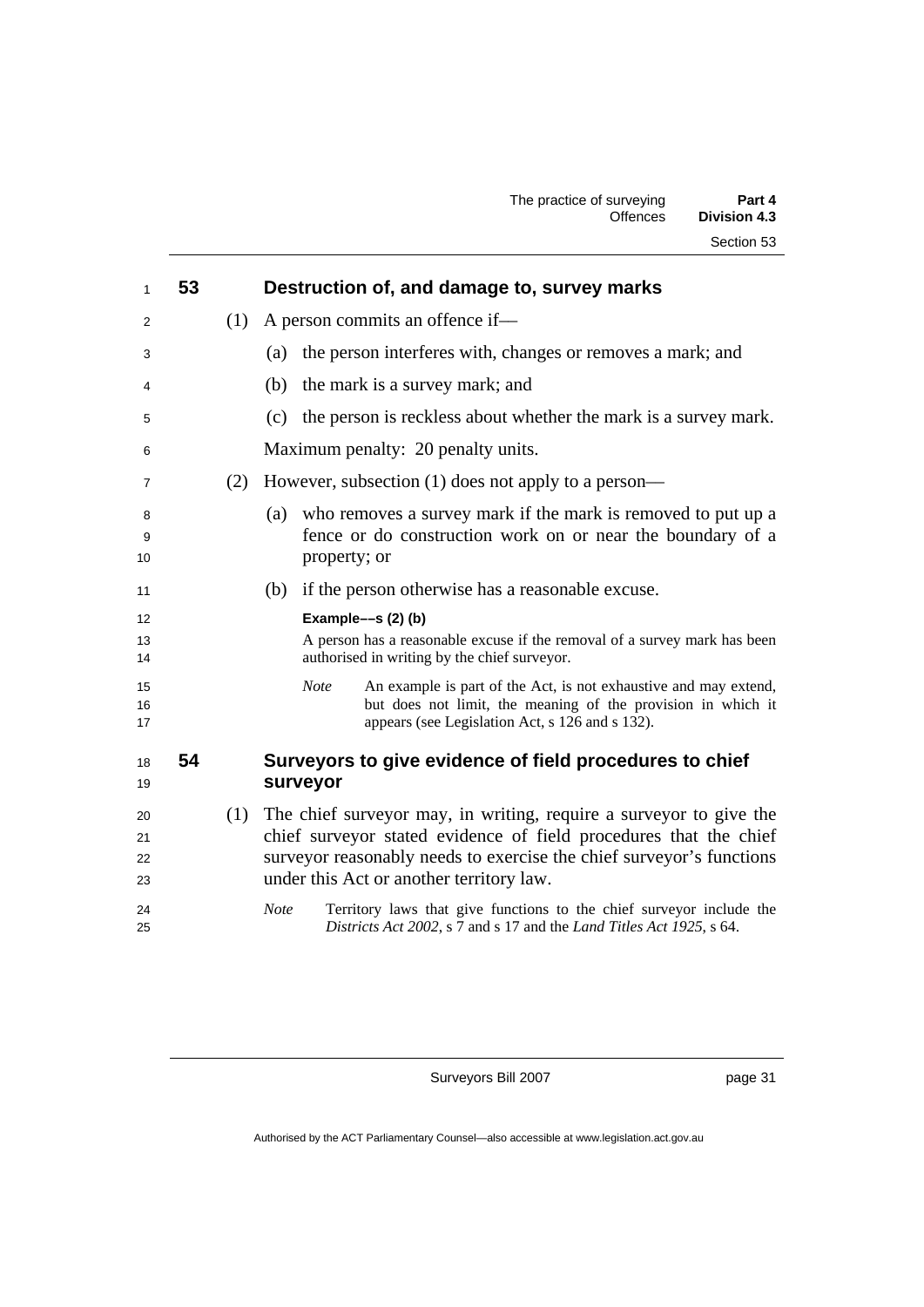|             | Part 4<br><b>Division 4.4</b> | The practice of surveying<br>Chief surveyor practice directions                                                                                                            |
|-------------|-------------------------------|----------------------------------------------------------------------------------------------------------------------------------------------------------------------------|
|             | Section 55                    |                                                                                                                                                                            |
| 1<br>2      | (2)                           | A surveyor must comply with a requirement made of the surveyor<br>under subsection (1).                                                                                    |
| 3           |                               | Maximum penalty: 50 penalty units.                                                                                                                                         |
| 4           | (3)                           | An offence against this section is a strict liability offence.                                                                                                             |
| 5<br>6<br>7 | (4)                           | It is a defence to a prosecution for an offence against this section if<br>the defendant proves that the defendant took reasonable steps to<br>comply with subsection (2). |
| 8<br>9      | (5)                           | The chief surveyor may keep material produced under this section<br>for the time reasonably necessary to make a copy of it.                                                |
| 10          | (6)                           | In this section:                                                                                                                                                           |
| 11<br>12    |                               | <i>field procedure</i> means any field procedure that a surveyor is<br>required to keep under a practice direction.                                                        |
| 13          | <b>Division 4.4</b>           | <b>Chief surveyor practice directions</b>                                                                                                                                  |
| 14          | 55                            | <b>Chief surveyor practice directions</b>                                                                                                                                  |
| 15<br>16    | (1)                           | The chief surveyor may issue directions in relation to the practice of<br>surveying, including, for example—                                                               |
| 17          |                               | the preparation of plans showing the results of surveys; and<br>(a)                                                                                                        |
| 18<br>19    |                               | (b) the preparation and keeping of field procedures relating to<br>surveys; and                                                                                            |
| 20<br>21    |                               | the supervision of people assisting surveyors in carrying out or<br>(c)<br>preparing surveys; and                                                                          |
| 22          |                               | the nature and position of survey marks; and<br>(d)                                                                                                                        |
| 23          |                               | the achievement of accuracy in surveying; and<br>(e)                                                                                                                       |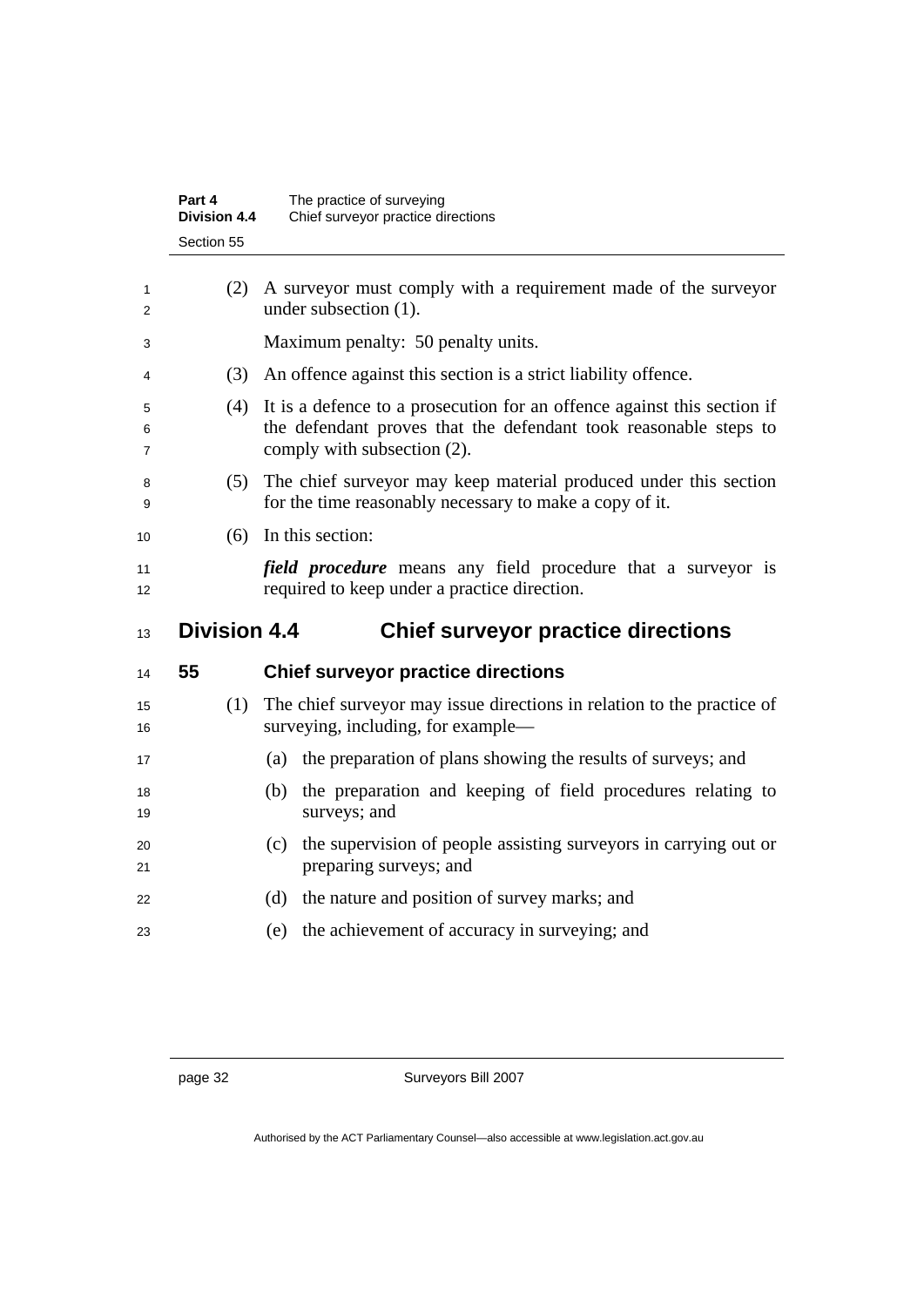| 1<br>2               |    |     | (f) the provision of information by surveyors for inclusion in the<br>digital cadastral database.                                                                                                                                               |  |  |  |
|----------------------|----|-----|-------------------------------------------------------------------------------------------------------------------------------------------------------------------------------------------------------------------------------------------------|--|--|--|
| 3<br>4<br>5          |    |     | An example is part of the Act, is not exhaustive and may extend, but<br><b>Note</b><br>does not limit, the meaning of the provision in which it appears (see<br>Legislation Act, s 126 and s 132).                                              |  |  |  |
| 6<br>7               |    | (2) | Before issuing a practice direction, the chief surveyor must consult<br>the advisory committee about the proposed direction.                                                                                                                    |  |  |  |
| 8                    |    | (3) | A practice direction is a disallowable instrument.                                                                                                                                                                                              |  |  |  |
| 9<br>10              |    |     | <b>Note</b><br>A disallowable instrument must be notified, and presented to the<br>Legislative Assembly, under the Legislation Act.                                                                                                             |  |  |  |
| 11                   |    | (4) | In this section:                                                                                                                                                                                                                                |  |  |  |
| 12                   |    |     | <i>digital cadastral database—see the Districts Act 2002, section 17.</i>                                                                                                                                                                       |  |  |  |
| 13                   | 56 |     | <b>Exemptions from practice directions</b>                                                                                                                                                                                                      |  |  |  |
| 14<br>15<br>16<br>17 |    |     | (1) The chief surveyor may, in writing, exempt a surveyor from a stated<br>requirement of a practice direction if satisfied in all the<br>circumstances that it is not reasonably practicable for the surveyor<br>to comply with the direction. |  |  |  |
| 18<br>19             |    | (2) | An exemption may be subject to any condition decided by the chief<br>surveyor.                                                                                                                                                                  |  |  |  |
| 20<br>21             |    | (3) | An exemption that is subject to a condition does not have effect if<br>the condition is not complied with.                                                                                                                                      |  |  |  |
| 22                   | 57 |     | Surveyors to comply with practice directions                                                                                                                                                                                                    |  |  |  |
| 23<br>24             |    |     | A surveyor must comply with each practice direction that applies to<br>the surveyor.                                                                                                                                                            |  |  |  |
|                      |    |     |                                                                                                                                                                                                                                                 |  |  |  |

page 33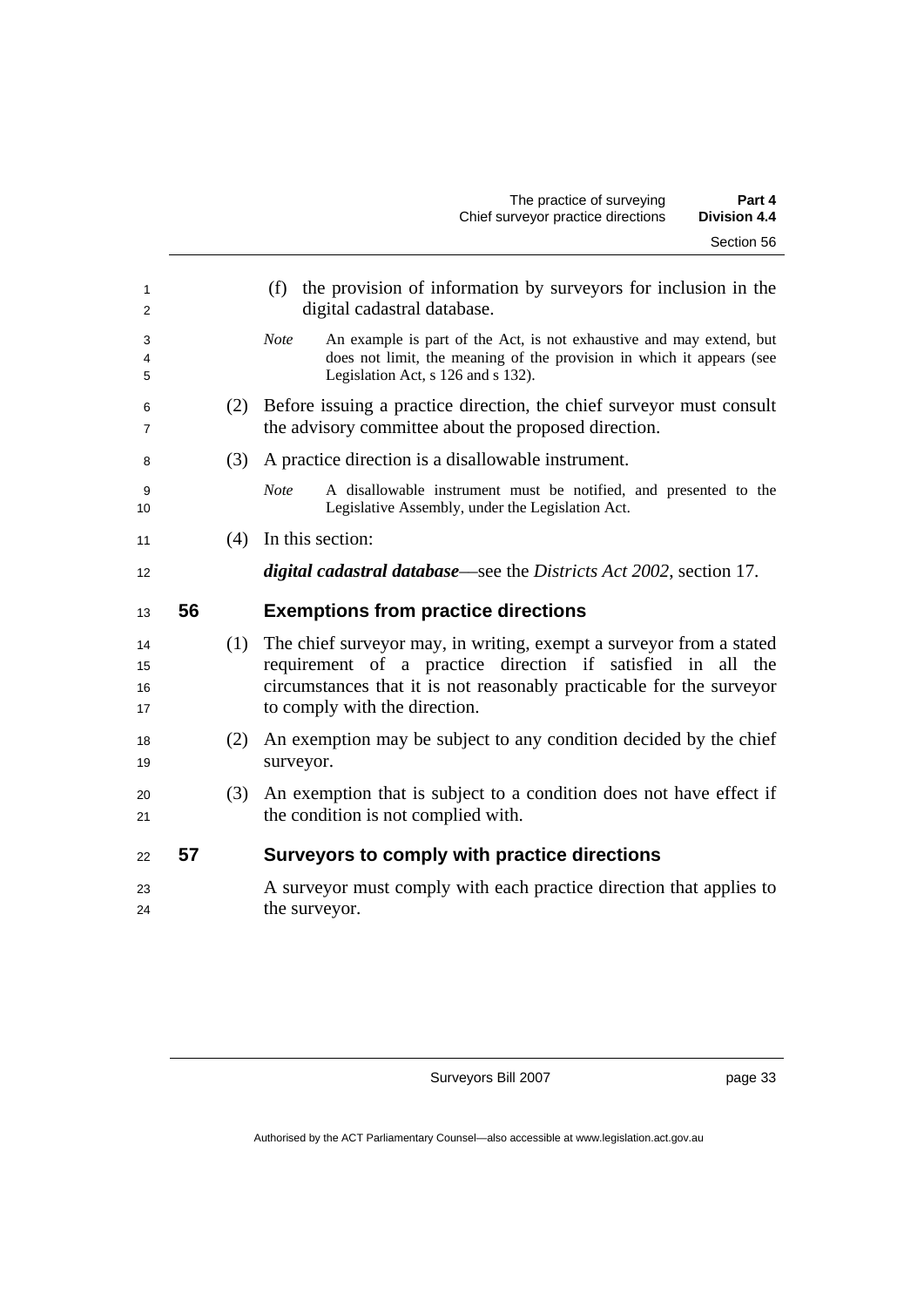|   | Part 4<br><b>Division 4.4</b><br>Section 58 | The practice of surveying<br>Chief surveyor practice directions        |
|---|---------------------------------------------|------------------------------------------------------------------------|
| 1 | 58                                          | Surveys and plans to comply with practice directions                   |
| 2 |                                             | A survey or must ensure that a survey carried out, or a plan prepared, |
| 3 |                                             | by or under the supervision of the surveyor—                           |
| 4 |                                             | (a) is in accordance with each practice direction that applies in      |
| 5 |                                             | relation to the survey or plan; and                                    |
| 6 |                                             | states any exemption under section $56(1)$ for a practice<br>(b)       |
| 7 |                                             | direction that applies in relation to the survey or plan; and          |
| 8 |                                             | states the conditions (if any) the exemption is subject to.<br>(c)     |

page 34 Surveyors Bill 2007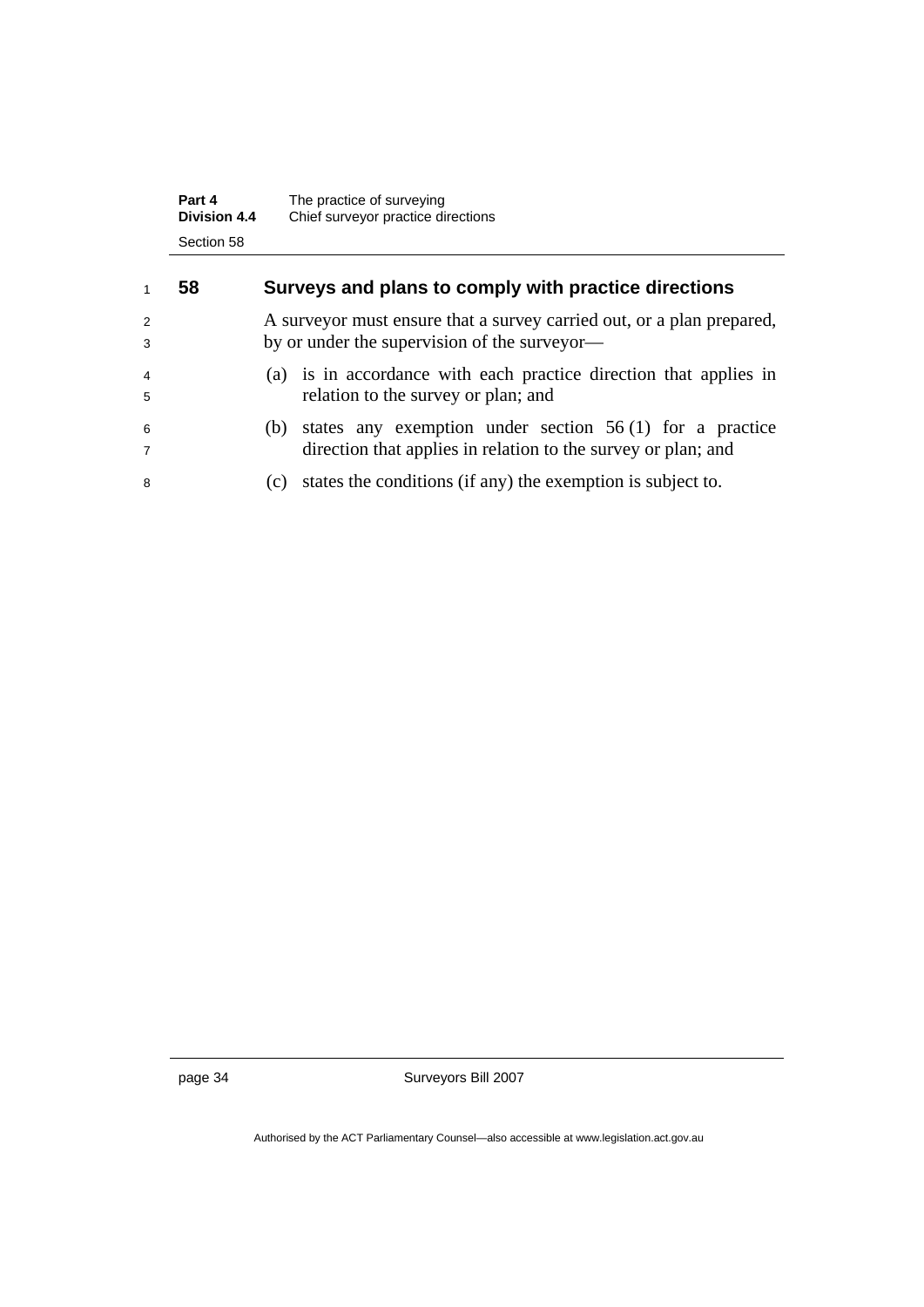| Part 5 | <b>Chief surveyor</b> |
|--------|-----------------------|
|--------|-----------------------|

| 2                        | 59 |     | <b>Appointment of chief surveyor</b>                                                                                                                                   |
|--------------------------|----|-----|------------------------------------------------------------------------------------------------------------------------------------------------------------------------|
| 3<br>4                   |    | (1) | The chief executive must appoint a public servant as the Chief<br>Surveyor.                                                                                            |
| 5<br>6<br>$\overline{7}$ |    | (2) | However, the chief executive must not appoint a person under<br>subsection (1) unless satisfied that the person is, or is eligible to be,<br>registered as a surveyor. |
| 8<br>9                   |    |     | Note 1<br>For the making of appointments (including acting appointments), see<br>the Legislation Act, pt 19.3.                                                         |
| 10<br>11                 |    |     | In particular, an appointment may be made by naming a person or<br>Note 2<br>nominating the occupant of a position (see Legislation Act, s 207).                       |
| 12                       | 60 |     | <b>Functions of chief surveyor</b>                                                                                                                                     |
| 13                       |    | (1) | The chief surveyor has the following functions:                                                                                                                        |
| 14<br>15                 |    |     | to investigate trends in surveying and to ensure the practice of<br>(a)<br>surveying is current in the ACT and aligned with best practice;                             |
| 16<br>17<br>18           |    |     | (b) to consult with entities (including organisations that represent<br>surveyors in the ACT) on major policy issues affecting the<br>practice of surveying;           |
| 19                       |    |     | (c) to liaise and enter into arrangements on behalf of the Territory                                                                                                   |
| 20<br>21                 |    |     | with any entity that, in Australia or elsewhere, is concerned<br>with surveyors and the practice of surveying, for-                                                    |
| 22<br>23                 |    |     | (i) developing or reviewing standards for the practice of<br>surveying; and                                                                                            |
| 24<br>25                 |    |     | reviewing<br>qualifications<br>professional<br>(ii)<br>the<br>and<br>development of surveyors; and                                                                     |
| 26<br>27                 |    |     | the exercise of the chief surveyor's functions under this<br>(iii)<br>Act or another territory law.                                                                    |

page 35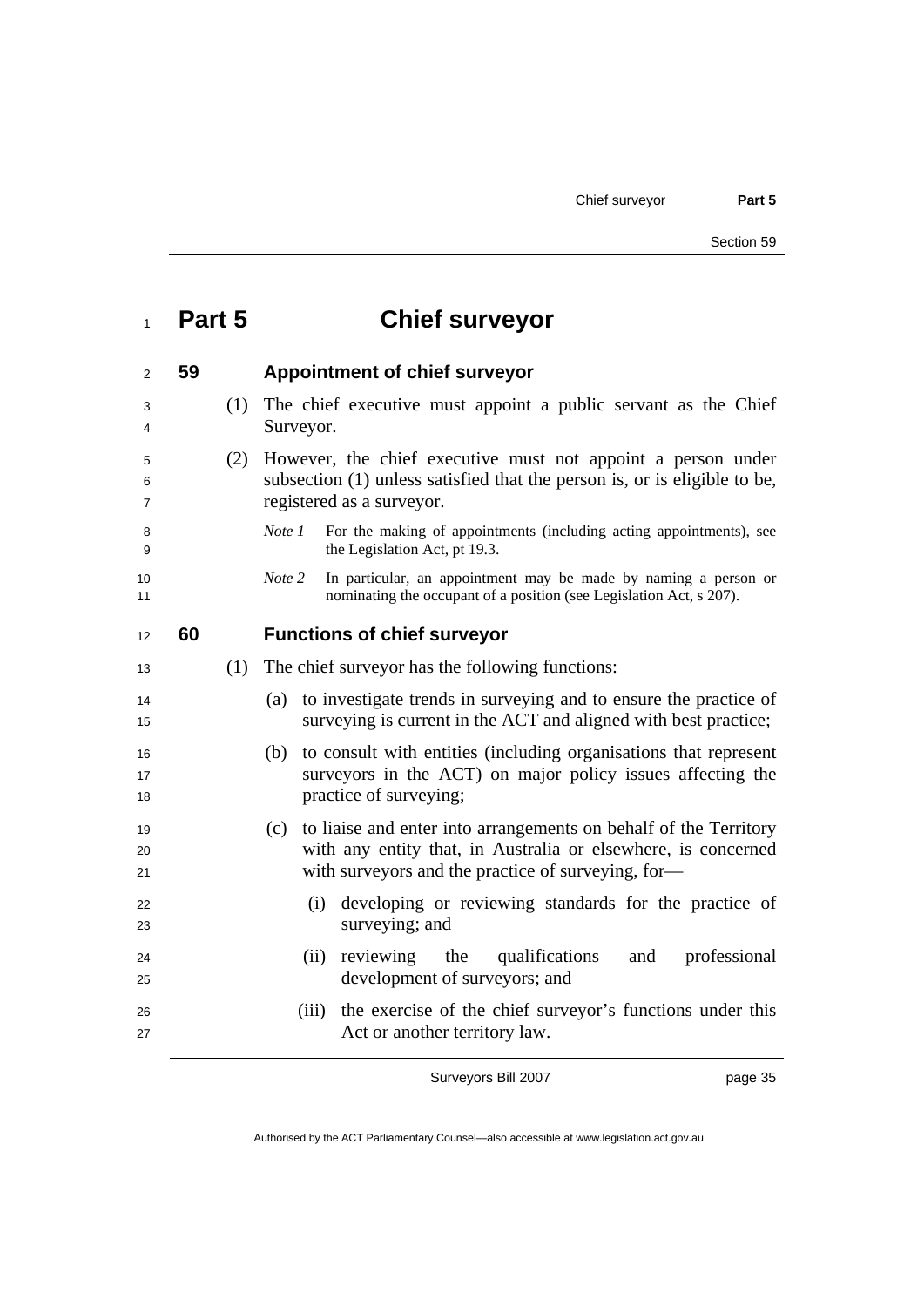### Part 5 **Chief surveyor**

Section 61

| 1<br>2         |    | (2) | The chief surveyor has any other function given to the chief<br>surveyor under this Act or another territory law. |                                                                                                                                                                                                                                 |  |
|----------------|----|-----|-------------------------------------------------------------------------------------------------------------------|---------------------------------------------------------------------------------------------------------------------------------------------------------------------------------------------------------------------------------|--|
| 3<br>4         |    |     | Note 1                                                                                                            | Territory laws that give functions to the chief surveyor include the<br>Districts Act 2002, s 7 and s 17 and the Land Titles Act 1925, s 64.                                                                                    |  |
| 5<br>6<br>7    |    |     | Note 2                                                                                                            | A reference to an Act includes a reference to the statutory instruments<br>made or in force under the Act, including regulations (see Legislation<br>Act, $s$ 104).                                                             |  |
| 8<br>9<br>10   |    |     | Note 3                                                                                                            | A provision of a law that gives an entity (including a person) a function<br>also gives the entity powers necessary and convenient to exercise the<br>function (see Legislation Act, s 196 and dict, pt 1, def <i>entity</i> ). |  |
| 11             | 61 |     |                                                                                                                   | Delegation by chief surveyor                                                                                                                                                                                                    |  |
| 12<br>13<br>14 |    |     | surveyor.                                                                                                         | The chief surveyor may delegate the chief surveyor's functions<br>under this Act or another territory law to a public servant who is a                                                                                          |  |
| 15<br>16       |    |     | <i>Note</i>                                                                                                       | For the making of delegations and the exercise of delegated functions,<br>see the Legislation Act, pt 19.4.                                                                                                                     |  |

page 36 Surveyors Bill 2007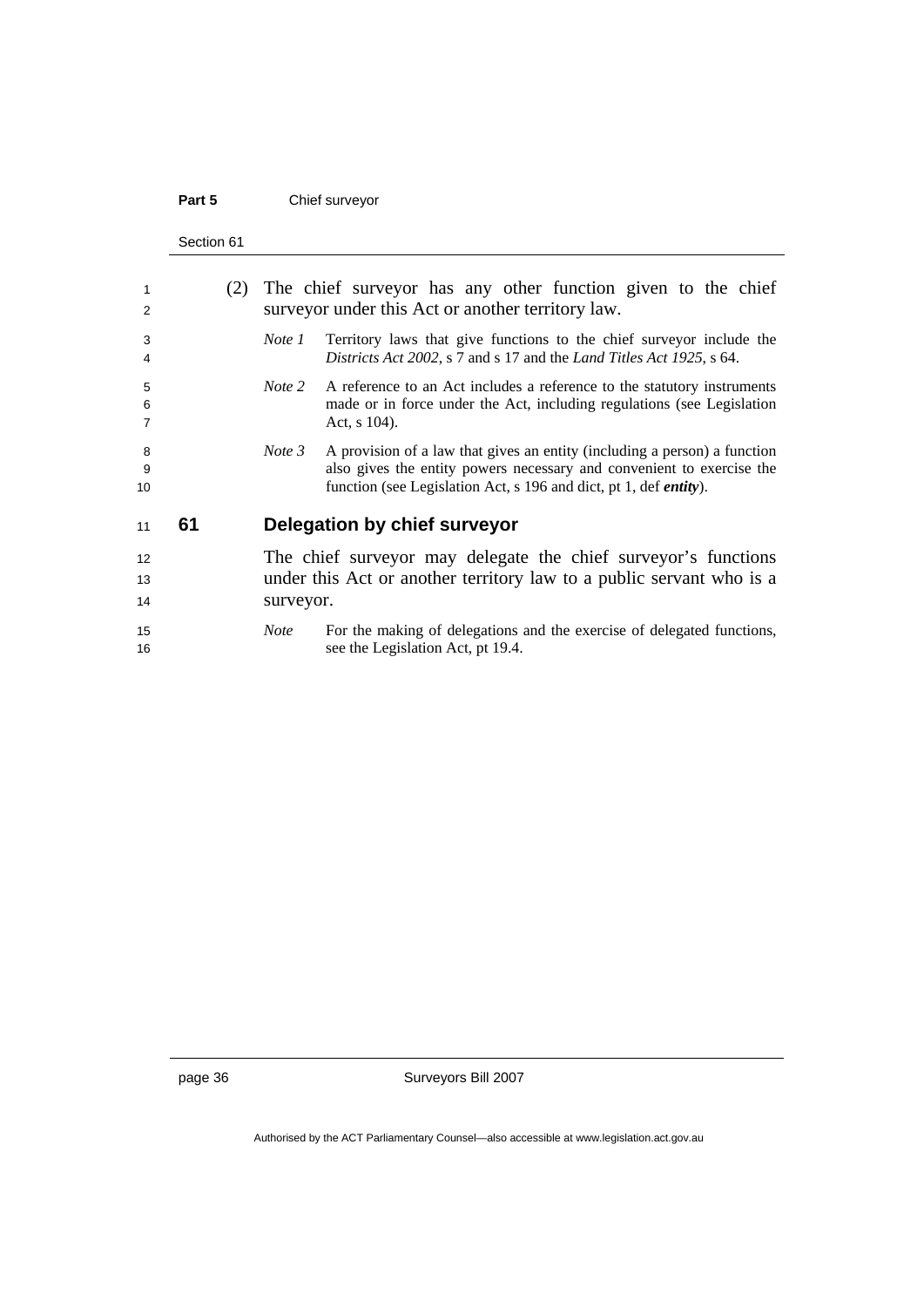| $\mathbf{1}$   | Part 6 | <b>Advisory committee</b>                                                                                                                                                                                            |
|----------------|--------|----------------------------------------------------------------------------------------------------------------------------------------------------------------------------------------------------------------------|
| 2              | 62     | <b>Establishment of advisory committee</b>                                                                                                                                                                           |
| 3              |        | The survey practice advisory committee is established.                                                                                                                                                               |
| 4              | 63     | <b>Advisory committee functions</b>                                                                                                                                                                                  |
| 5<br>6         | (1)    | The advisory committee has the following functions of advising the<br>chief surveyor:                                                                                                                                |
| 7<br>8         |        | in relation to anything about the practice of surveying if asked<br>(a)<br>by the chief surveyor;                                                                                                                    |
| 9<br>10        |        | whether a new practice direction is needed or a direction needs<br>(b)<br>revising;                                                                                                                                  |
| 11<br>12       |        | about any proposed guidelines for continuing professional<br>(c)<br>development or if a guideline needs revising.                                                                                                    |
| 13<br>14       | (2)    | The advisory committee has any other function given to it under this<br>Act.                                                                                                                                         |
| 15<br>16<br>17 |        | Note 1<br>A reference to an Act includes a reference to the statutory instruments<br>made or in force under the Act, including regulations (see Legislation<br>Act, s 104).                                          |
| 18<br>19<br>20 |        | Note 2<br>A provision of a law that gives an entity a function also gives the entity<br>powers necessary and convenient to exercise the function (see<br>Legislation Act, s 196 and dict, pt 1, def <i>entity</i> ). |
| 21             | 64     | <b>Advisory committee membership</b>                                                                                                                                                                                 |
| 22<br>23       | (1)    | The advisory committee must have at least 5, but not more than 7,<br>members (each of whom is an <i>advisory committee member</i> ).                                                                                 |

page 37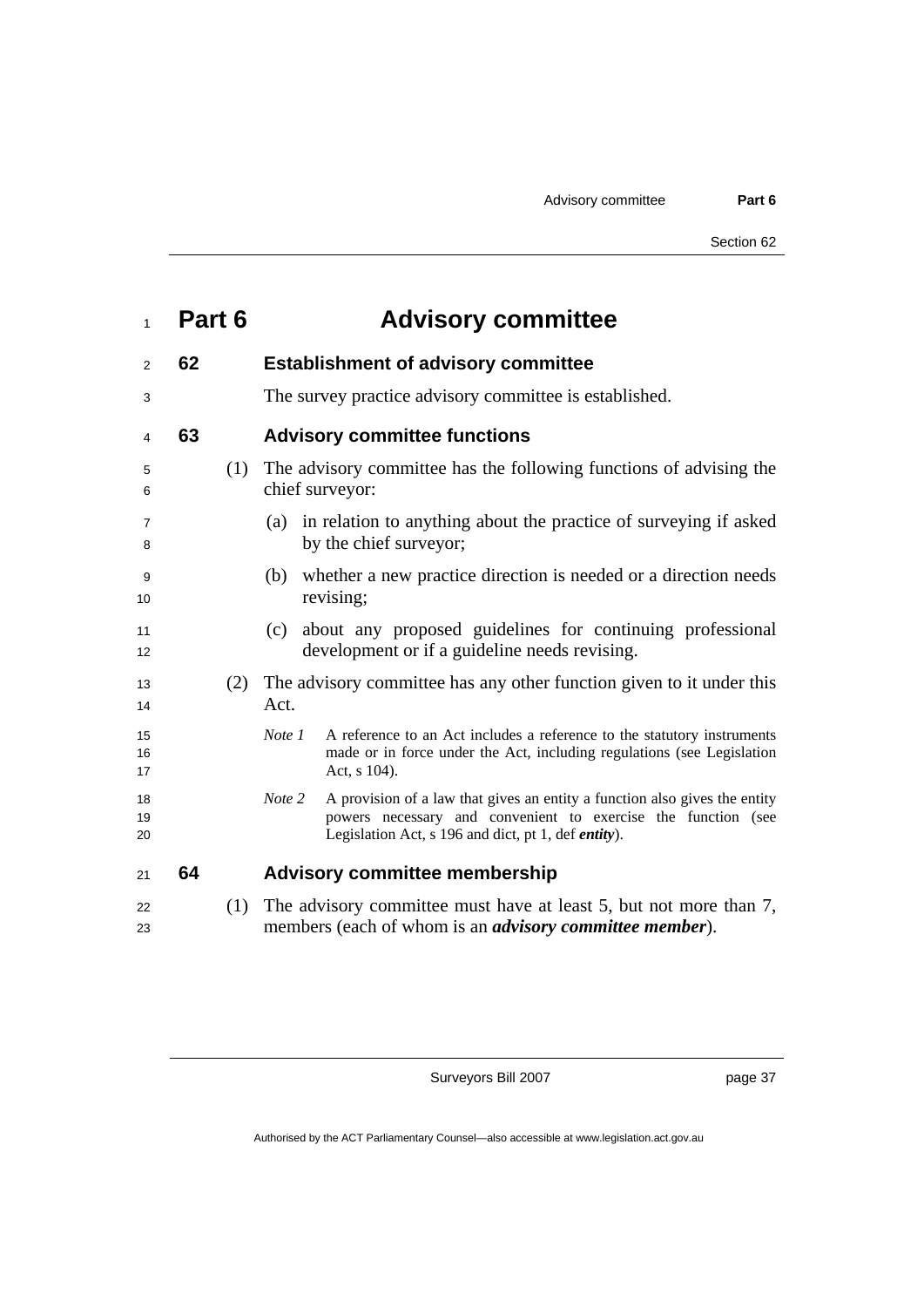#### **Part 6 Advisory committee**

Section 65 (2) The advisory committee is made up of the following people: 2 (a) the chief surveyor; (b) at least 3 other surveyors, 2 of whom are professional entity 4 representatives; (c) at least 1 member who is not a surveyor. *Note* Section 66 sets out how professional entity representatives are chosen for appointment under s 65. (3) To remove any doubt, in this section: *surveyor* does not include a person whose registration is suspended. **65 Minister to appoint advisory committee members**  (1) The Minister must appoint the advisory committee members (other 12 than the chief surveyor). *Note* For the making of appointments (including acting appointments), see 14 the Legislation Act, pt 19.3. (2) The Legislation Act, division 19.3.3 (Appointments––Assembly consultation) does not apply to an appointment of an advisory committee member under this section. (3) The Minister must not appoint a professional entity representative 19 for longer than 3 years. (4) The Minister must not reappoint a person as a professional entity **external representative if the person would be a professional entity** representative for longer than 3 consecutive years. **66 Appointment of professional entity representatives**  (1) This section applies if, whether because of a vacancy or otherwise, 25 the Minister must appoint 1 or 2 professional entity representatives to the advisory committee.

page 38 Surveyors Bill 2007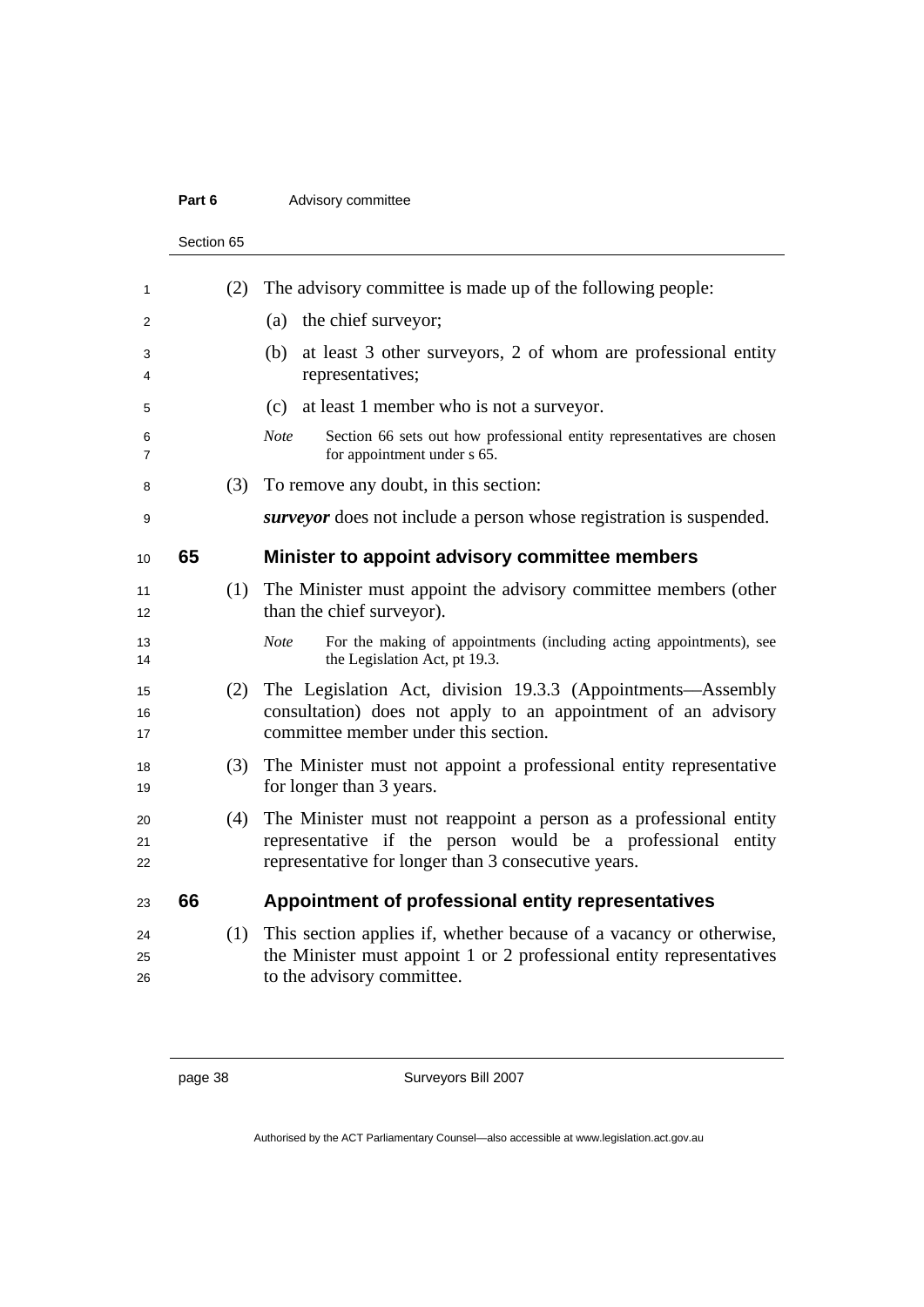|                            |    |     | Section 67                                                                                                                                                                                                                                                                                                        |
|----------------------------|----|-----|-------------------------------------------------------------------------------------------------------------------------------------------------------------------------------------------------------------------------------------------------------------------------------------------------------------------|
| 1<br>2                     |    | (2) | The Minister must ask a professional entity to nominate the<br>prescribed number of potential representatives—                                                                                                                                                                                                    |
| 3<br>4                     |    |     | that the entity is satisfied will adequately represent the views of<br>(a)<br>the entity on the advisory committee; and                                                                                                                                                                                           |
| 5                          |    |     | (b)<br>who are surveyors.                                                                                                                                                                                                                                                                                         |
| 6<br>7                     |    | (3) | The Minister must, under section 65, appoint 1 or 2 representatives<br>from the people nominated.                                                                                                                                                                                                                 |
| 8                          |    | (4) | In this section:                                                                                                                                                                                                                                                                                                  |
| 9                          |    |     | <i>prescribed number</i> , of potential representatives, means—                                                                                                                                                                                                                                                   |
| 10<br>11                   |    |     | Minister<br>if<br>the<br>appoint<br>$\overline{1}$<br>professional<br>entity<br>(a)<br>must<br>representative—2; or                                                                                                                                                                                               |
| 12<br>13                   |    |     | Minister<br>the<br>appoint 2<br>professional<br>(b)<br>if<br>entity<br>must<br>representatives-3.                                                                                                                                                                                                                 |
| 14<br>15                   |    |     | <i>professional entity</i> means an entity that the Minister is satisfied was<br>established to represent the interests of surveyors in the ACT.                                                                                                                                                                  |
| 16                         | 67 |     | Disclosure of interests by advisory committee members                                                                                                                                                                                                                                                             |
| 17<br>18<br>19<br>20<br>21 |    | (1) | If an advisory committee member has a relevant interest in an issue.<br>being considered, or about to be considered, by the committee, the<br>member must disclose the nature of the interest at a meeting of the<br>committee as soon as practicable after the relevant facts come to the<br>member's knowledge. |
| 22<br>23<br>24             |    | (2) | The disclosure must be recorded in the advisory committee's<br>minutes and, unless the committee otherwise decides, the advisory<br>committee member must not-                                                                                                                                                    |
| 25                         |    |     | be present when the committee considers the issue; or<br>(a)                                                                                                                                                                                                                                                      |
| 26                         |    |     | take part in a decision of the committee on the issue.<br>(b)                                                                                                                                                                                                                                                     |
|                            |    |     |                                                                                                                                                                                                                                                                                                                   |

page 39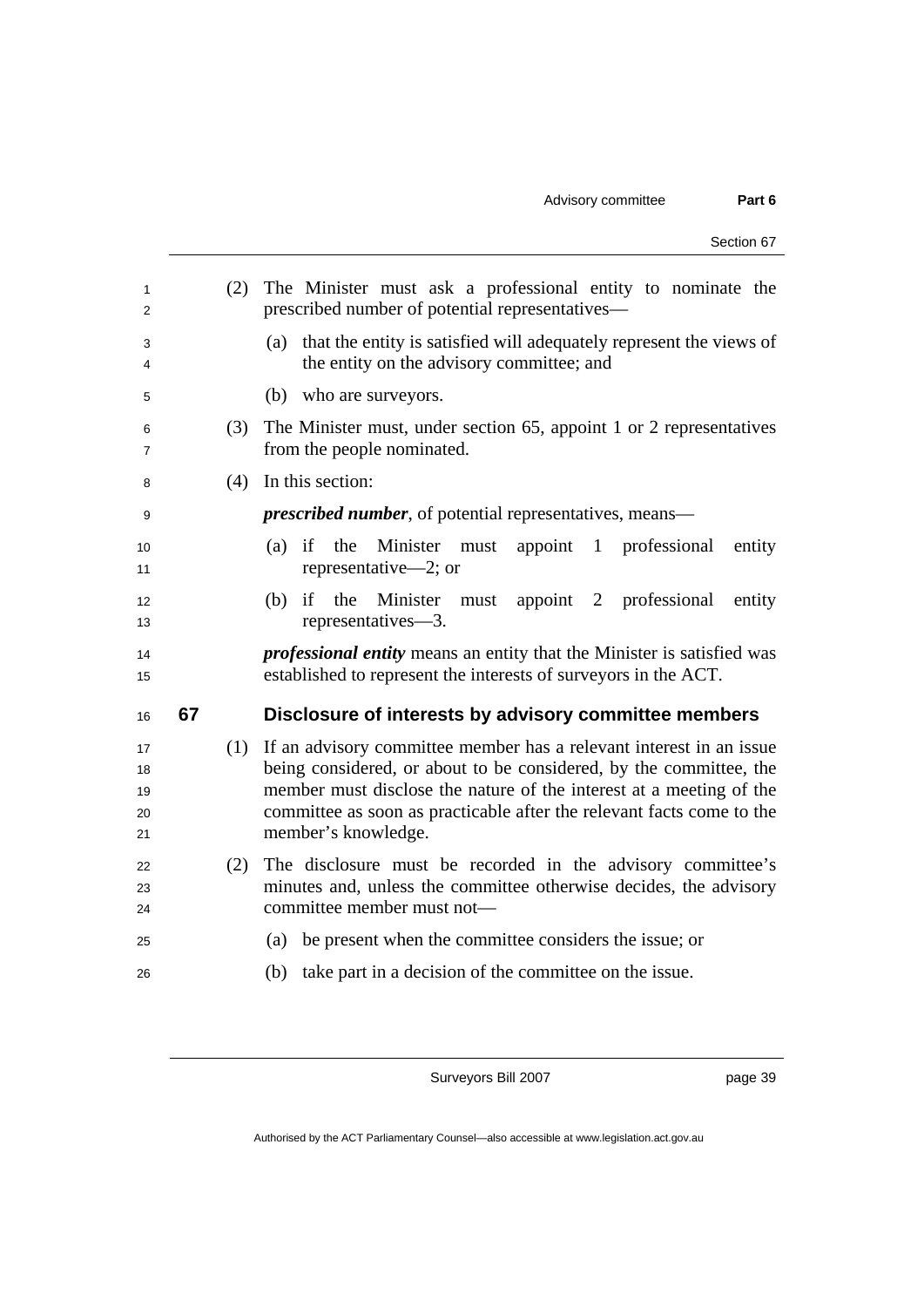### **Part 6 Advisory committee**

|                  | Section 68 |                                                                                                                                                                                                                                       |
|------------------|------------|---------------------------------------------------------------------------------------------------------------------------------------------------------------------------------------------------------------------------------------|
| 1<br>2           | (3)        | Any other advisory committee member who also has a relevant<br>interest in the issue must not—                                                                                                                                        |
| 3<br>4           |            | (a) be present when the committee considers whether to make a<br>decision under subsection $(2)$ ; or                                                                                                                                 |
| 5                |            | (b) take part in the decision.                                                                                                                                                                                                        |
| 6<br>7<br>8<br>9 | (4)        | The advisory committee must, not later than 7 days after the end of<br>each financial year, give the chief surveyor a statement that sets out<br>the details of all disclosures under this section made during the<br>financial year. |
| 10               | (5)        | In this section:                                                                                                                                                                                                                      |
| 11<br>12         |            | <i>relevant interest</i> , in an issue, means a direct or indirect financial or<br>other interest in the issue.                                                                                                                       |
| 13               | 68         | <b>Advisory committee--chair</b>                                                                                                                                                                                                      |
| 14               |            | The chief surveyor is the chair of the advisory committee.                                                                                                                                                                            |
|                  |            |                                                                                                                                                                                                                                       |
| 15               | 69         | Advisory committee—general procedure                                                                                                                                                                                                  |
| 16<br>17         | (1)        | Meetings of the advisory committee are to be held when and where<br>it decides.                                                                                                                                                       |
| 18               | (2)        | However-                                                                                                                                                                                                                              |
| 19               |            | the advisory committee must meet at least twice each year; and<br>(a)                                                                                                                                                                 |
| 20<br>21         |            | the chief surveyor may, by reasonable written notice given to<br>(b)<br>the other advisory committee members, call a meeting.                                                                                                         |
| 22<br>23         | (3)        | The advisory committee may conduct its proceedings (including its<br>meetings) as it considers appropriate.                                                                                                                           |
| 24               | 70         | Minimum number for advisory committee meetings                                                                                                                                                                                        |
| 25<br>26         |            | Business may be carried on at an advisory committee meeting only<br>if at least 3 advisory committee members are present.                                                                                                             |

page 40 Surveyors Bill 2007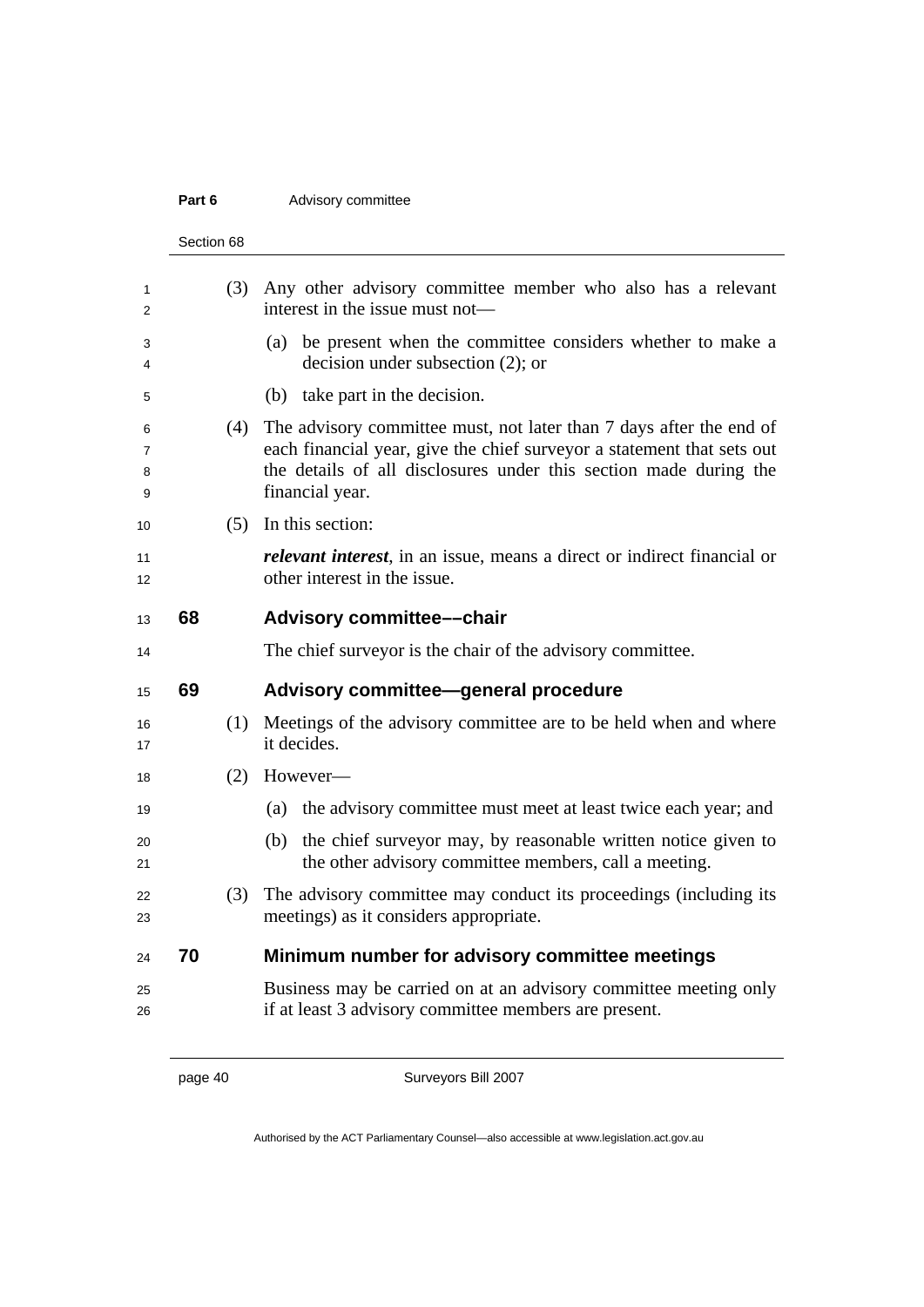| 1              | 71 |     | Voting at advisory committee meetings                                                                                                                |
|----------------|----|-----|------------------------------------------------------------------------------------------------------------------------------------------------------|
| 2<br>3<br>4    |    |     | At a meeting of the advisory committee, a question is decided by a<br>majority of the votes of the advisory committee members present<br>and voting. |
| 5              | 72 |     | <b>Advisory committee to keep minutes</b>                                                                                                            |
| 6              |    |     | The advisory committee must keep minutes of its meetings.                                                                                            |
| $\overline{7}$ | 73 |     | Protection of advisory committee members                                                                                                             |
| 8<br>9         |    | (1) | An advisory committee member is not personally liable for conduct<br>engaged in honestly and not recklessly-                                         |
| 10             |    |     | (a) in the exercise of a function under this Act; or                                                                                                 |
| 11<br>12       |    |     | in the reasonable belief that the conduct was in the exercise of<br>(b)<br>a function under this Act.                                                |
| 13<br>14       |    | (2) | Any civil liability that would, apart from this section, attach to a<br>person attaches instead to the Territory.                                    |
| 15             |    | (3) | In this section:                                                                                                                                     |
| 16<br>17       |    |     | <i>advisory committee member</i> includes anyone acting under the<br>direction or authority of the advisory committee.                               |
| 18             |    |     | <i>conduct</i> means an act or an omission to do an act.                                                                                             |
| 19             | 74 |     | Ending appointment of advisory committee members                                                                                                     |
| 20<br>21       |    | (1) | This section applies to an advisory committee member other than<br>the chief surveyor.                                                               |

page 41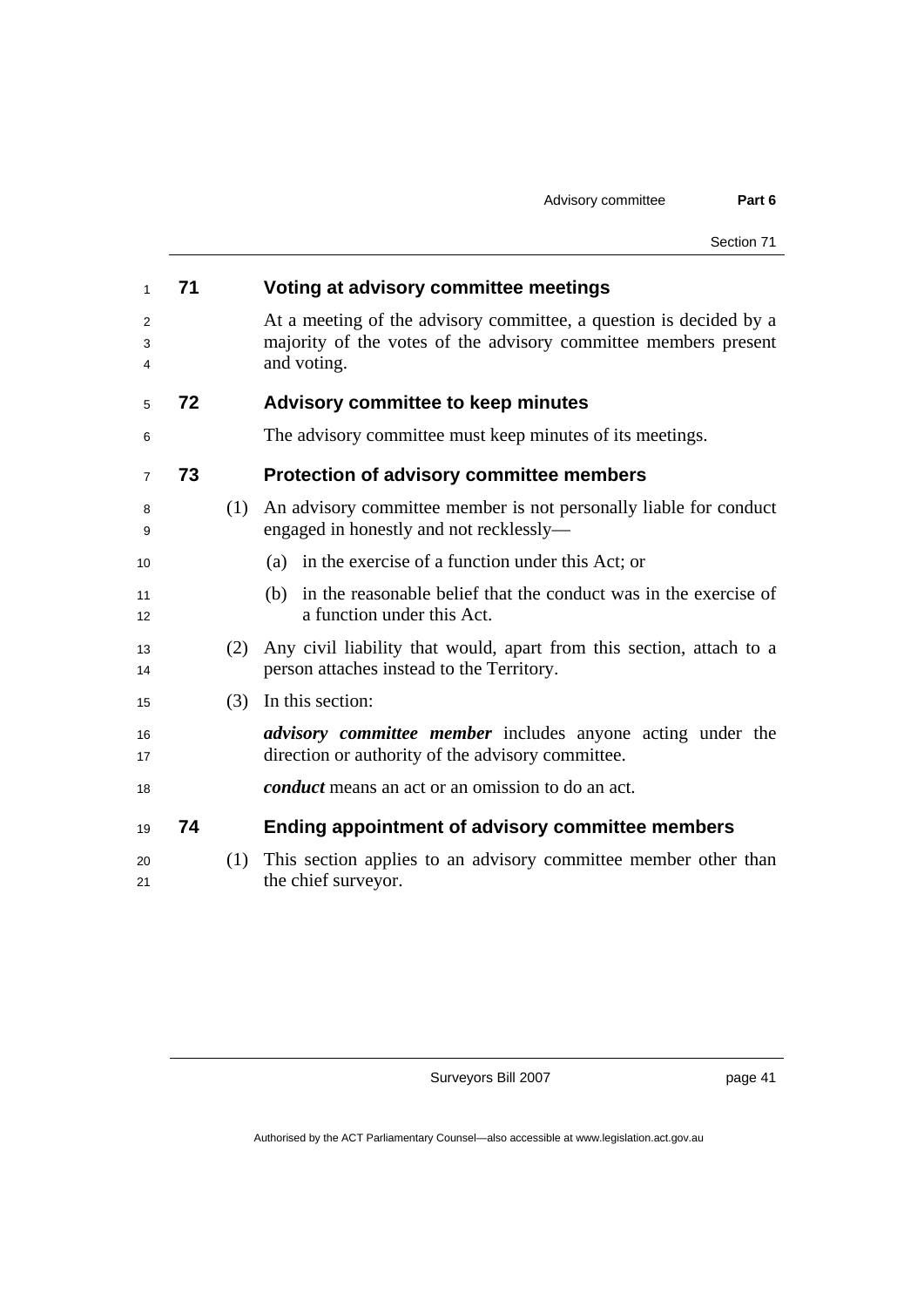### **Part 6 Advisory committee**

Section 74

| 1                   | (2) |             | member if- | The Minister must end the appointment of an advisory committee                                                     |
|---------------------|-----|-------------|------------|--------------------------------------------------------------------------------------------------------------------|
| 2                   |     |             |            |                                                                                                                    |
| 3                   |     | (a)         |            | the Minister becomes aware that the member—                                                                        |
| 4                   |     |             | (i)        | has failed to comply with section 67 (Disclosure of                                                                |
| 5<br>6              |     |             |            | interests by advisory committee members) without<br>reasonable excuse; or                                          |
| $\overline{7}$<br>8 |     |             | (ii)       | has at any time been convicted, in Australia, of an offence<br>punishable by imprisonment for 1 year or longer; or |
|                     |     |             |            |                                                                                                                    |
| 9                   |     |             | (iii)      | has at any time been convicted, outside Australia, of an                                                           |
| 10<br>11            |     |             |            | offence that, if it had been committed in the ACT, would<br>be punishable by imprisonment for 1 year or longer; or |
|                     |     |             |            |                                                                                                                    |
| 12<br>13            |     | (b)         |            | satisfied that the member is no longer qualified to be appointed<br>to the member's position.                      |
| 14                  | (3) |             |            | The Minister may end the appointment of an advisory committee                                                      |
| 15                  |     |             | member-    |                                                                                                                    |
| 16                  |     |             |            | (a) if the member is absent from 3 consecutive meetings of the                                                     |
| 17                  |     |             |            | advisory committee other than on approved leave; or                                                                |
| 18                  |     | (b)         |            | if the member contravenes a territory law; or                                                                      |
| 19                  |     | (c)         |            | for misbehaviour; or                                                                                               |
| 20                  |     | (d)         |            | for physical or mental incapacity, if the incapacity substantially                                                 |
| 21                  |     |             |            | affects the exercise of the member's functions.                                                                    |
| 22<br>23            |     | <b>Note</b> |            | A person's appointment also ends if the person resigns (see Legislation<br>Act, s 210).                            |
|                     |     |             |            |                                                                                                                    |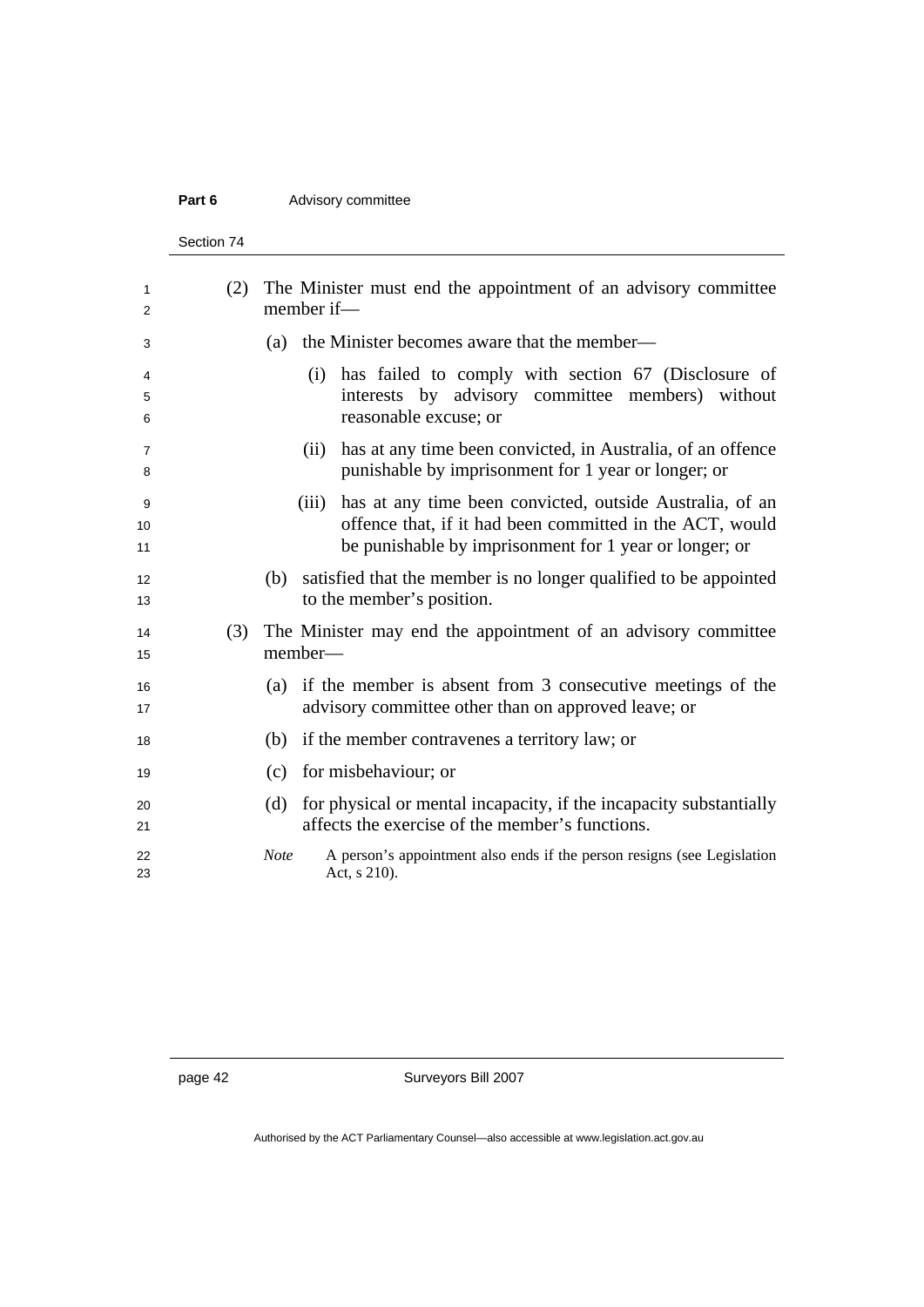## **Part 7 Review of decisions**

| 2        | 75 | <b>Reviewable decisions</b>                                                                                               |
|----------|----|---------------------------------------------------------------------------------------------------------------------------|
| 3<br>4   |    | Each of the following decisions of the chief survey or is a reviewable<br><i>decision:</i>                                |
| 5        |    | refusing to register a person under section 8;<br>(a)                                                                     |
| 6        |    | cancelling a registration under section 23;<br>(b)                                                                        |
| 7        |    | suspending a registration under section 29;<br>(c)                                                                        |
| 8        |    | reprimanding a surveyor under section 39 (4) (a);<br>(d)                                                                  |
| 9<br>10  |    | requiring a surveyor to complete a course of training under<br>(e)<br>section $39(4)(b)$ ;                                |
| 11       |    | suspending a registration under section 39 (4) (c);<br>(f)                                                                |
| 12       |    | cancelling a registration under section 39 (4) (d);<br>(g)                                                                |
| 13<br>14 |    | cancelling a registration and disqualifying a surveyor from<br>(h)<br>applying for registration under section 39 (4) (e); |
| 15       |    | refusing to cancel a registration under section 41;<br>(i)                                                                |
| 16       |    | cancelling a registration under section 42 (3);<br>(i)                                                                    |
| 17       |    | refusing to give an exemption under section 56;<br>(k)                                                                    |
| 18<br>19 |    | giving an exemption under section 56 that is subject to a<br>(1)<br>condition.                                            |
| 20       | 76 | <b>Review of decisions</b>                                                                                                |
| 21<br>22 |    | Application may be made to the AAT for review of a reviewable<br>decision.                                                |
|          |    |                                                                                                                           |

Surveyors Bill 2007

page 43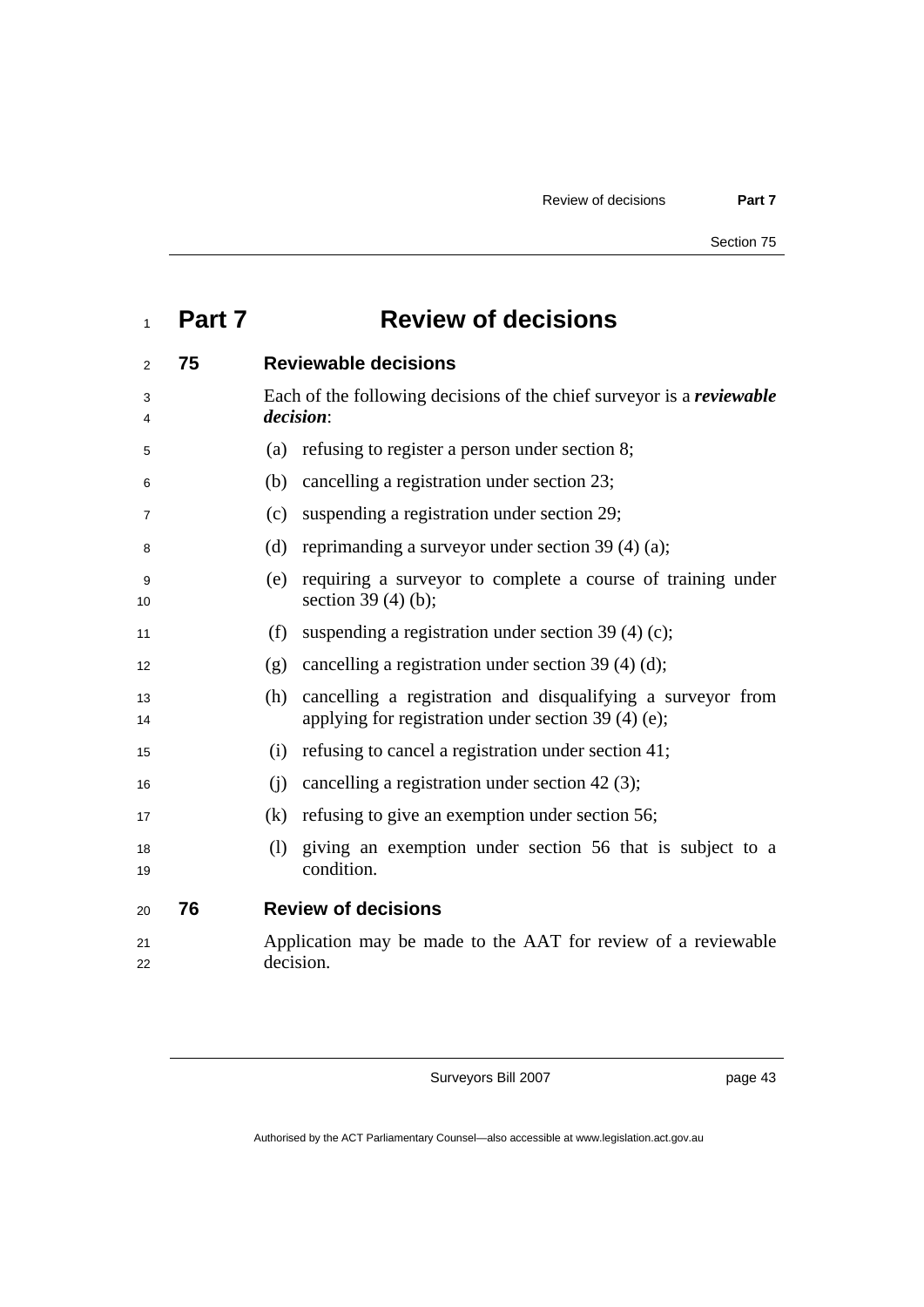#### **Part 7 Review of decisions**

Section 77

| $\mathbf{1}$             | 77 | Notice of reviewable decisions                                                                                                                                     |
|--------------------------|----|--------------------------------------------------------------------------------------------------------------------------------------------------------------------|
| 2<br>3<br>$\overline{4}$ |    | (1) If the chief surveyor makes a reviewable decision, the chief<br>surveyor must give written notice of the decision to each person<br>affected by the decision.  |
| 5<br>6<br>$\overline{7}$ |    | The notice must be in accordance with the requirements of the code<br>of practice in force under the Administrative Appeals Tribunal<br>Act 1989, section 25B (1). |

page 44 Surveyors Bill 2007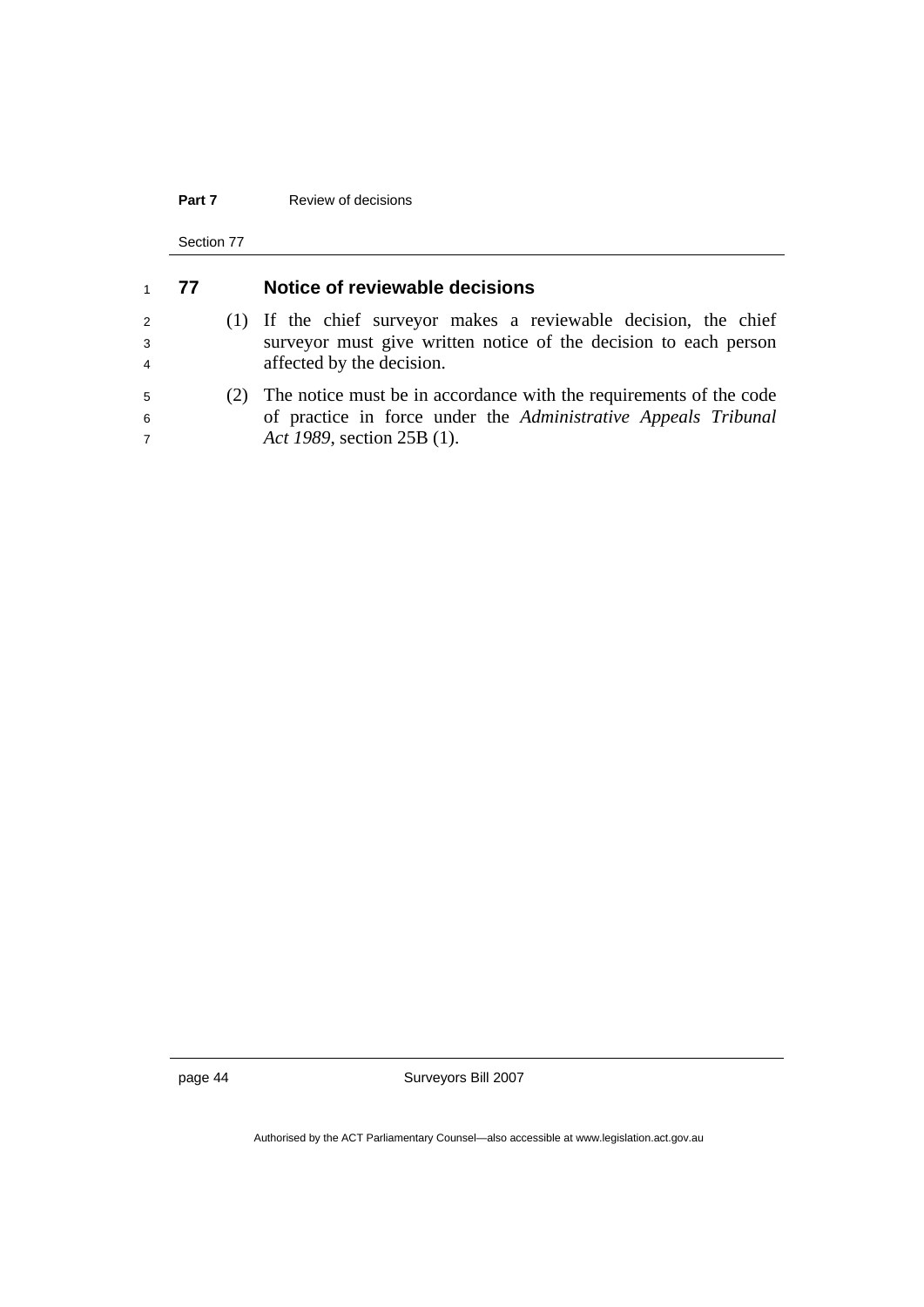| $\mathbf{1}$ | Part 8 | <b>Miscellaneous</b>                                                                                                                 |
|--------------|--------|--------------------------------------------------------------------------------------------------------------------------------------|
| 2            | 78     | <b>Evidentiary certificates</b>                                                                                                      |
| 3            | (1)    | The chief surveyor may give a signed certificate—                                                                                    |
| 4<br>5       |        | stating that on a stated date or during a stated period a named<br>(a)<br>person was or was not registered; and                      |
| 6<br>7       |        | if the person was registered—including details of the person's<br>(b)<br>registration.                                               |
| 8            | (2)    | A certificate under this section is evidence of the matters stated in it.                                                            |
| 9<br>10      | (3)    | Unless the contrary is proved, a document that purports to be a<br>certificate under this section is taken to be a certificate.      |
| 11           | 79     | <b>Secrecy</b>                                                                                                                       |
| 12           | (1)    | In this section:                                                                                                                     |
| 13<br>14     |        | court includes a tribunal, authority or person having power to<br>require the production of documents or the answering of questions. |
| 15           |        | <i>divulge</i> includes communicate.                                                                                                 |
| 16           |        | <i>person to whom this section applies means a person who</i> —                                                                      |
| 17           |        | is or has been—<br>(a)                                                                                                               |
| 18           |        | a member of the advisory committee; or<br>(i)                                                                                        |
| 19<br>20     |        | anyone acting under the direction or authority of the<br>(ii)<br>advisory committee; or                                              |
| 21           |        | (b) exercises, or has exercised, a function under this Act.                                                                          |
| 22           |        | <i>produce</i> includes allow access to.                                                                                             |

page 45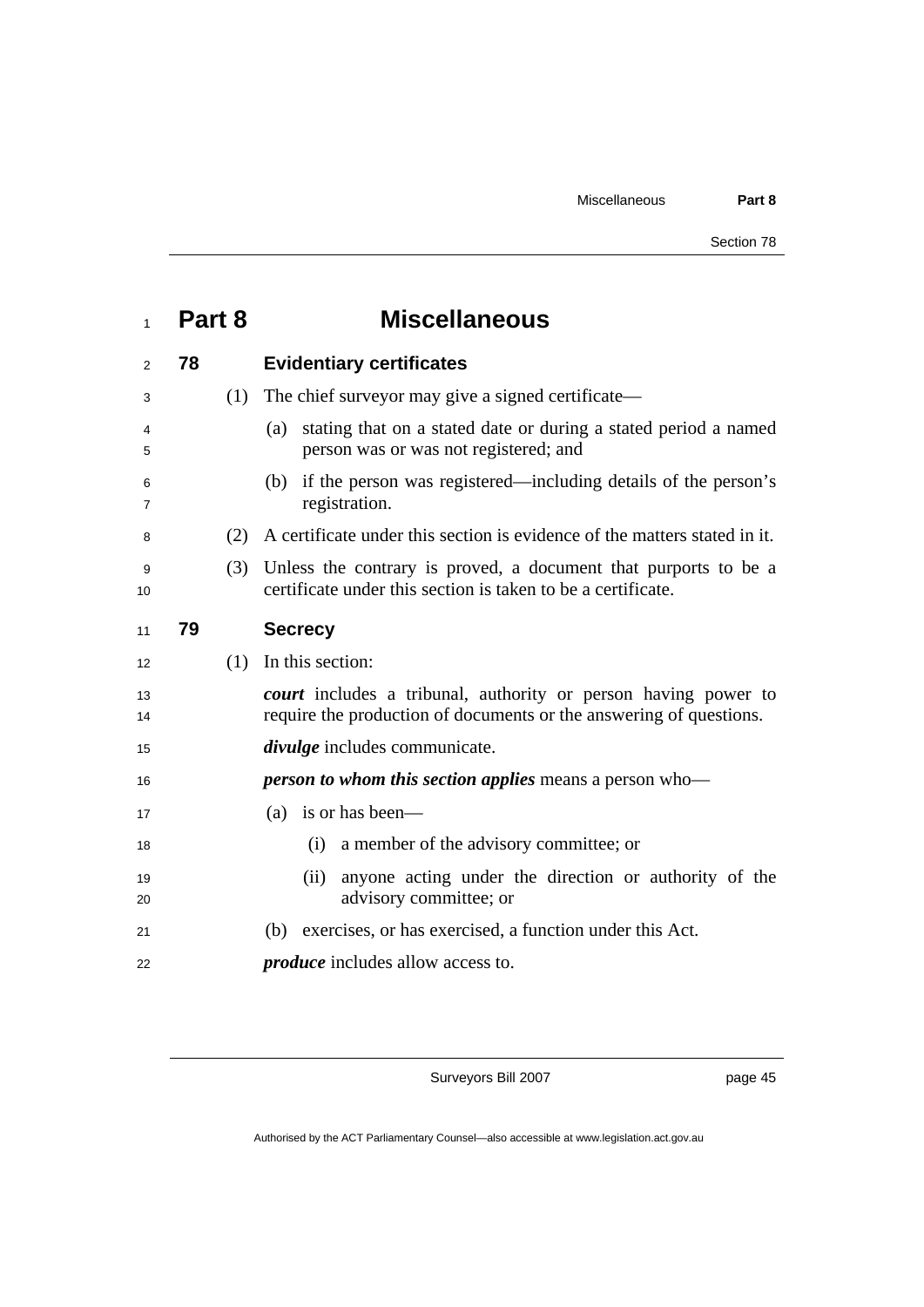#### **Part 8** Miscellaneous

```
Section 79
```

| 1<br>2<br>3<br>4    |     | <i>protected information</i> means information about a person that is<br>disclosed to, or obtained by, a person to whom this section applies<br>because of the exercise, or purported exercise, of a function under<br>this Act by the person or someone else. |
|---------------------|-----|----------------------------------------------------------------------------------------------------------------------------------------------------------------------------------------------------------------------------------------------------------------|
| 5                   | (2) | A person to whom this section applies commits an offence if—                                                                                                                                                                                                   |
| 6                   |     | the person—<br>(a)                                                                                                                                                                                                                                             |
| $\overline{7}$<br>8 |     | (i) makes a record of protected information about someone<br>else; and                                                                                                                                                                                         |
| 9<br>10             |     | (ii) is reckless about whether the information is protected<br>information about someone else; or                                                                                                                                                              |
| 11                  |     | (b)<br>the person—                                                                                                                                                                                                                                             |
| 12<br>13            |     | does something that divulges protected information about<br>(i)<br>someone else; and                                                                                                                                                                           |
| 14                  |     | (ii) is reckless about whether—                                                                                                                                                                                                                                |
| 15<br>16            |     | (A) the information is protected information about<br>someone else; and                                                                                                                                                                                        |
| 17<br>18            |     | (B) doing the thing would result in the information being<br>divulged to someone else.                                                                                                                                                                         |
| 19<br>20            |     | Maximum penalty: 50 penalty units, imprisonment for 6 months or<br>both.                                                                                                                                                                                       |
| 21<br>22            | (3) | Subsection (2) does not apply if the record is made, or the<br>information is divulged—                                                                                                                                                                        |
| 23                  |     | (a) under this Act or another territory law; or                                                                                                                                                                                                                |
| 24<br>25            |     | (b) in relation to the exercise of a function, as a person to whom<br>this section applies, under this Act or another territory law; or                                                                                                                        |
| 26                  |     | (c) in a court proceeding; or                                                                                                                                                                                                                                  |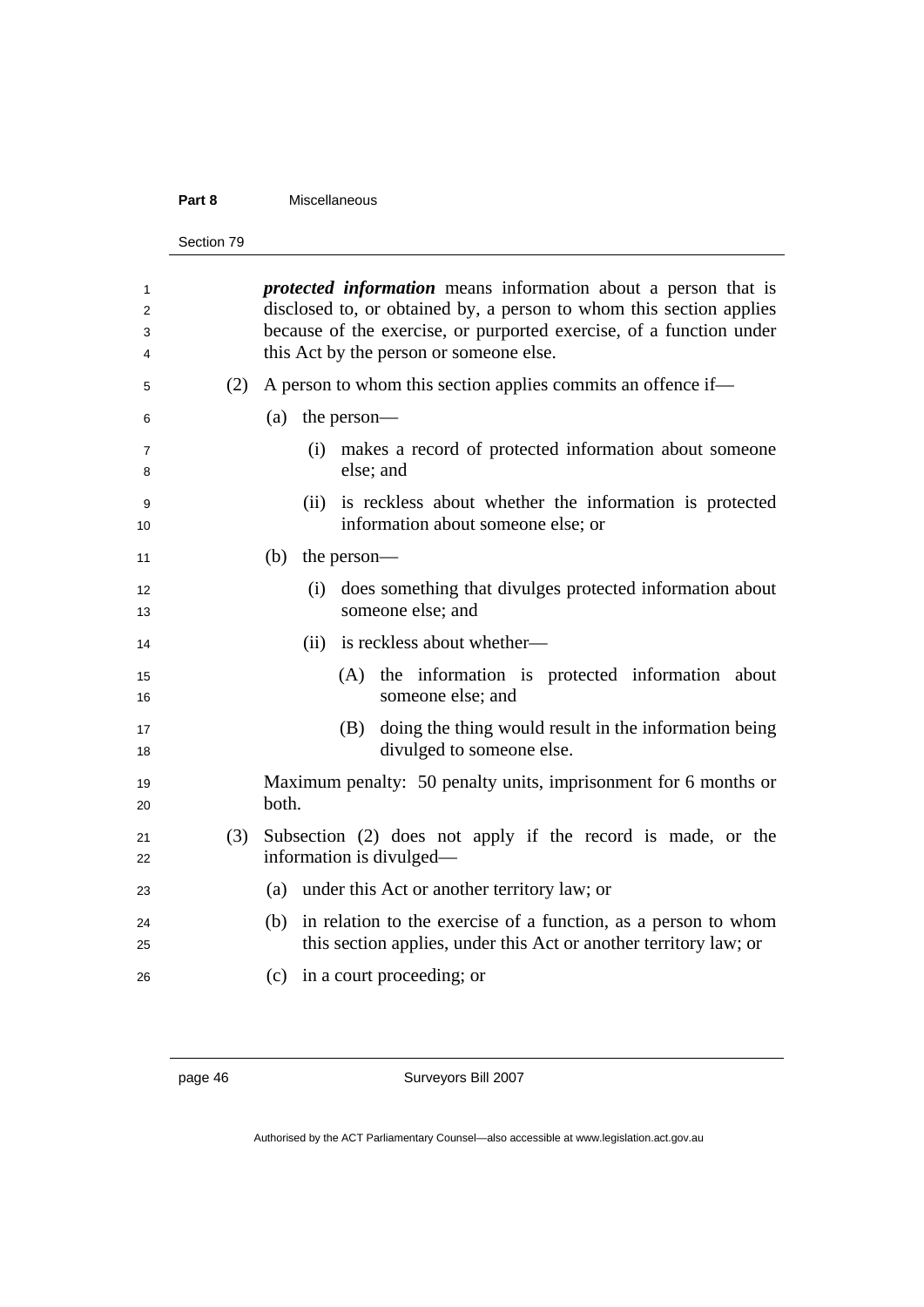|          |    |     | Section 80                                                                                                                                  |
|----------|----|-----|---------------------------------------------------------------------------------------------------------------------------------------------|
| 1<br>2   |    |     | to a person administering or enforcing a corresponding law of a<br>(d)<br>local jurisdiction.                                               |
| 3        |    |     | <b>Note</b><br>Corresponding law—see the dictionary.                                                                                        |
| 4<br>5   |    | (4) | Subsection (2) does not apply to the divulging of protected<br>information about someone with the person's consent.                         |
| 6        | 80 |     | <b>Determination of fees</b>                                                                                                                |
| 7        |    | (1) | The Minister may determine fees for this Act.                                                                                               |
| 8<br>9   |    |     | <b>Note</b><br>The Legislation Act contains provisions about the making of<br>determinations and regulations relating to fees (see pt 6.3). |
| 10       |    | (2) | A determination is a disallowable instrument.                                                                                               |
| 11<br>12 |    |     | <b>Note</b><br>A disallowable instrument must be notified, and presented to the<br>Legislative Assembly, under the Legislation Act.         |
| 13       | 81 |     | <b>Approved forms</b>                                                                                                                       |
| 14       |    | (1) | The chief surveyor may approve forms for this Act.                                                                                          |
| 15<br>16 |    | (2) | If the chief surveyor approves a form for a particular purpose, the<br>approved form must be used for that purpose.                         |
| 17       |    |     | <b>Note</b><br>For other provisions about forms, see the Legislation Act, s 255.                                                            |
| 18       |    | (3) | An approved form is a notifiable instrument.                                                                                                |
| 19       |    |     | <b>Note</b><br>A notifiable instrument must be notified under the Legislation Act.                                                          |
| 20       | 82 |     | <b>Regulation-making power</b>                                                                                                              |
| 21       |    |     | The Executive may make regulations for this Act.                                                                                            |
| 22<br>23 |    |     | <b>Note</b><br>Regulations must be notified, and presented to the Legislative<br>Assembly, under the Legislation Act.                       |
| 24       | 83 |     | <b>Legislation amended-sch 1</b>                                                                                                            |
| 25       |    |     | This Act amends the legislation mentioned in schedule 1.                                                                                    |

page 47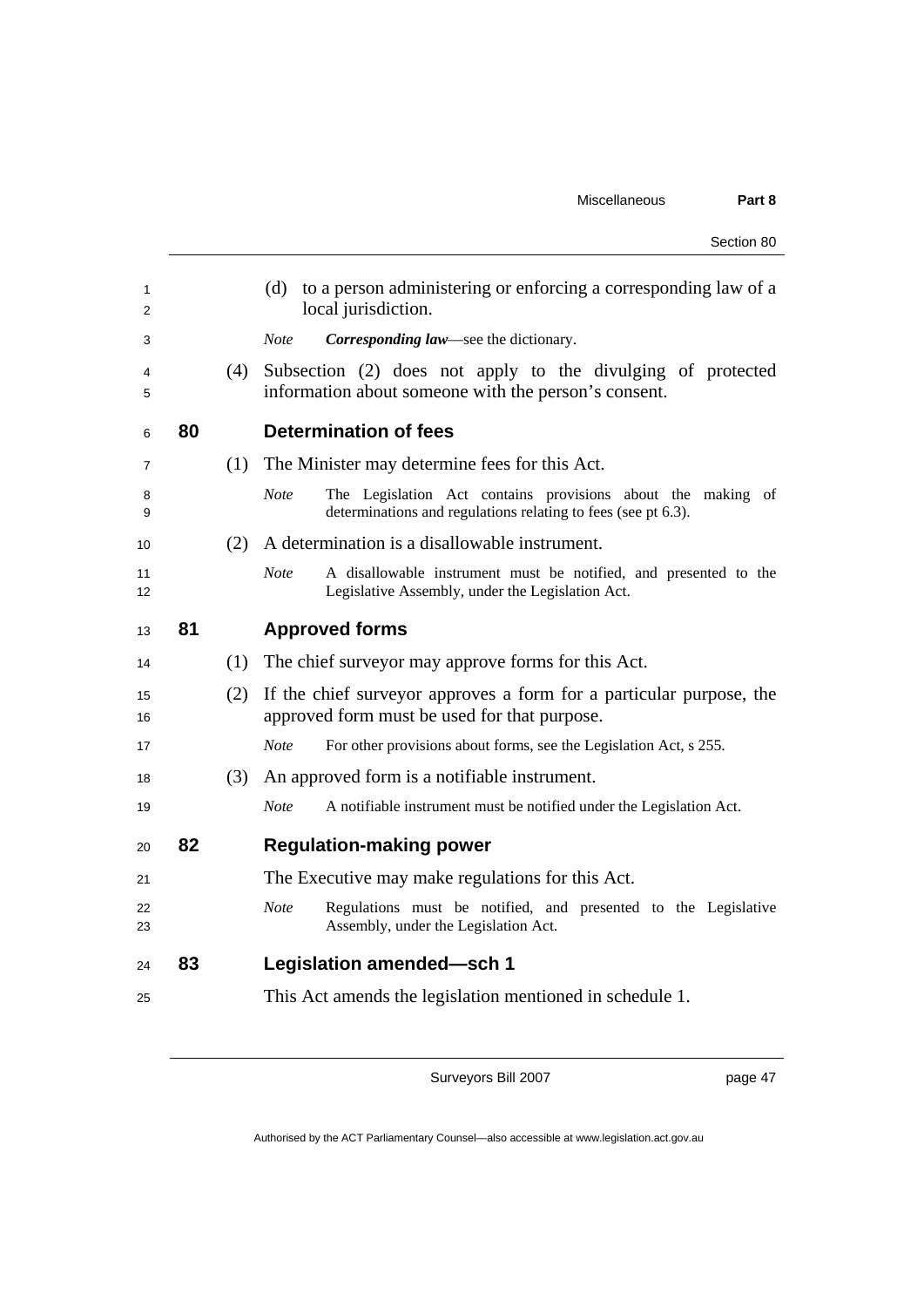#### **Part 9 Transitional**

Section 84

# **Part 9 Transitional**

| 2              | 84 |     | Definitions-pt 9                                                                                                                               |
|----------------|----|-----|------------------------------------------------------------------------------------------------------------------------------------------------|
| 3              |    |     | In this part:                                                                                                                                  |
| 4              |    |     | <i>commencement day</i> means the day this Act commences.                                                                                      |
| 5              |    |     | <i>repealed Act</i> means the Surveyors Act 2001.                                                                                              |
| 6              | 85 |     | <b>Legislation repealed</b>                                                                                                                    |
| $\overline{7}$ |    | (1) | The Surveyors Act 2001 A2001-2 is repealed.                                                                                                    |
| 8              |    | (2) | The following legislative instruments are repealed:                                                                                            |
| 9              |    |     | Surveyors (Fees) Determination 2006 (No 1) DI2006-160;<br>(a)                                                                                  |
| 10<br>11       |    |     | Surveyors (Commissioner for Surveys) Appointment 2005<br>(b)<br>$(No 1)$ DI2005-42.                                                            |
|                |    |     |                                                                                                                                                |
| 12             | 86 |     | <b>Survey practice directions</b>                                                                                                              |
| 13<br>14       |    | (1) | The survey practice directions are taken to be directions issued<br>under this Act, section 55 (Chief surveyor practice directions).           |
| 15<br>16<br>17 |    | (2) | If the survey practice directions have not been repealed 1 year after<br>commencement day, they are repealed 1 year after commencement<br>day. |
| 18             |    | (3) | In this section:                                                                                                                               |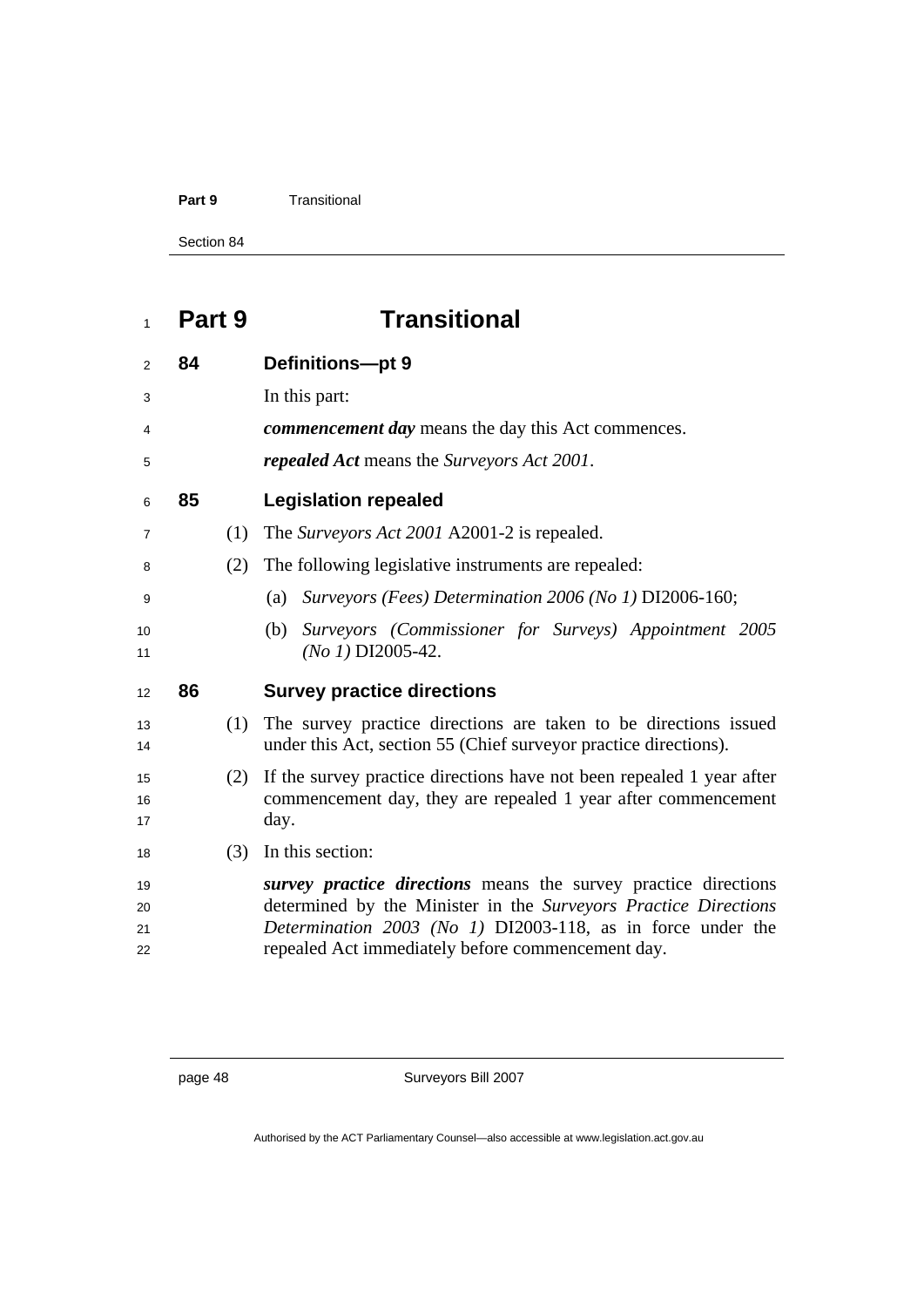| 1              | 87 |     | <b>Surveyors registered under repealed Act</b>                                                                                                                                                                    |
|----------------|----|-----|-------------------------------------------------------------------------------------------------------------------------------------------------------------------------------------------------------------------|
| 2<br>3         |    | (1) | A person who was registered under the repealed Act immediately<br>before commencement day is taken to be registered under this Act.                                                                               |
| 4<br>5         |    | (2) | The information about the person in the register under the repealed<br>Act must be included in the surveyors register.                                                                                            |
| 6<br>7<br>8    |    | (3) | The chief surveyor may ask the person for any information in<br>relation to the person that is required to be included in the surveyors<br>register that was not included in the register under the repealed Act. |
| 9              |    | (4) | The person must give the chief survey or the information requested.                                                                                                                                               |
| 10             |    |     | A failure to comply with this section is a ground for disciplinary action.<br><b>Note</b>                                                                                                                         |
| 11<br>12       |    | (5) | Information given to the chief surveyor under this section must be<br>included in the surveyors register.                                                                                                         |
| 13             |    | (6) | To remove any doubt—                                                                                                                                                                                              |
| 14<br>15       |    |     | this section applies whether or not the person had a registration<br>(a)<br>certificate under the repealed Act; and                                                                                               |
| 16<br>17       |    |     | the person need not be eligible to be registered under this Act<br>(b)<br>to be registered under this section.                                                                                                    |
| 18             | 88 |     | <b>Suspended registration</b>                                                                                                                                                                                     |
| 19<br>20       |    | (1) | This section applies if, immediately before commencement day, a<br>person's registration under the repealed Act was suspended.                                                                                    |
| 21<br>22<br>23 |    | (2) | The person's registration under this Act is taken to be suspended<br>until the time the suspension would have ended if the repealed Act<br>had not been repealed.                                                 |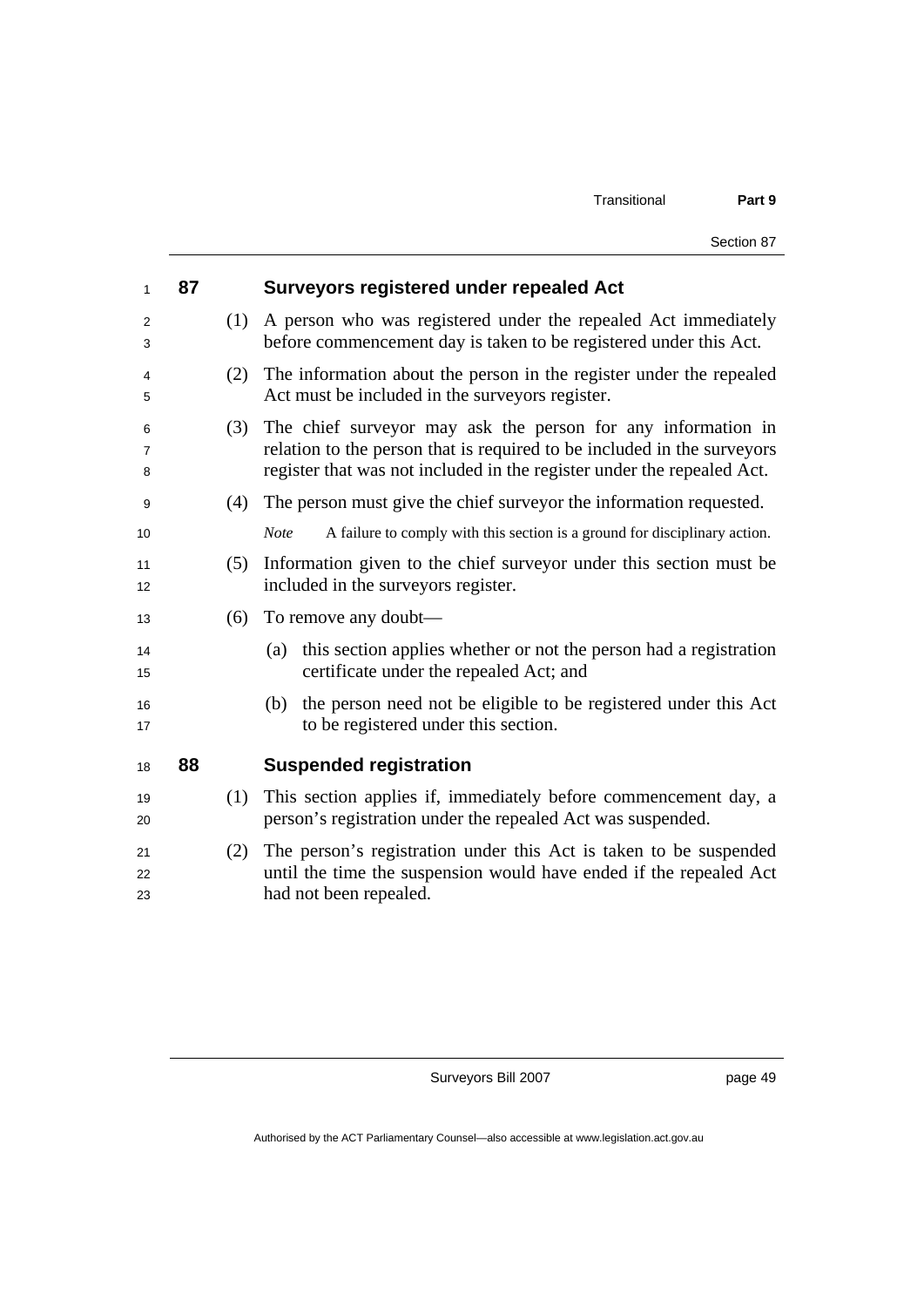#### **Part 9 Transitional**

Section 89

| 1                | 89 |     | <b>Action under repealed Act etc</b>                                                                                                                                                                                                |
|------------------|----|-----|-------------------------------------------------------------------------------------------------------------------------------------------------------------------------------------------------------------------------------------|
| 2                |    | (1) | This section applies if—                                                                                                                                                                                                            |
| 3<br>4           |    |     | the commissioner for surveys had started to take action in<br>(a)<br>relation to a surveyor under-                                                                                                                                  |
| 5<br>6<br>7<br>8 |    |     | the repealed Act, section 25 (Voluntary cancellation of<br>(i)<br>registration), section 27 (Inquiries about registered<br>addresses) or section 28 (Surrender of certificate on<br>cancellation or suspension of registration); or |
| 9                |    |     | the repealed Act, part 4 (Disciplinary provisions); and<br>(i)                                                                                                                                                                      |
| 10<br>11         |    |     | immediately before commencement day, the action had not<br>(b)<br>finished.                                                                                                                                                         |
| 12<br>13         |    | (2) | The action may be continued under this Act as if it had been started<br>under this Act.                                                                                                                                             |
| 14<br>15<br>16   |    | (3) | If something required to be done under this Act for part 3<br>(Regulatory action) has not been done because it was not required to<br>be done under the repealed Act-                                                               |
| 17<br>18         |    |     | the failure to do the thing does not affect the action being<br>(a)<br>taken; and                                                                                                                                                   |
| 19<br>20<br>21   |    |     | the chief surveyor may take any action the chief surveyor<br>(b)<br>considers necessary or desirable to facilitate dealing with the<br>action under this Act.                                                                       |
| 22               | 90 |     | <b>Inquiry under repealed Act</b>                                                                                                                                                                                                   |
| 23               |    | (1) | This section applies if—                                                                                                                                                                                                            |
| 24               |    |     | an inquiry had been begun under the repealed Act; and<br>(a)                                                                                                                                                                        |
| 25<br>26<br>27   |    |     | immediately before commencement day, the inquiry had been<br>(b)<br>finished but no action had been taken in relation to the findings<br>of the inquiry.                                                                            |
| 28               |    | (2) | The inquiry is taken to have been an inquiry under this Act.                                                                                                                                                                        |

page 50 Surveyors Bill 2007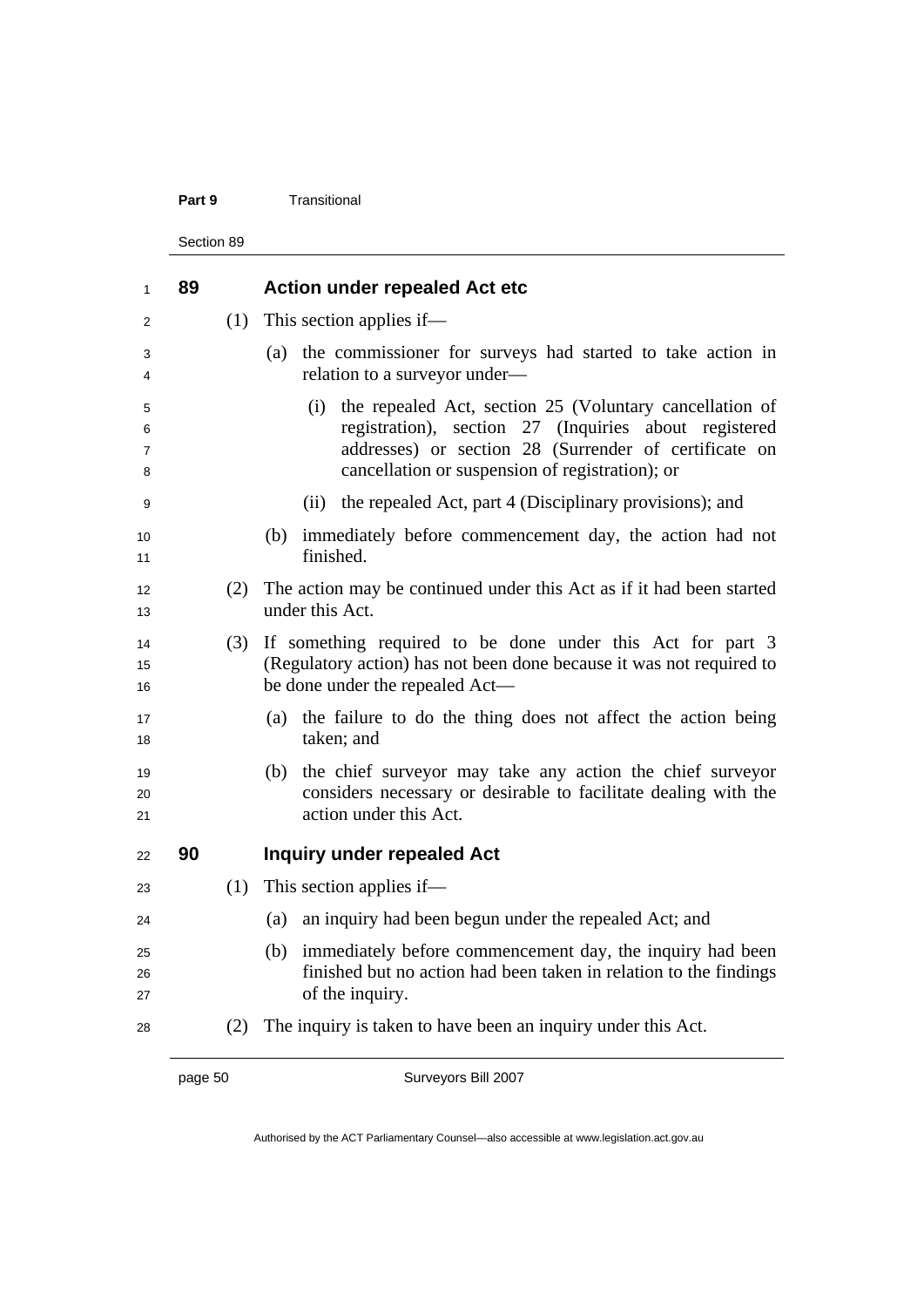|                     |    |     | Section 91                                                                                                                                                        |
|---------------------|----|-----|-------------------------------------------------------------------------------------------------------------------------------------------------------------------|
| $\mathbf{1}$        | 91 |     | Grounds for disciplinary action-s 26                                                                                                                              |
| 2                   |    |     | In section 26:                                                                                                                                                    |
| 3                   |    |     | <i>this Act</i> , in relation to a contravention, includes the repealed Act.                                                                                      |
| 4                   | 92 |     | <b>Evidentiary certificates-repealed Act</b>                                                                                                                      |
| 5                   |    | (1) | The chief surveyor may give a signed certificate—                                                                                                                 |
| 6<br>$\overline{7}$ |    |     | stating that on a stated date or during a stated period a named<br>(a)<br>person was or was not registered under the repealed Act; and                            |
| 8<br>9              |    |     | (b) if the person was registered—including details of the person's<br>registration under the repealed Act.                                                        |
| 10                  |    | (2) | A certificate under this section is evidence of the matters stated in it.                                                                                         |
| 11<br>12            |    | (3) | Unless the contrary is proved, a document that purports to be a<br>certificate under this section is taken to be a certificate.                                   |
| 13                  | 93 |     | <b>Redistribution committee—Electoral Act 1992</b>                                                                                                                |
| 14                  |    |     | $(1)$ This section applies if—                                                                                                                                    |
| 15<br>16<br>17      |    |     | a redistribution committee is established under the <i>Electoral</i><br>(a)<br>Act 1992, section 39 with the commissioner for surveys as a<br>member; and         |
| 18<br>19            |    |     | (b) immediately before commencement day, the committee has not<br>been dissolved under that Act.                                                                  |
| 20<br>21<br>22      |    | (2) | To remove any doubt, on and after commencement day, the chief<br>surveyor is a member of the redistribution committee instead of the<br>commissioner for surveys. |
| 23                  |    | (3) | In this section:                                                                                                                                                  |
| 24<br>25            |    |     | commissioner for surveys means the commissioner for surveys<br>under the repealed Act, section 5.                                                                 |

page 51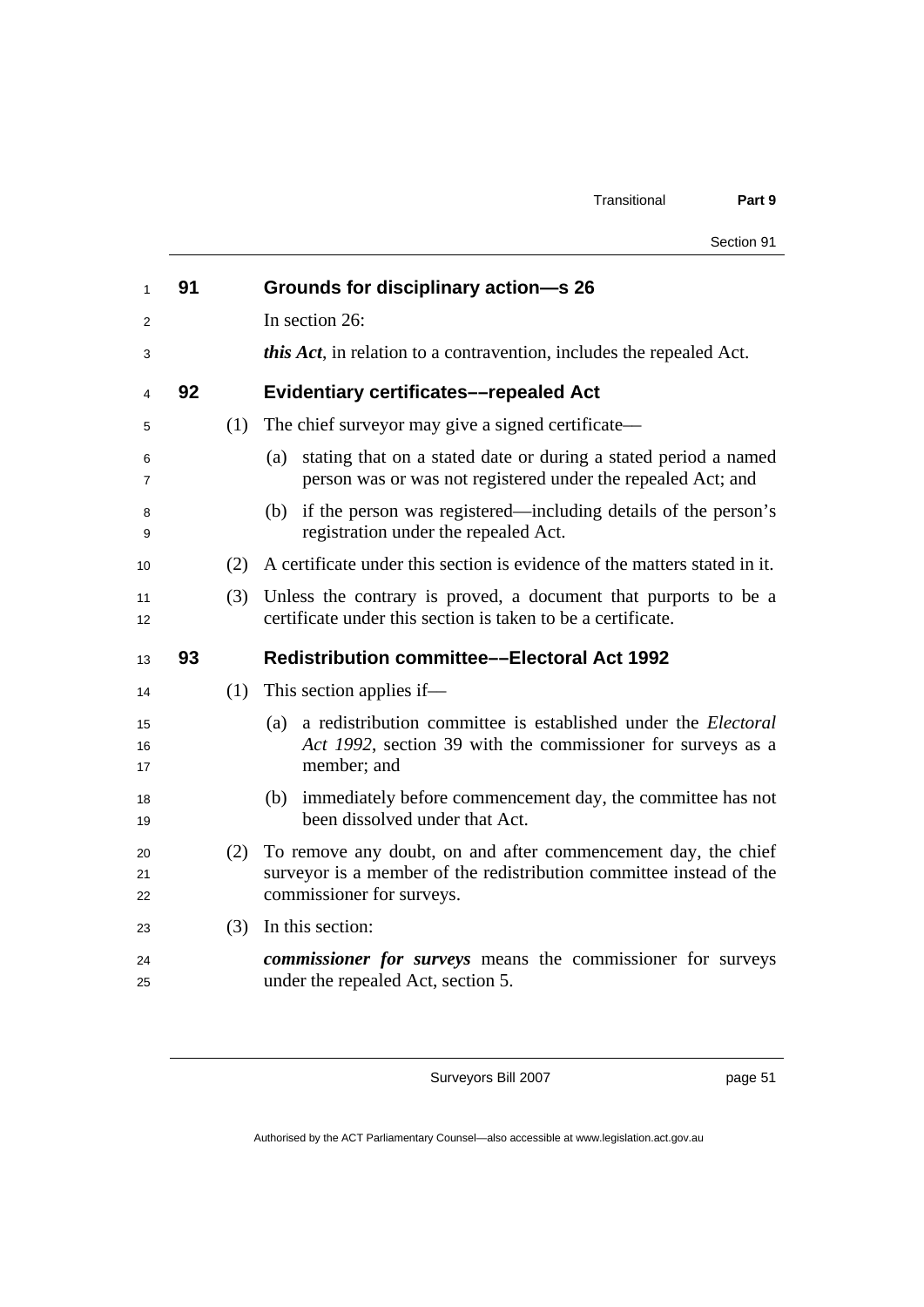#### **Part 9 Transitional**

Section 94

|                                            | 94 |     | <b>Transitional regulations</b>                                                                                                                                                                                                           |
|--------------------------------------------|----|-----|-------------------------------------------------------------------------------------------------------------------------------------------------------------------------------------------------------------------------------------------|
| 2<br>3                                     |    |     | (1) A regulation may prescribe transitional matters necessary or<br>convenient to be prescribed because of the enactment of this Act.                                                                                                     |
| $\overline{4}$<br>5<br>6<br>$\overline{7}$ |    | (2) | A regulation may modify this part (including in relation to<br>legislation mentioned in schedule 1) to make provision in relation to<br>anything that, in the Executive's opinion, is not, or not adequately,<br>dealt with in this part. |
| 8<br>9                                     |    | (3) | A regulation under subsection (2) has effect despite anything else in<br>this Act or another territory law.                                                                                                                               |
| 10                                         | 95 |     | Expiry-pt 9                                                                                                                                                                                                                               |
| 11                                         |    |     | This part expires 1 year after commencement day.                                                                                                                                                                                          |

page 52 Surveyors Bill 2007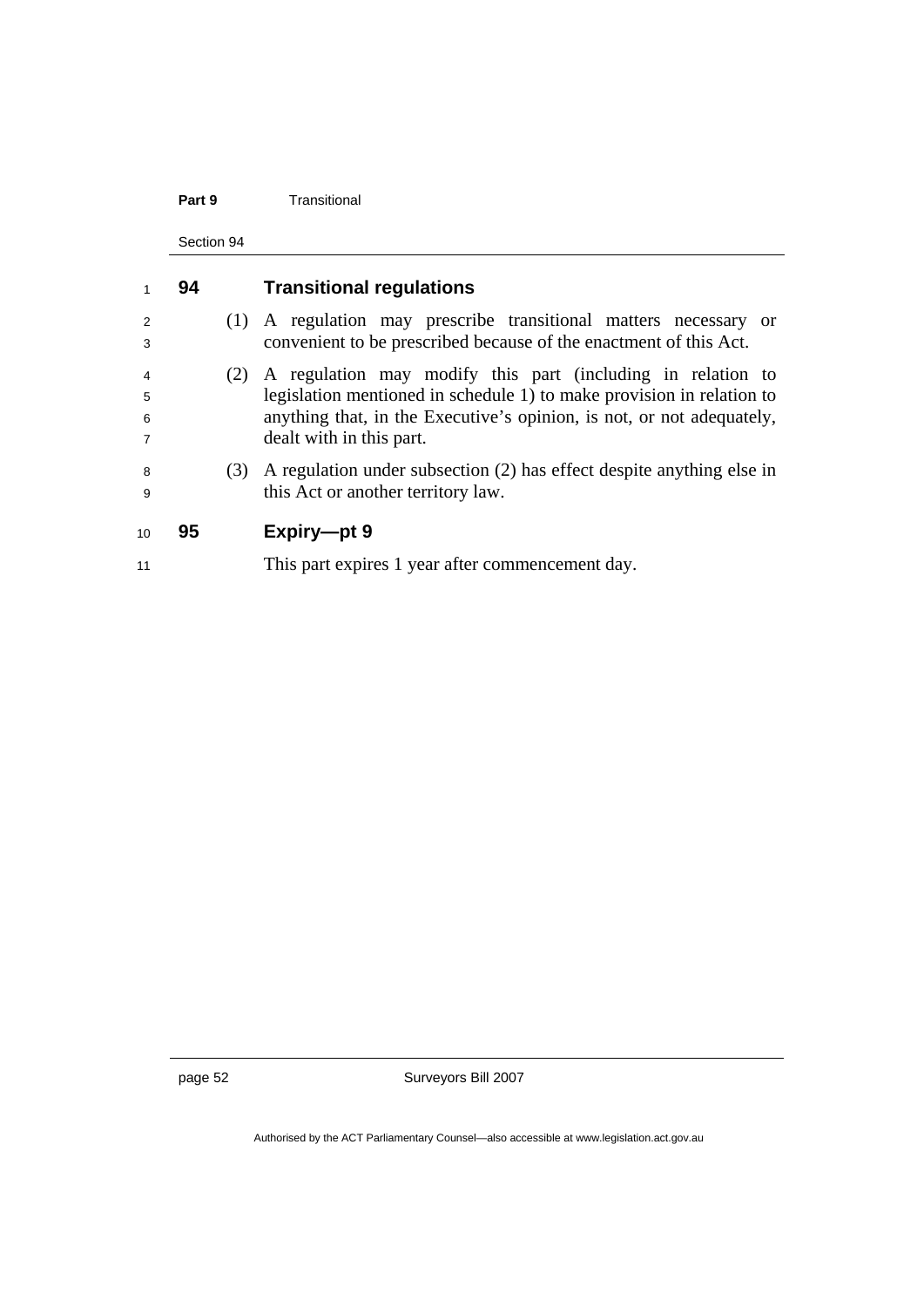# <sup>1</sup>**Schedule 1 Consequential amendments**

2 (see s 83)

### <sup>3</sup>**Part 1.1 Districts Act 2002**

| $\overline{4}$       | [1.1] | Section 7 (4)                                                                                                                                                                                                               |  |  |  |
|----------------------|-------|-----------------------------------------------------------------------------------------------------------------------------------------------------------------------------------------------------------------------------|--|--|--|
| 5                    |       | substitute                                                                                                                                                                                                                  |  |  |  |
| 6<br>7               | (4)   | For subsection $(3)$ $(a)$ , the chief surveyor may certify that land<br>divided by the plan is correctly described only if—                                                                                                |  |  |  |
| 8<br>9               |       | the boundaries of the land have been established by a<br>(a)<br>registered surveyor—                                                                                                                                        |  |  |  |
| 10                   |       | by survey; or<br>(1)                                                                                                                                                                                                        |  |  |  |
| 11<br>12<br>13<br>14 |       | (ii) for land that the plan divides into districts or divisions or<br>that the chief surveyor is satisfied is to be the subject of a<br>holding lease—by reference to information in the digital<br>cadastral database; and |  |  |  |
| 15<br>16             |       | the plan and the information in the digital cadastral database<br>(b)<br>are not inconsistent with each other.                                                                                                              |  |  |  |
| 17                   | [1.2] | <b>Section 17 (1)</b>                                                                                                                                                                                                       |  |  |  |
| 18                   |       | substitute                                                                                                                                                                                                                  |  |  |  |
| 19<br>20             | (1)   | The planning and land authority must keep an electronic database of<br>information about land in the ACT (the <i>digital cadastral database</i> ).                                                                          |  |  |  |

Surveyors Bill 2007

page 53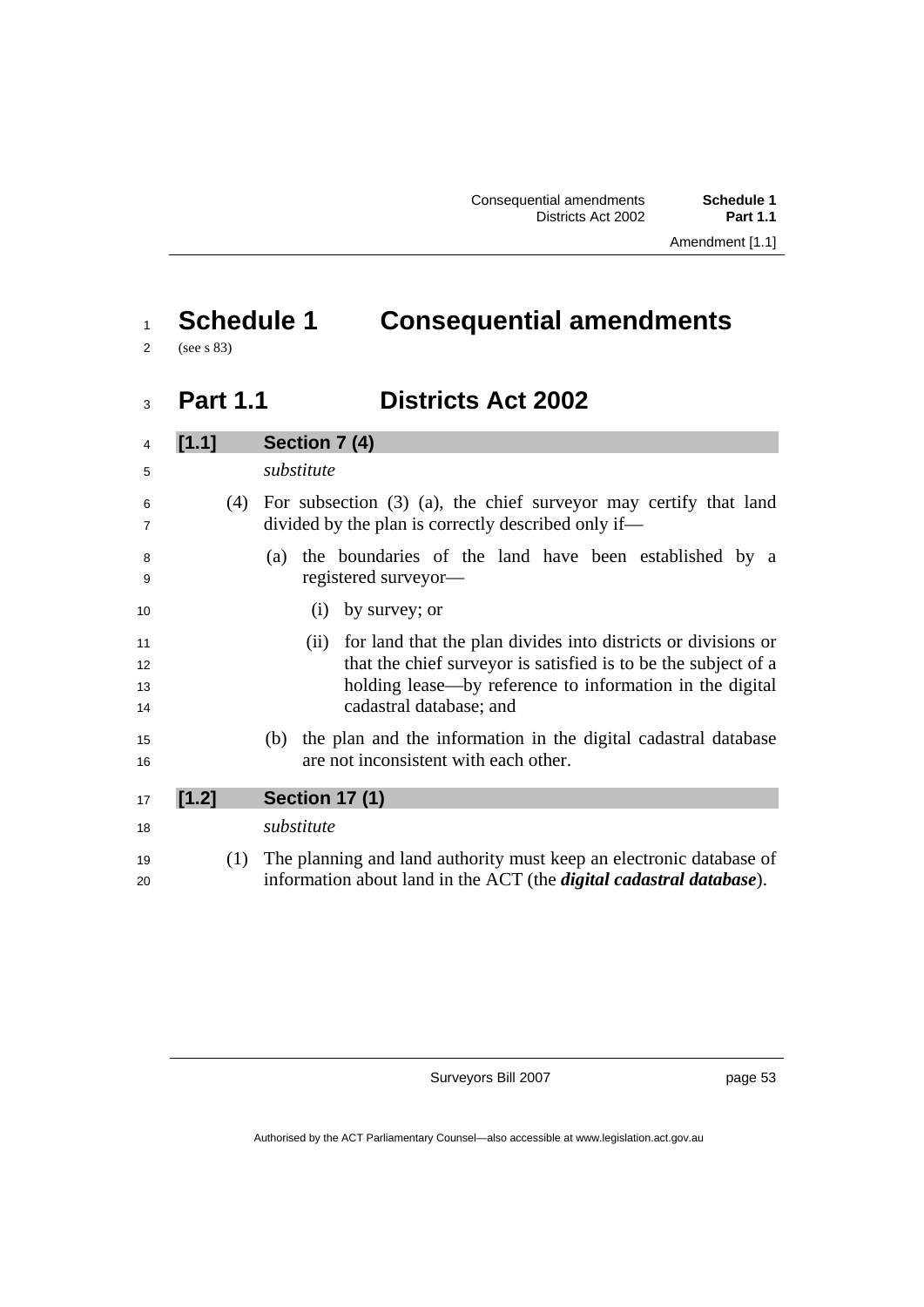**Schedule 1 Consequential amendments Part 1.2** Electoral Act 1992 Amendment [1.3]

| 1      | [1.3] | <b>Section 17 (3)</b>                                                |
|--------|-------|----------------------------------------------------------------------|
| 2      |       | omit                                                                 |
| 3      |       | commissioner for surveys                                             |
| 4      |       | substitute                                                           |
| 5      |       | planning and land authority                                          |
| 6<br>7 | [1.4] | Further amendments, references to commissioner for<br><b>surveys</b> |
| 8      |       | omit                                                                 |
| 9      |       | commissioner for surveys                                             |
| 10     |       | substitute                                                           |
| 11     |       | chief surveyor                                                       |
| 12     |       | in                                                                   |
| 13     |       | section $7(3)$<br>$\bullet$                                          |
| 14     |       | section 18<br>$\bullet$                                              |
| 15     |       | dictionary, note 2                                                   |

# **Part 1.2 Electoral Act 1992**

| 17 | [1.5] | Section 39 (3) (c)                                                    |
|----|-------|-----------------------------------------------------------------------|
| 18 |       | substitute                                                            |
| 19 |       | (c) the chief surveyor; and                                           |
| 20 | [1.6] | New section 39 (5)                                                    |
| 21 |       | insert                                                                |
| 22 | (5)   | The chief surveyor is not subject to direction from anyone (other     |
| 23 |       | than the electoral commissioner, for the efficient functioning of the |
| 24 |       | redistribution committee) in the exercise of the chief surveyor's     |
| 25 |       | functions as a member of the committee.                               |

page 54 Surveyors Bill 2007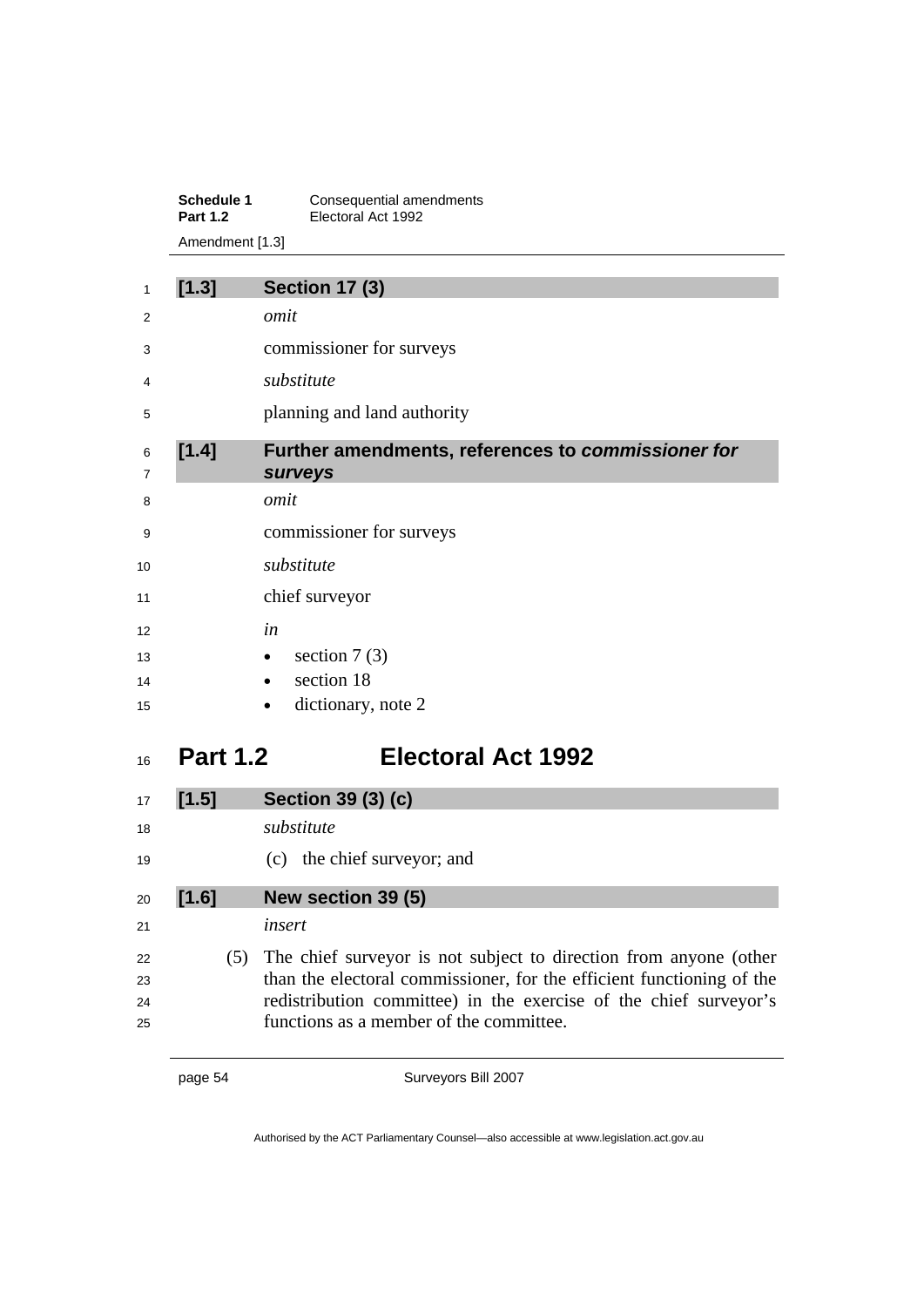|                | [1.7]           | New section 47 (3)                                                    |
|----------------|-----------------|-----------------------------------------------------------------------|
| $\overline{2}$ |                 | insert                                                                |
| 3              | (3)             | The chief surveyor is not subject to direction from anyone (other     |
| $\overline{4}$ |                 | than the electoral commissioner, for the efficient functioning of the |
| 5              |                 | augmented commission) in the exercise of the chief surveyor's         |
| -6             |                 | functions as a member of the augmented commission.                    |
|                |                 |                                                                       |
|                | <b>Part 1.3</b> | <b>Land Titles Act 1925</b>                                           |
| 8              | [1.8]           | <b>Section 64 (7)</b>                                                 |

- *omit*  10 commissioner for surveys *substitute*
- 12 chief surveyor

# **Part 1.4 Legislation Act 2001**

| 14              | [1.9]  | Dictionary, part 1, new definition of chief surveyor                            |  |  |  |  |
|-----------------|--------|---------------------------------------------------------------------------------|--|--|--|--|
| 15              |        | insert                                                                          |  |  |  |  |
| 16<br>17        |        | <i>chief surveyor</i> means the Chief Surveyor under the Surveyors<br>Act 2007. |  |  |  |  |
| 18 <sup>1</sup> | [1.10] | Dictionary, part 1, definition of commissioner for surveys                      |  |  |  |  |
| 19              |        | omit                                                                            |  |  |  |  |

Surveyors Bill 2007

page 55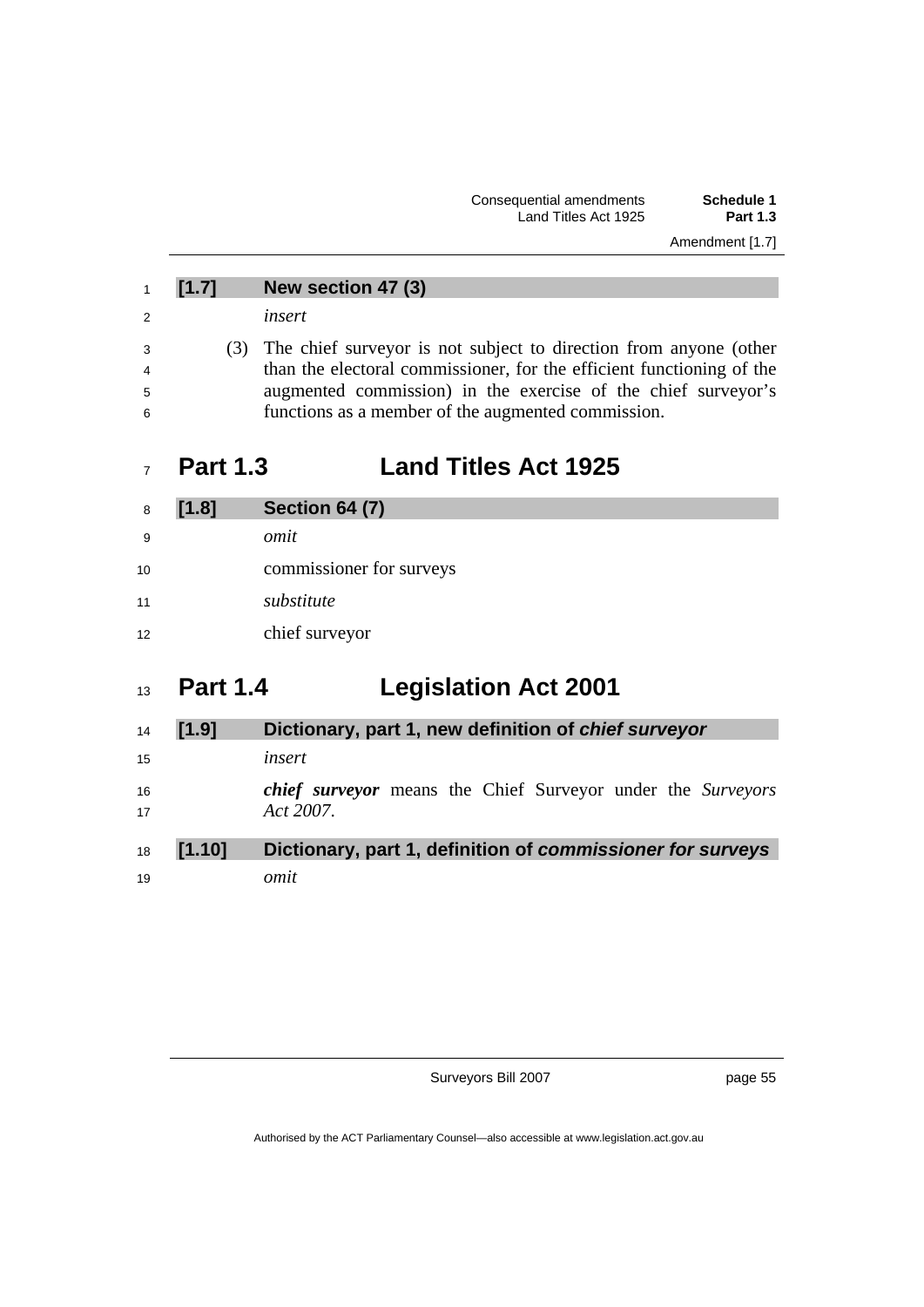**Schedule 1 Consequential amendments Part 1.4** Legislation Act 2001 Amendment [1.11]

| 1              | [1.11] | Dictionary, part 1, definition of registered surveyor |
|----------------|--------|-------------------------------------------------------|
| 2              |        | omit                                                  |
| 3              |        | Surveyors Act 2001                                    |
| $\overline{4}$ |        | substitute                                            |
| 5              |        | Surveyors Act 2007                                    |

page 56 Surveyors Bill 2007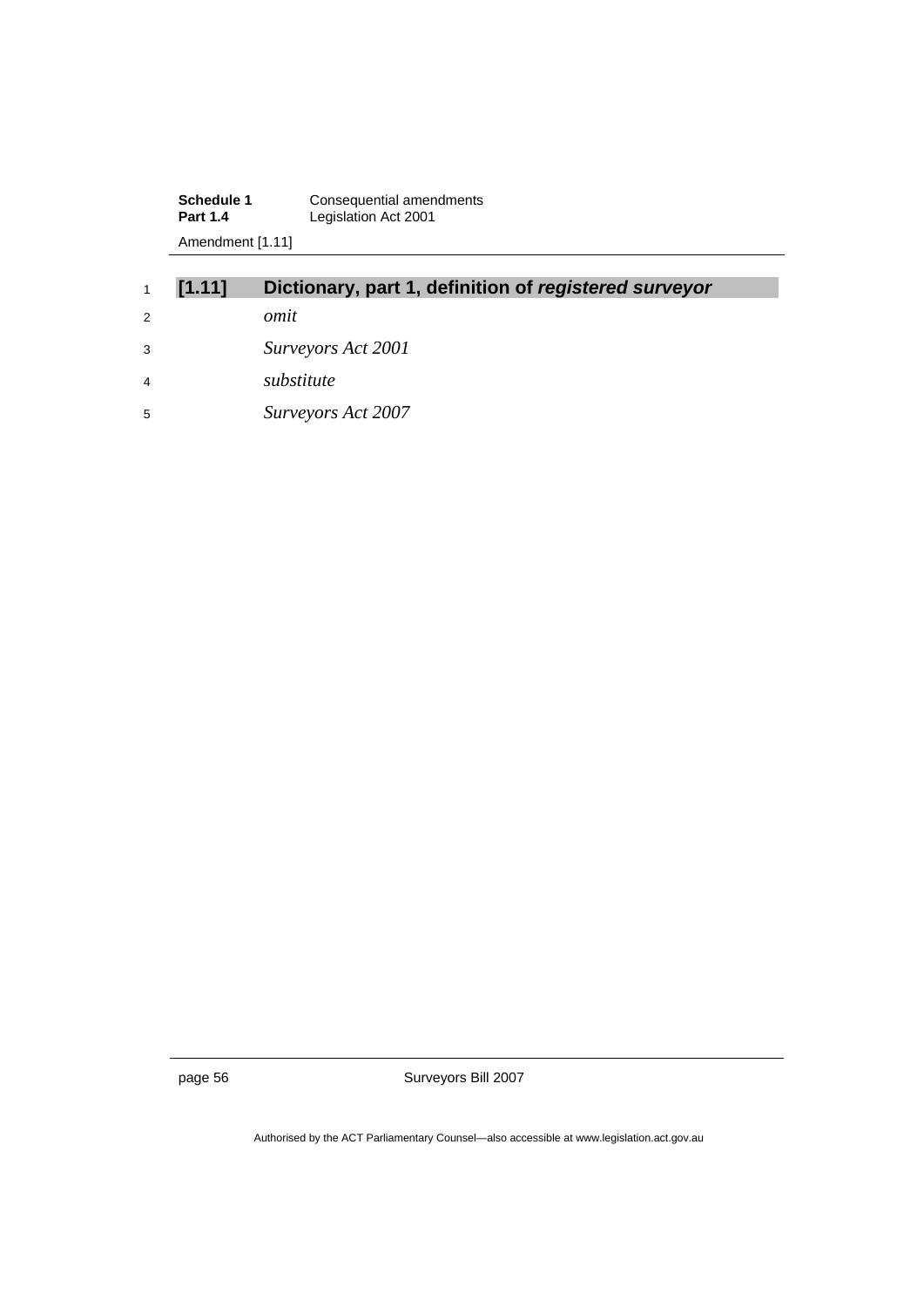| 1                   | <b>Dictionary</b> |                    |                                                                                                                                        |
|---------------------|-------------------|--------------------|----------------------------------------------------------------------------------------------------------------------------------------|
| 2                   | (see s 3)         |                    |                                                                                                                                        |
| 3<br>4              |                   | Note 1             | The Legislation Act contains definitions and other provisions relevant to<br>this Act.                                                 |
| 5                   |                   | Note 2             | For example, the Legislation Act, dict, pt 1, defines the following terms:                                                             |
| 6<br>$\overline{7}$ |                   |                    | AAT<br>appoint<br>$\bullet$                                                                                                            |
| 8                   |                   |                    | business day                                                                                                                           |
| 9                   |                   |                    | exercise                                                                                                                               |
| 10                  |                   |                    | found guilty                                                                                                                           |
| 11                  |                   |                    | function                                                                                                                               |
| 12                  |                   |                    | public servant                                                                                                                         |
| 13                  |                   |                    | <b>State</b>                                                                                                                           |
| 14                  |                   |                    | territory law.                                                                                                                         |
| 15<br>16            |                   |                    | <i>advisory committee</i> means the survey practice advisory committee<br>established under section 62.                                |
| 17                  |                   |                    | <i>advisory committee member—see section 64.</i>                                                                                       |
| 18<br>19            |                   |                    | <b>business address</b> , for a surveyor, means an address of a place from<br>which the surveyor carries on the practice of surveying. |
| 20                  |                   |                    | <i>chief surveyor</i> means the Chief Surveyor appointed under                                                                         |
| 21                  |                   | section 59.        |                                                                                                                                        |
| 22                  |                   |                    | <i>continuation notice</i> , for division 3.1 (Continuing registration)—see                                                            |
| 23                  |                   | section 19.        |                                                                                                                                        |
| 24<br>25            |                   |                    | corresponding law means any law of a local jurisdiction that<br>regulates surveyors in the jurisdiction.                               |
| 26                  |                   |                    | <i>disciplinary action</i> means action the chief surveyor may take under                                                              |
| 27                  |                   | section 39 $(4)$ . |                                                                                                                                        |
| 28<br>29            |                   | section 27.        | <i>disciplinary notice</i> , for division 3.3 (Disciplinary action)—see                                                                |

page 57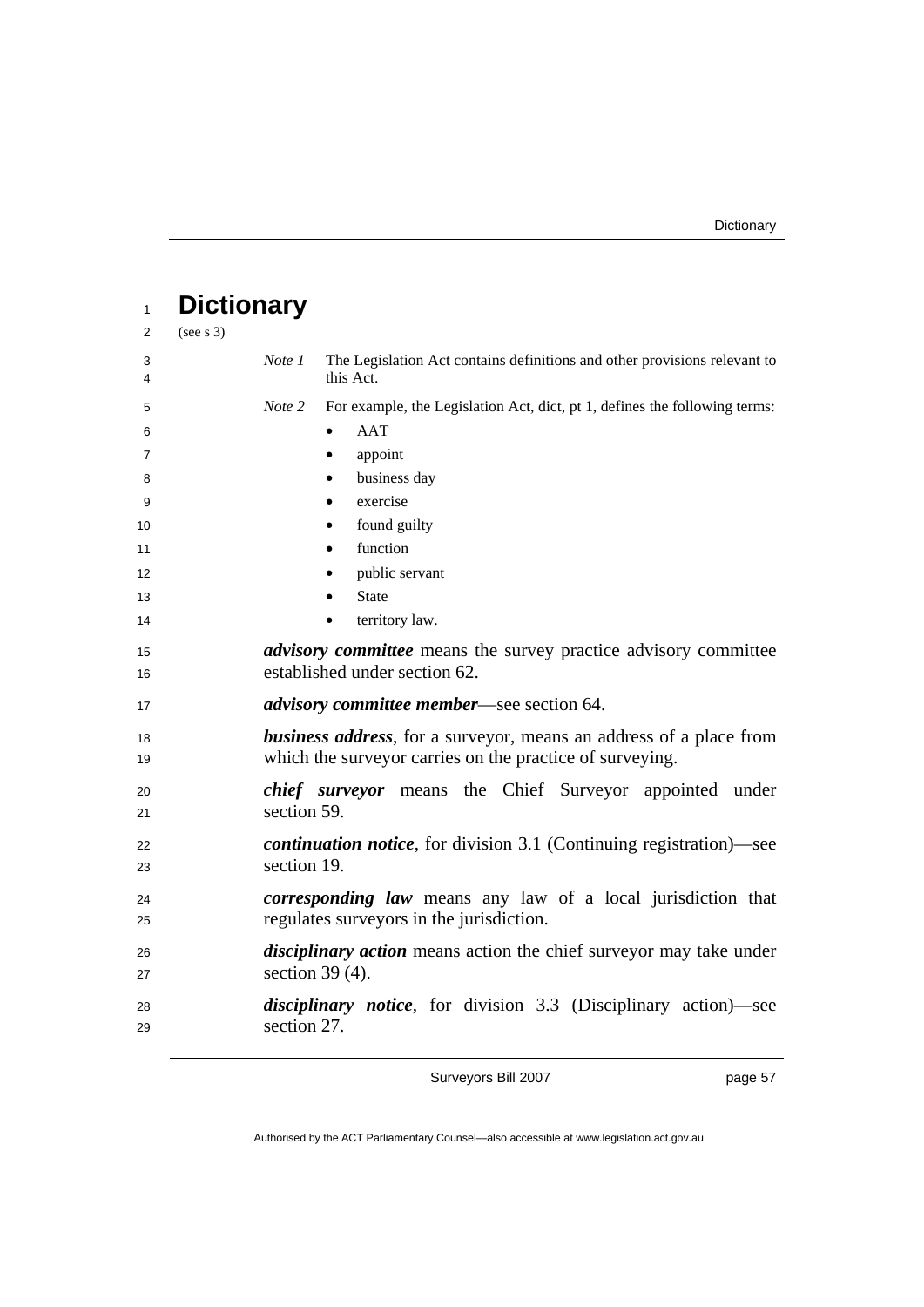#### Dictionary

| 1<br>2         | field procedures means field notes, records, measurements or<br>calculations.                                                                               |  |  |
|----------------|-------------------------------------------------------------------------------------------------------------------------------------------------------------|--|--|
| 3              | <i>ground for disciplinary action—see section 26.</i>                                                                                                       |  |  |
| 4              | <i>inquiry</i> , for division 3.3 (Disciplinary action)—see section 25.                                                                                     |  |  |
| 5<br>6         | <i>local jurisdiction</i> means the Commonwealth, a State or New<br>Zealand.                                                                                |  |  |
| 7<br>8         | <i>local registering authority</i> means the entity responsible for<br>regulating the surveying profession under a corresponding law.                       |  |  |
| 9              | <i>practice direction</i> means a direction issued under section 55.                                                                                        |  |  |
| 10             | <i>registered</i> means registered under this Act.                                                                                                          |  |  |
| 11<br>12       | registered business address—see section 12 (Details to be entered<br>in surveyors register).                                                                |  |  |
| 13<br>14       | registration certificate—see section 8 (Decision on registration<br>application).                                                                           |  |  |
| 15             | <i>registration number</i> —see section 8.                                                                                                                  |  |  |
| 16             | <i>reviewable decision</i> —see section 75.                                                                                                                 |  |  |
| 17             | <i>survey</i> means the survey of land for the purpose of—                                                                                                  |  |  |
| 18<br>19       | defining, redefining or marking the boundaries of land divided<br>(a)<br>or to be divided under the Districts Act 2002; or                                  |  |  |
| 20<br>21       | (b) deciding whether improvements are or are not within the<br>boundaries of any land; or                                                                   |  |  |
| 22<br>23<br>24 | defining, redefining or marking the boundaries of a public<br>(c)<br>place or public road within the meaning of the Roads and<br>Public Places Act 1937; or |  |  |
| 25<br>26       | (d) defining, redefining or marking the boundaries of land in<br>relation to which an interest has been, or is to be, created; or                           |  |  |
| 27<br>28       | defining, redefining or marking the boundaries of land to be<br>(e)<br>resumed under a law of the Territory or Commonwealth.                                |  |  |

Authorised by the ACT Parliamentary Counsel—also accessible at www.legislation.act.gov.au